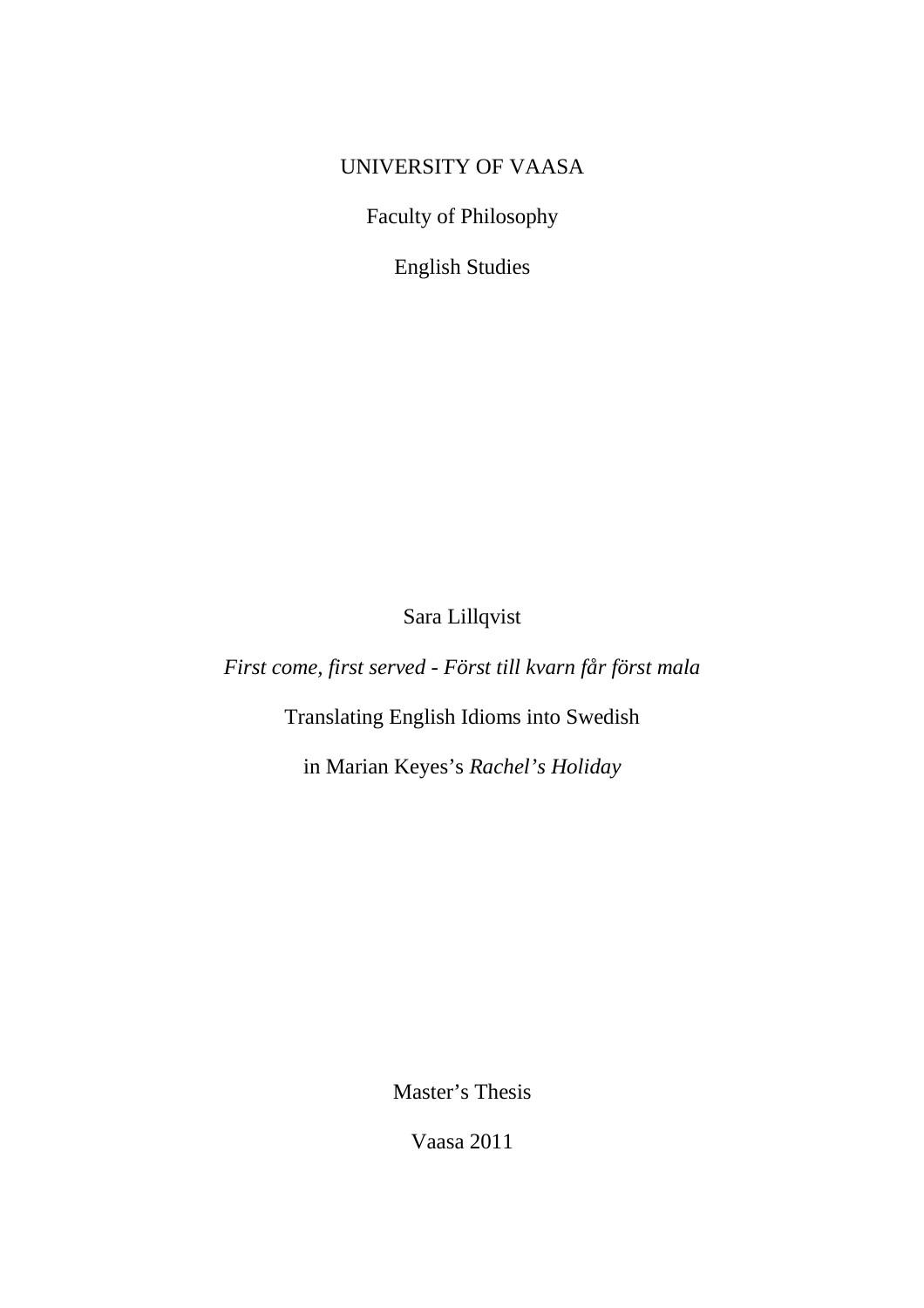TABLE OF CONTENTS

| <b>ABSTRACT</b>                                     | 3  |
|-----------------------------------------------------|----|
| 1 INTRODUCTION                                      | 5  |
| 1.1 Material                                        | 8  |
| 1.2 Method                                          | 10 |
| 1.3 The Author and Her Works                        | 13 |
| 1.4 The Genre of "Chick Lit"                        | 15 |
| 2 FIGURATIVE LANGUAGE                               | 17 |
| 2.1 Metaphors and Similes                           | 18 |
| 2.2 Idioms                                          | 20 |
| 2.2.1 Idioms and Culture                            | 23 |
| 2.2.2 Previous Studies of Idiomatic Expressions     | 24 |
| <b>3 TRANSLATION STRATEGIES</b>                     | 32 |
| 3.1 Translation of Idioms                           | 38 |
| 3.2 Translation of Culture-specific Items           | 41 |
| 4 IDIOMS IN MARIAN KEYES'S RACHEL'S HOLIDAY AND ITS |    |
| SWEDISH TRANSLATION EN OVÄNTAD SEMESTER             | 44 |
| 4.1 English Idioms into Non-idioms                  | 46 |
| 4.2 English Idioms into Different Idioms            | 48 |
| 4.3 English Idioms into the Same Idioms             | 50 |
| 4.4 English Non-idioms into Idioms                  | 52 |
| 5 CONCLUSIONS                                       | 55 |
| <b>WORKS CITED</b>                                  | 58 |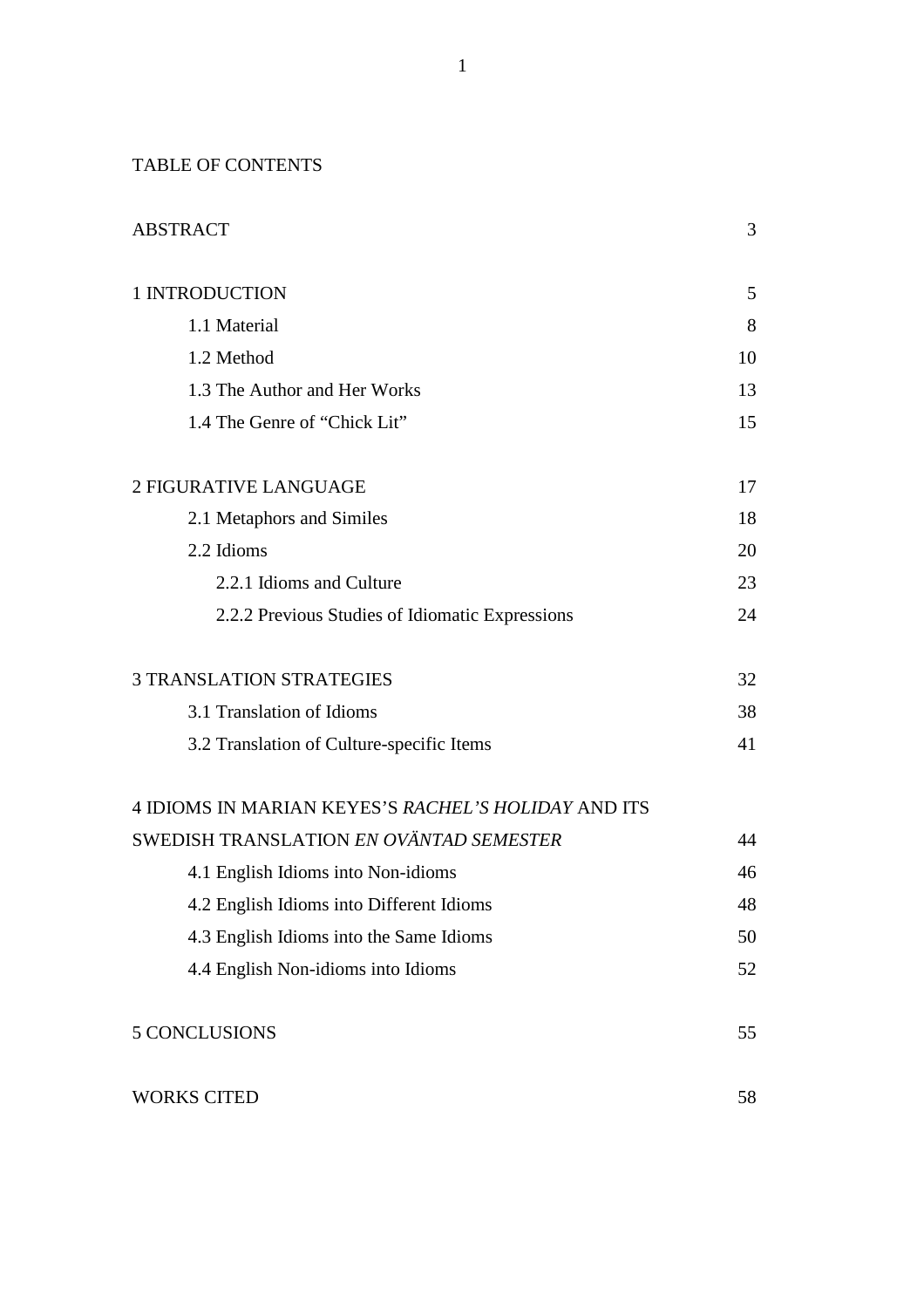# FIGURES

| Figure 1. Overlapping features of literal and figurative language | 18 |  |  |
|-------------------------------------------------------------------|----|--|--|
| Figure 2. Translation process: analysis, transfer and processing  |    |  |  |
| <b>TABLES</b>                                                     |    |  |  |
| Table 1. Russian and European phraseological continua             | 25 |  |  |
| Table 2. Translation strategies of idioms in Rachel's Holiday     |    |  |  |
| and En oväntad semester                                           |    |  |  |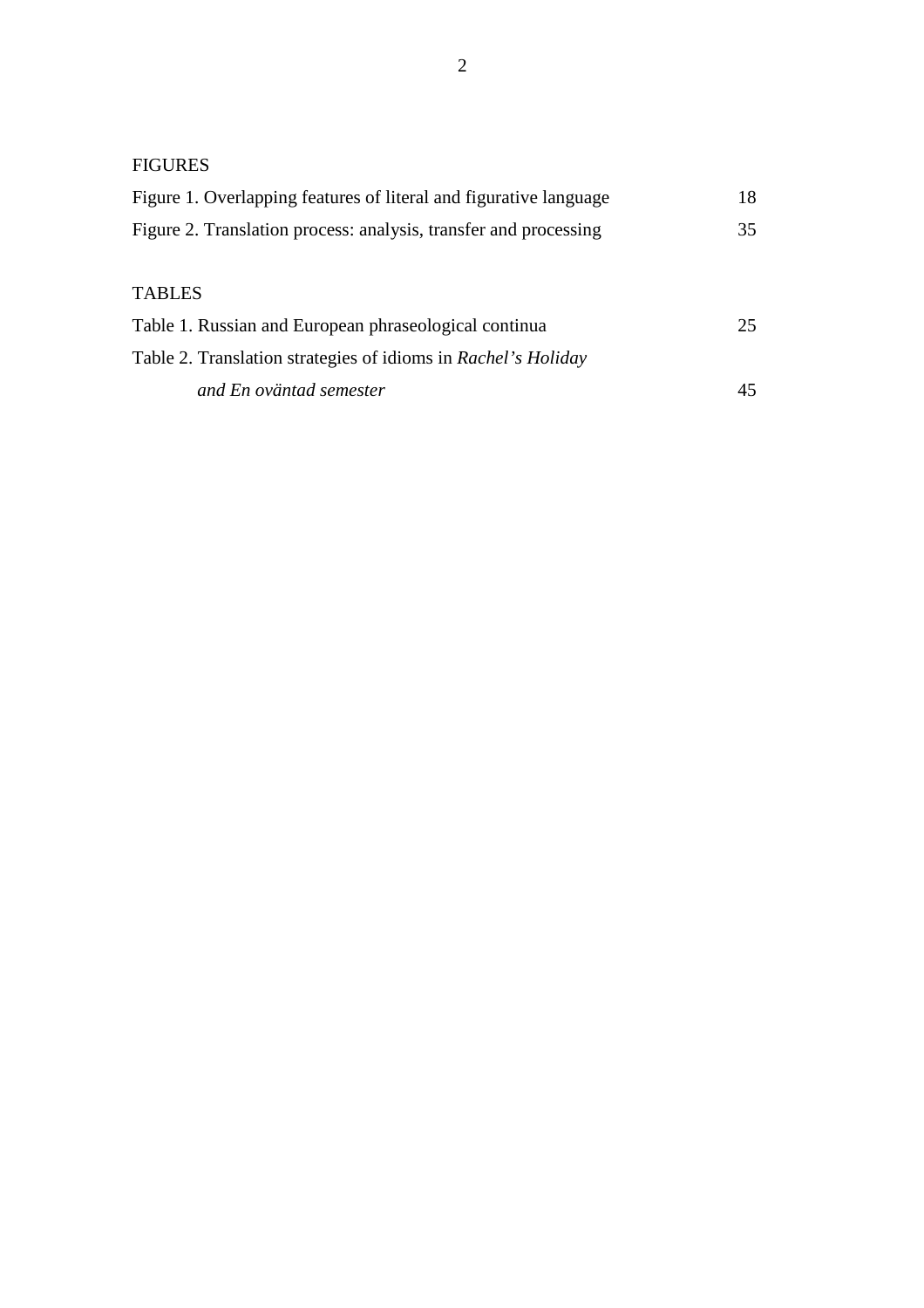| <b>UNIVERSITY OF VAASA</b>   |                                                                                                                                                    |
|------------------------------|----------------------------------------------------------------------------------------------------------------------------------------------------|
| <b>Faculty of Philosophy</b> |                                                                                                                                                    |
| Discipline:                  | <b>English Studies</b>                                                                                                                             |
| <b>Author:</b>               | Sara Lillqvist                                                                                                                                     |
| <b>Master's Thesis:</b>      | First come, first served - Först till kvarn får först mala<br><b>Translating English Idioms into Swedish</b><br>in Marian Keyes's Rachel's Holiday |
| Degree:                      | <b>Master of Arts</b>                                                                                                                              |
| Date:                        | 2011                                                                                                                                               |
| <b>Supervisor:</b>           | Sirkku Aaltonen                                                                                                                                    |

## **ABSTRACT**

Översättning är ett intressant ämne och något som berör alla, både i yrkes- och privatlivet. För att en text skall vara flytande och språket verka naturligt, krävs det att översättaren gör vissa val som gagnar målspråkstexten. Till exempel måste skillnaden mellan olika kulturer tas i beaktande och här spelar översättaren en viktig roll.

Figurativa uttryck kan vara svåra att översätta eftersom de är språkspecifika och normalt inte kan överföras direkt till ett annat språk. I den här avhandlingen har idiomatiska uttryck studerats med fokus på de strategier som används då dessa översätts från ett språk till ett annat. Hypotesen är att idiomen har blivit domesticerade, d.v.s. från att ha varit utländska har de anpassats till målkulturen. Till hypotesen hör också påståendet att de flesta engelska idiom har översatts med icke-idiom och för att texterna skall vara stilistiskt sett så lika som möjligt har översättaren lagt till svenska idiom där det inte förekom några i den engelska texten. Ingo (1990: 210) hävdar att vid bortfall av idiom borde en "god" översättare addera idiom för att garantera den stilistiska balansen. Antalet idiomatiska uttryck borde således vara ungefär detsamma i båda texterna.

Det primära materialet har tagits ur Marian Keyes' roman *Rachel's Holiday* och materialet består av 80 engelska idiom. Endast de uttryck från som fanns listade i *Cambridge Idioms Dictionary* (2006) inkluderades i den här analysen för att försäkra att materialet skulle bestå av erkända idiom.

Undersökningen visade att majoriteten av uttrycken hade blivit översatta med ett ickeidiom. Trots det har måltexten samma stil som källtexten eftersom översättaren har lagt till nya idiom där det inte fanns några i originalet och bibehållit både dess prägel av figurativa uttryck. Således är hypotesen riktig. Även domesticeringen av de översatta idiomen är synbar i analysen.

**KEYWORDS**: idioms, figurative language, translation, language specific, chick-lit.

**\_\_\_\_\_\_\_\_\_\_\_\_\_\_\_\_\_\_\_\_\_\_\_\_\_\_\_\_\_\_\_\_\_\_\_\_\_\_\_\_\_\_\_\_\_\_\_\_\_\_\_\_\_\_\_\_\_\_\_\_\_\_\_\_\_\_\_\_\_\_**

**\_\_\_\_\_\_\_\_\_\_\_\_\_\_\_\_\_\_\_\_\_\_\_\_\_\_\_\_\_\_\_\_\_\_\_\_\_\_\_\_\_\_\_\_\_\_\_\_\_\_\_\_\_\_\_\_\_\_\_\_\_\_\_\_\_\_\_\_\_\_**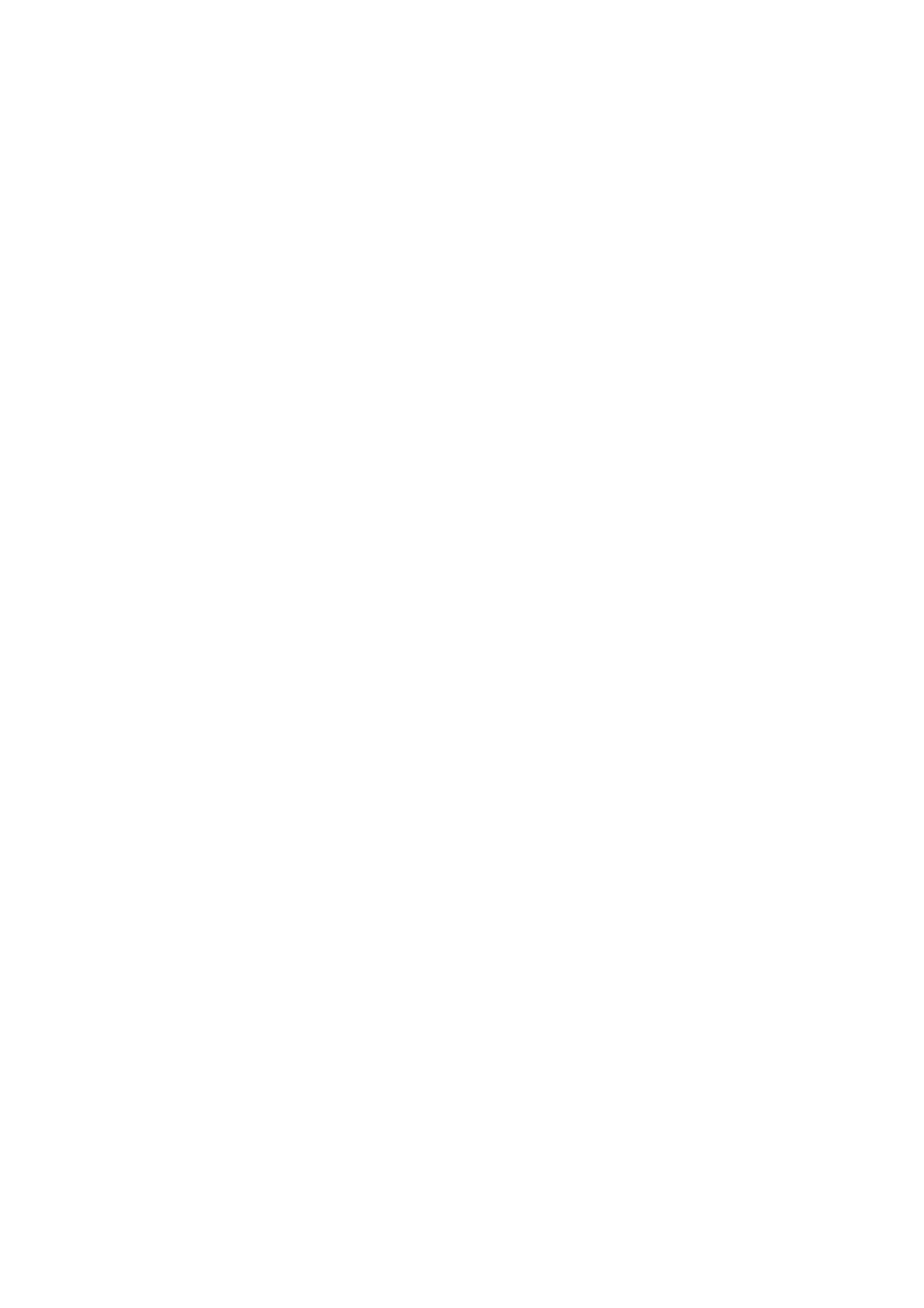## 1 INTRODUCTION

Translation is an important part of our lives. In order for as many people as possible to take part in literature, films, poetry and business originating from other countries and cultures, we need someone, not only to change the language for us to be able to understand the text and the language, but also to alter the piece of work in that sense that we comprehend all the concepts that the author has wanted to convey, especially those not familiar in our own culture. If the translator wants the text to appear fluent and natural without making it appear too foreign or even confusing, s/he must make alterations in order for the target text to appeal to the target group. The scholars Bassnett and Lefevere state that translation is, in fact, a rewriting of a text, and such rewritings are meant to be functional "[…]in a given society in a given way." (quoted in Venuti 1995: 7). Thus the process of rewriting is necessary in order for the target audience to grasp the full meaning of a text. Rewriting a piece of literature equals manipulation, which might have both positive and negative consequences. On one hand, rewriting could introduce new concepts, genres and devices which would support and stimulate the development of domestic literature. In this respect, the history of translation is also the history of literary innovation. On the other hand, rewriting could repress innovation, and, according to Bassnett and Lefevere, since rewriting is a form of manipulation, which can be considered negative, it is important to study such manipulative processes, that is translations, to get a greater awareness of our society and world. (Venuti 1995: 7)

Some aspects of a text can be more, others less difficult, for a translator to transfer into another language and, at the same time, into another culture. Aspects that are different in the two languages and cultures might cause problems during the translation process. Figurative expressions are an example of a case when the translator might find the translation process difficult since they are language and culture-specific. It is, therefore, important to consider what options the translator has when rendering figurative language and expressions that cannot be taken literally. An idiom is an example of figurative language and, if someone does not know the meaning of the expression, it is very difficult, if not impossible, to guess the meaning and to use it correctly. If the translator comes across an unfamiliar idiom it is hard to understand the meaning since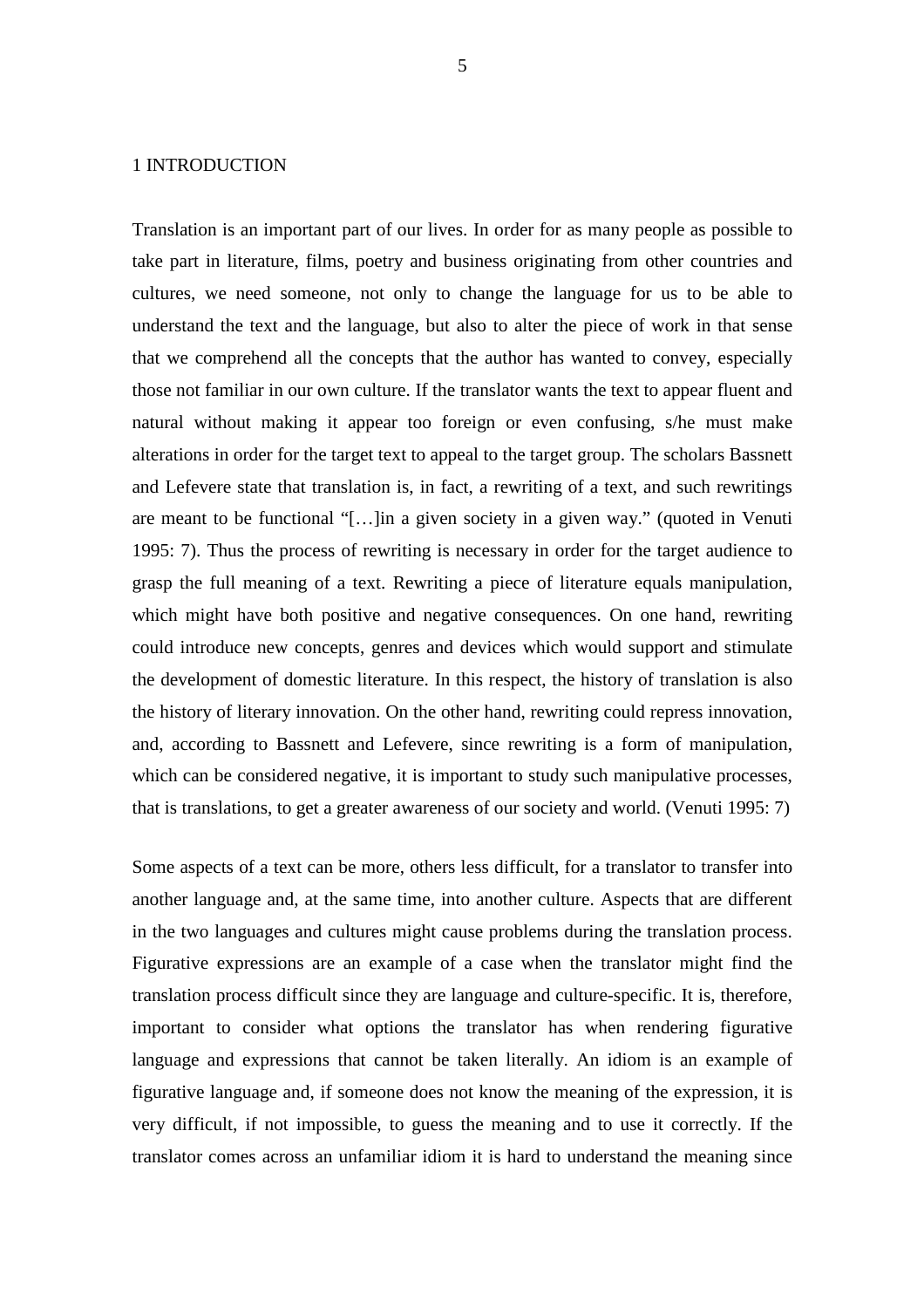the separate parts of the expression do not bear their original meaning (Mikone 2000: 17). An idiom should, therefore, be seen as a unit, constructed by words that get entirely different meanings when put together. Since a word-for-word translation often is not possible, idiomatic expressions will most likely differ in different languages, for instance, concerning their composition. Since idiomatic language is an important stylistic feature, it is both interesting and important to study the methods and the outcome of these in translation.

The aim of this thesis is to study how English idioms have been translated in the Swedish version of the novel *Rachel's Holiday* by Marian Keyes. I claim that when translating the idioms in the primary material, the strategy of domesticating a text has been used. Thus the first part of my hypothesis is that the idioms have been domesticated so as not to sound foreign and strange. Domesticating a text means that the translator favours the target text readers and alters foreign expressions and elements in order to make the reading process easier for the target group. (Venuti 1992: 4–5) Most idioms have been simplified in such a way that they have been translated with a non-idiom in the Swedish translation, risking that the style of the Swedish version would differ from that of the original. In order to prevent that from happening, the translator has compensated for the loss of idioms by using idiomatic language in the translation where there was none in the original text. The second part of the hypothesis is that many of the English idioms have been translated with a non-idiom and, to compensate for that, the translator has added Swedish idioms to the translation in places where the author has used non-idioms. The text is, thus, made stylistically similar to the source text.

According to Nida and Taber, the translation of figurative expressions is important in all kinds of texts, both modern ones as well as old ones, such as the Bible.

One of the difficulties is that too often translators are not sufficiently sensitive to the possibility of idiomatic expressions, and hence the end result is a weakening of the figurative force of the translation, since they do not compensate for loss of certain idioms by the introduction of others. (Nida & Taber 1969: 106)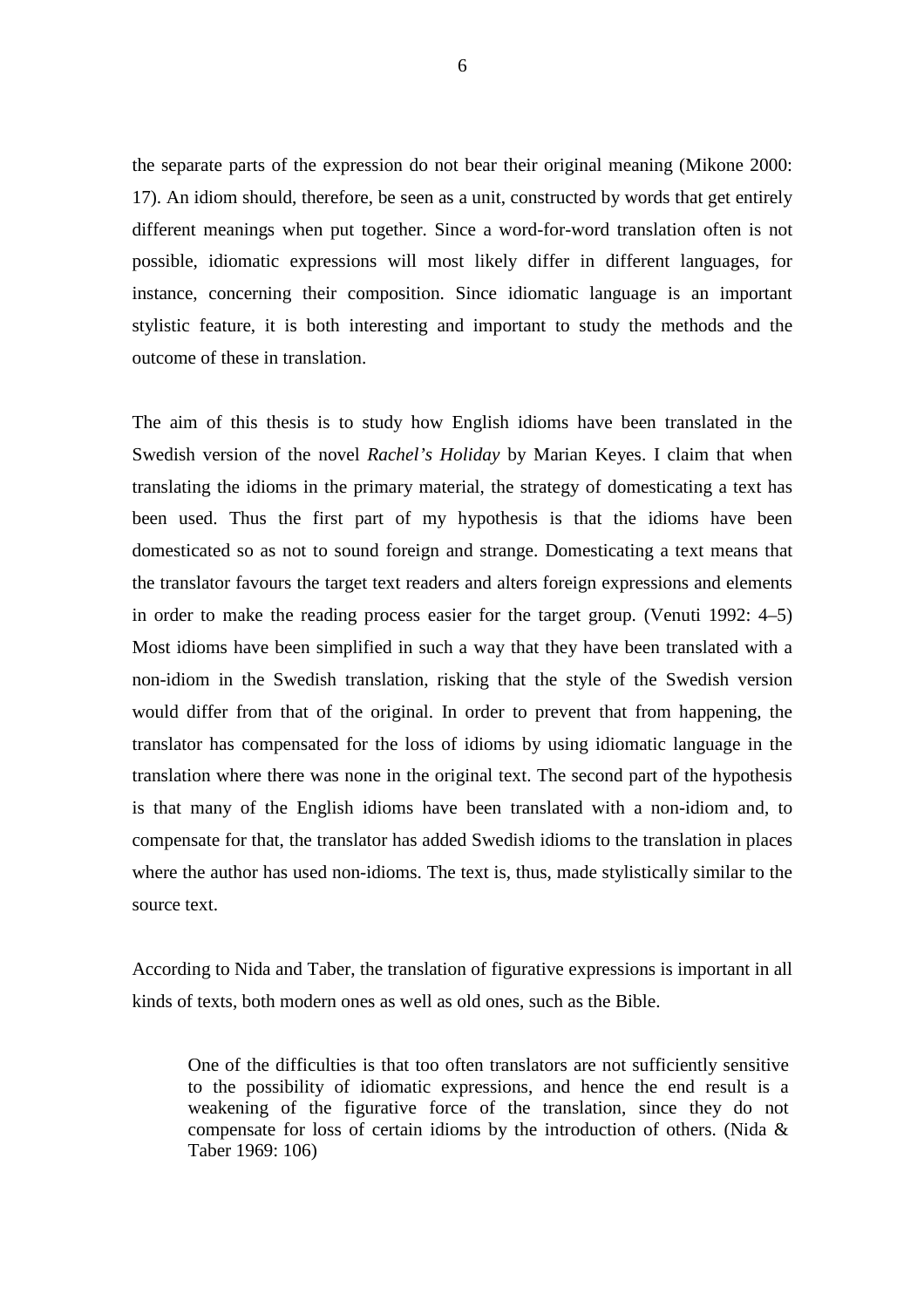Nida and Taber claim that it is important to take idiomatic expressions into consideration when translating. They state that the best translations do not sound like a translation, and it is important to pay close attention to their style. The style of the Bible, for instance, cannot, and should not, be changed in order to sound modern and appear "[...]as if it happened in the next town ten years ago[...]" (Nida & Taber 1969: 13). The distinctive style, including certain expression, choice of words, constructions etc., has a function of its own.

The same idea applies also to the genre of "chick lit" as well. It has a particular style, which will be discussed in 1.4, and features of that style should be restored in the target text as well. Even though "chick lit" is often considered "less serious literature", it can still be difficult to translate and transfer its stylistic features into another language without risking that some would disappear. Retaining the style of the text can be considered as important as getting the story and the plot correctly translated since the style may play an important part in them as well. The author has often paid close attention to his/her way of writing and, therefore, the translator also has to recognize that effort. Furthermore, "chick lit" is usually read for entertainment, and the reader is most likely to appreciate a fluent text without being constantly reminded of the fact that they are reading a translation.

The first part of this thesis will focus on the material and method; how the idioms were identified and studied and how they have been analyzed. The author and the genre that Keyes represents will be introduced in section 1.3. Since different types of figurative language have some features in common, one being that they are not supposed to be taken literally, other types than idioms, such as metaphors and similes, as well as their composition and use, will be discussed in 2.1. Translation is an important part of this thesis and translation strategies will be examined in chapter 3 since there are different strategies for the translator to choose from. The findings of the analysis of the material will be presented in chapter 4 and the thesis will close with conclusions drawn from the findings.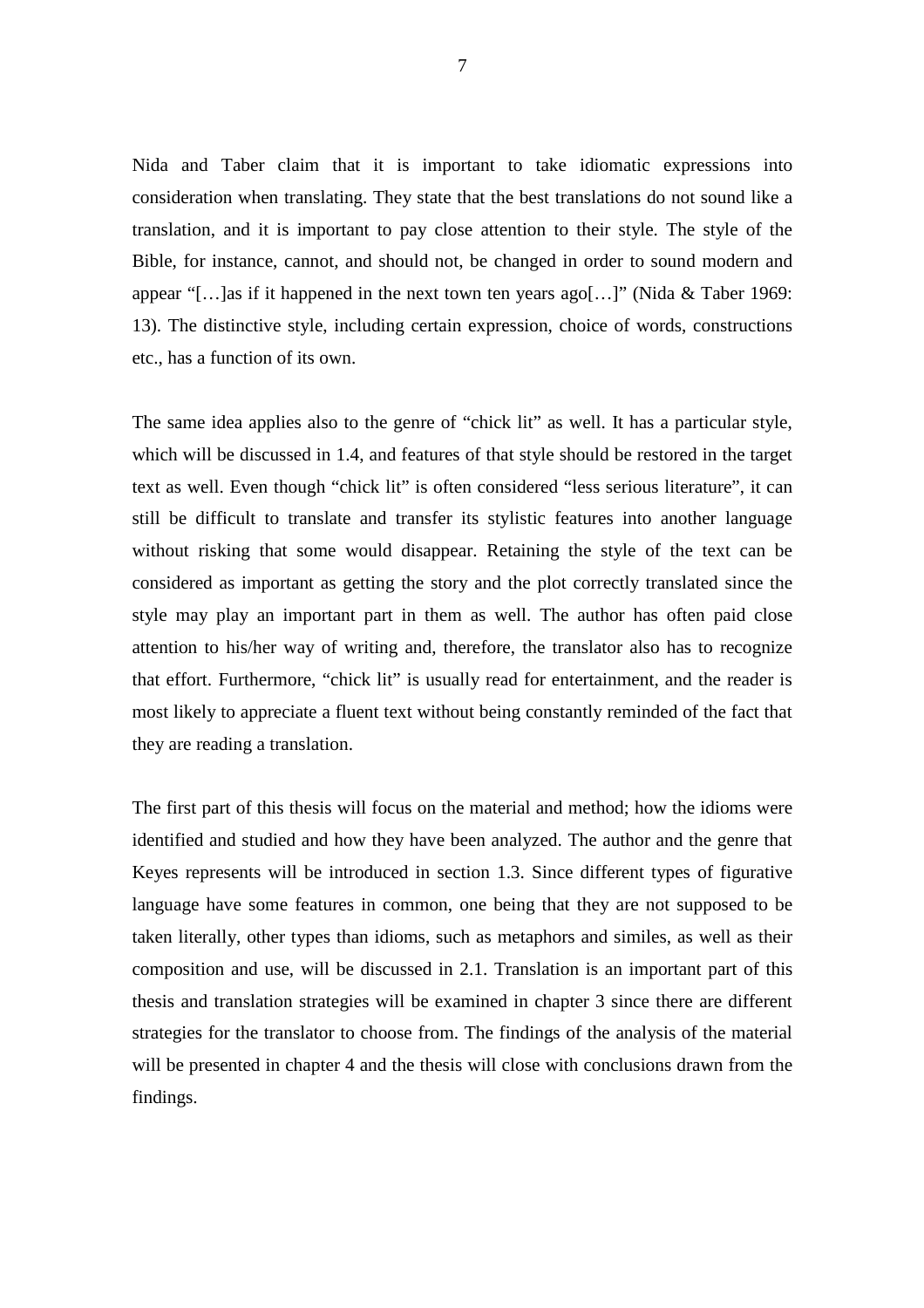## 1.1 Material

The material of the present thesis consists of idioms identified in the novel *Rachel's Holiday* by Marian Keyes. The original version in English, *Rachel's Holiday*, was published in 1997 in London and the Swedish translation, *En oväntad semester* (<sup>1</sup>an unexpected holiday), in 1999 in Stockholm. The author has described the lives of four of the Walsh sisters, Claire, Maggie, Rachel and Anna, excluding only the youngest sister Helen, in four different books. They have all had their share of mishaps and problems, and since their personalities are completely different, these four sisters provide their own points of view about each other and their living situation in the books. In *Rachel's Holiday*, the 27-year-old Rachel is the heroine, and she is faced with serious and even life-threatening problems; she is addicted to drugs and alcohol and forced to go to a treatment centre in order to recover. The novel centres around a disturbing subject of the life of an addict. This is a situation that an average reader of the novel probably would not be familiar with and, judging by the theme, one could mistakenly assume that this book could not be as entertaining as Keyes's other works. Many have, however, acknowledged that this has not been the case and that she has been able to write about this topic still keeping the novel humourous, and allowing the novel to have the same style as the rest of her books. When writing this book, Keyes could have portrayed much of what she herself went through when she was trying to stop drinking with the help of treatment and meetings. Writers of fiction often conduct a great deal of research when writing about specific subjects, but in this case the writer got all the inside information by living it herself. (Keyes 2009) *Rachel's Holiday*, which is Keyes's third novel, can be classified as "chick lit" since, despite the serious theme, there are numerous of characteristics in her book which are typical for the genre.

The primary material consists of 80 English idioms, identified in *Rachel's Holiday*. To collect the material, I first identified the English idioms in order to compare them to their translations in the target text. The idioms were identified by using Mikone's (2000: 17) definition of an idiom. Mikone states that an idiom can be explained by the

<sup>&</sup>lt;sup>1</sup> My translation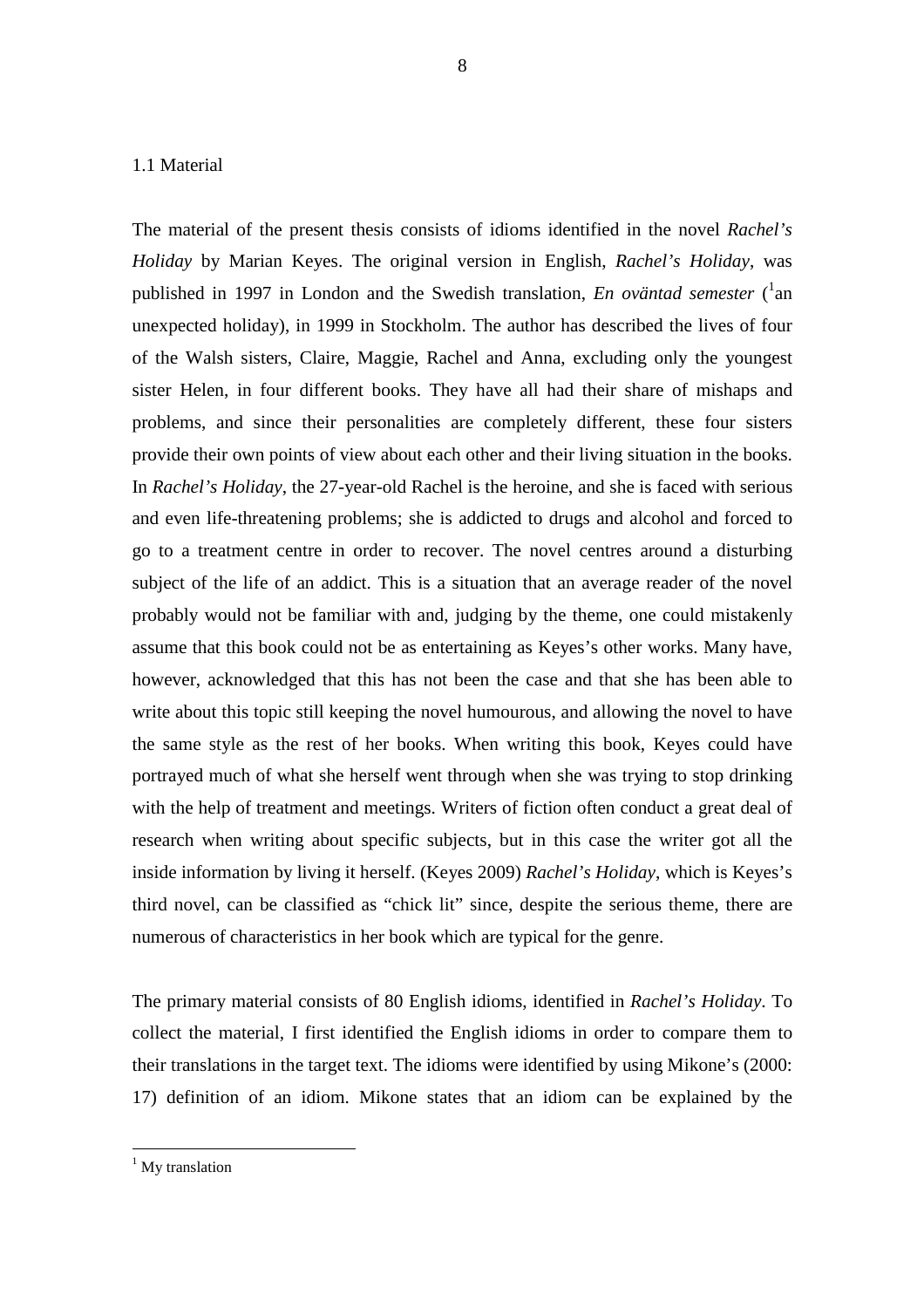following formula;  $A + B + C = D$  and that the meaning of the expression is different from its individual parts. In this thesis, an idiom is therefore an expression which bears another meaning than the sum of its parts. The next step was to study the target text and identify the Swedish idioms and compare them to the source text. By comparing the Swedish idioms to their English counterparts, I could see whether non-idioms in the source text had been translated into idioms in the target text. The 80 idioms in *Rachel's Holiday* have been checked against *the Cambridge Idioms Dictionary* (2006) and the Swedish ones against Luthman's *Svenska idiom* (2002). There were some idioms that are not commonly used and, therefore, not listed in the dictionaries and these were excluded from the study. The choice to include those listed in the dictionaries was made in order to include established idioms thus avoiding slang and the author's personal idiolect. For instance, the expression *to be up the pole* (Keyes 1997: 144), which is Irish slang for being pregnant, was used in the novel but is not included in the material since it is not listed in the dictionary of idioms.

The narrator of the novel is the main character Rachel and most of the English idioms in the material occurred in the narrative. They were often used to describe certain situations and actions, adding force to the meaning. For instance, the idiom *to spill one's guts* was used in *Rachel's Holiday* when Rachel wanted to tell a friend about a bad experience she had had with a young man who treated her badly.

 So, with longed-for relief, I *spilled my guts* about my awful experience with Chris. (Keyes 1997: 564)

 Det kändes som en befrielse att *få berätta om* min hemska upplevelse med Chris. (Keyes 1999: 482)

2 It was a relief to *get to talk about* my awful experience with Chris.

Instead of using literal language, for instance *to reveal everything*, the idiomatic expression was used to indicate the secrecy and somewhat embarrassing nature of the information that was exposed. The majority of the Swedish idioms also occurred outside the conversations and mainly to describe people's actions, especially negative ones. An

<sup>&</sup>lt;sup>2</sup> My translation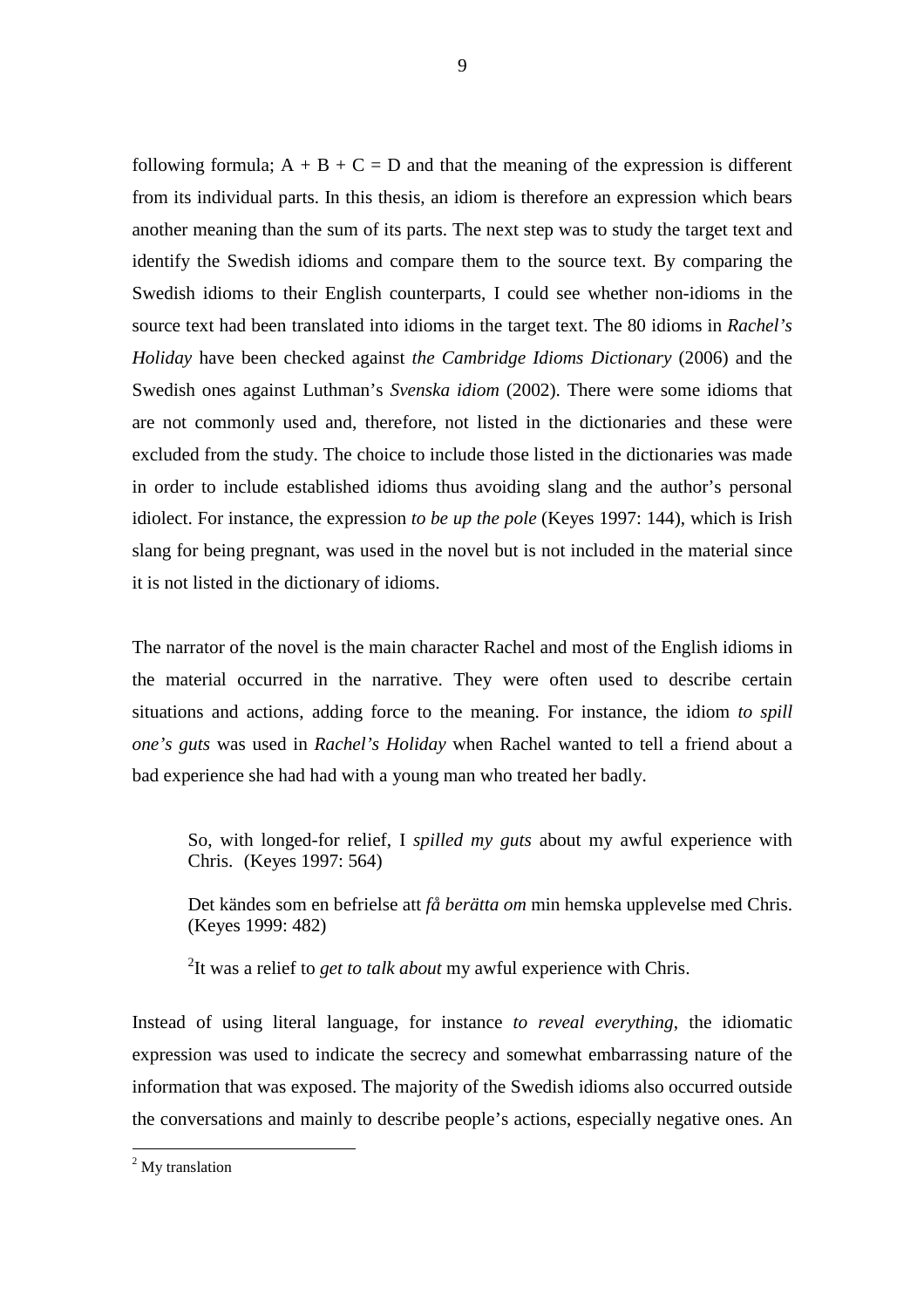example is the expression *att föra någon bakom ljuset* (<sup>3</sup> to lead someone behind the light), which means to knowingly mislead someone. This expression was used to describe the feelings of a seven-year-old Rachel who felt that she had tricked her parents into believing something that was not true.

 Jag slutade med att försvara mig för jag fick skuldkänslor över att jag hade *fört dem bakom ljuset*. (Keyes 1999: 372)

4 I stopped defending myself because I felt guilty about having *brought them behind the light*

 Then I stopped defending myself because I felt guilty about *misleading* them. (Keyes 1997: 434)

The Swedish expression describes someone's actions, and, at the same time, the style of the idiom makes the perpetrator seem cunning and scheming, which the English nonidiom does not. This is an example where there was no idiom in the source text but the translator chose to use one in the target text. One reason might be to even up the numbers of idioms or the fact that this Swedish idiom conveys more emotions than a literal text would.

## 1.2 Method

I have studied idioms in the novel *Rachel's Holiday* and their Swedish translation. The strategies have been categorized according to the methods applied to the idioms by the translator. The categorization has followed the system introduced by Gideon Toury (1995: 82–83) who has, in fact, analyzed the translation of metaphors, whereas my interest has been in that of the idioms. Toury has identified three most frequently used methods of translating metaphors: a metaphor into the same metaphor, a metaphor into a different metaphor and a metaphor into a non-metaphor. A fourth method, a metaphor into 0, that is, complete omission, is also used but not as frequently as the three previous

<sup>&</sup>lt;sup>3</sup> My translation

<sup>&</sup>lt;sup>4</sup> My translation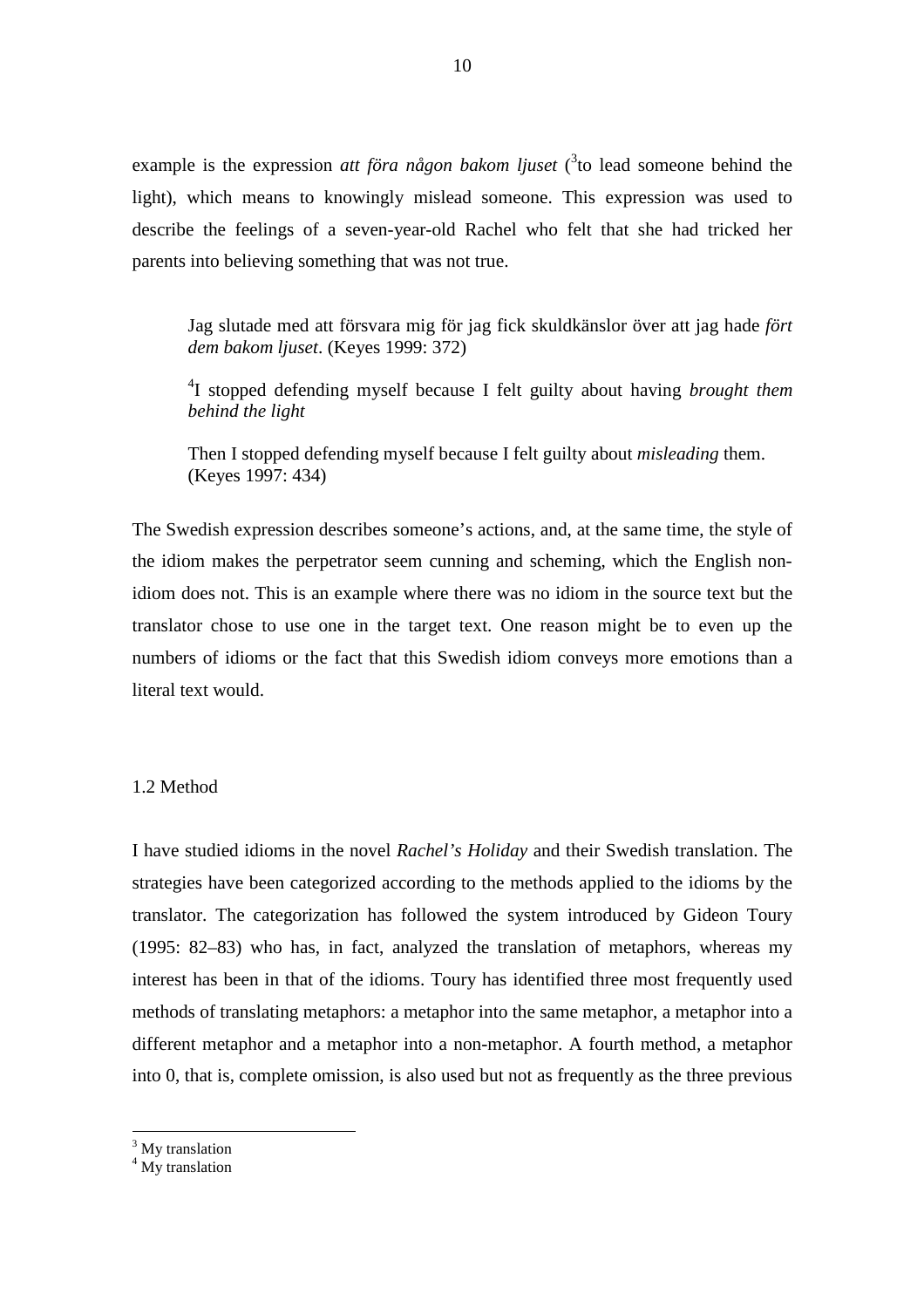methods. It is stated that the translator does not have the right to completely omit idioms, unless they are considered unimportant. On the other hand, it can be argued that only the author, and not the translator, has the right to decide whether a metaphor is unimportant. (Toury 1995: 82) This dilemma is a contributing factor why this method is not an ideal solution for translating idioms. Proceeding from the target text, there are another two methods where the metaphors appear in the target text rather than in the source text. The two methods are a non-metaphor translated into a metaphor in the target text and 0 into a metaphor, the latter method meaning addition of a metaphor to the target text with no linguistic motivation in the source text. When the metaphors appear in the target text rather than in the source text, they are considered a solution rather than a translation problem since the metaphors are added by the translator without specific influence by the source text. (Toury 1995: 83) However, only the methods considered the most relevant were used in this thesis. The strategies used in the analysis of the translation of idioms in *Rachel's Holiday*, were thus categorized by using methods inspired by four of Toury's six categories. They were grouped in the following way:

1. Idiom translated into non-idiom.

The idiom has been replaced by an explanation of the meaning in plain language instead of using an idiom in the target text. An example of this method is *to go round the bend*  – *att bli galen*. This expression was used when the main character Rachel was so angry and upset about her addiction and what her family and friends thought of her behaviour.

 Chaquie was the person who stopped me from *going round the bend*. (Keyes 1997: 471)

Tack vare Chaquie klarade jag mig *från att bli galen*. (Keyes 1999: 404)

5 Thanks to Chaquie I managed *not to go crazy*.

In the example the meaning of the English expression has been rendered with a nonidiom, resulting in the loss of figurative language in the source text. This category is

<sup>5</sup> My translation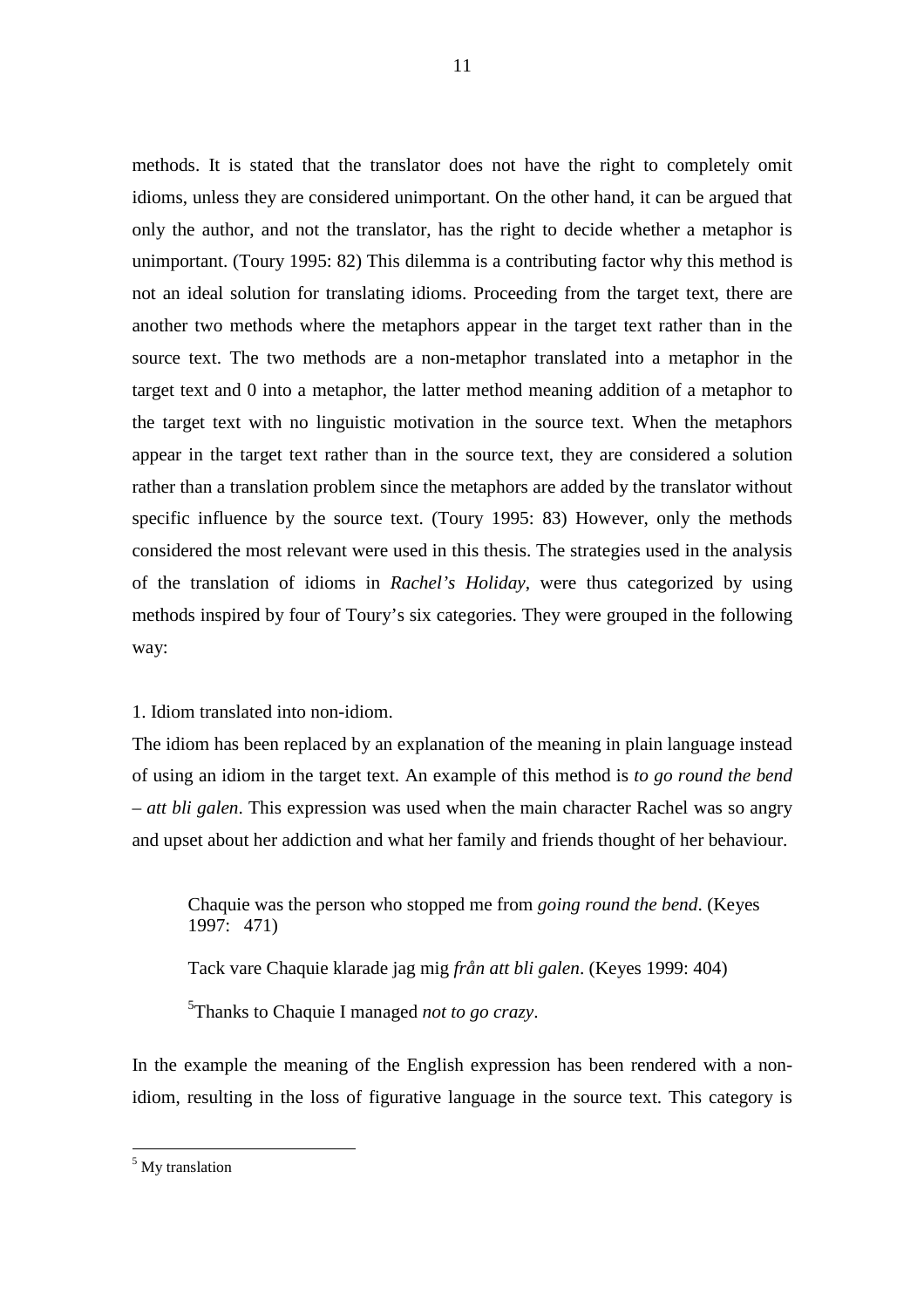very important since the hypothesis is that many idioms are translated into plain language.

2. Idiom translated into different idiom.

Corresponding pragmatically idioms have been used in both the source and the target text but because of differences concerning the choice of words and construction the idioms are not considered the same as their semantic composition is different. Example of this translation method is *to go for broke* – *att satsa allt på ett kort* and occurs when a man talks about him trying to have sex with a girl.

 'I decided to *go for broke*, so I said to her "I suppose a ride is out of the question?"' (Keyes 1997: 55)

 "Jag bestämde mig för att *satsa allt på ett kort*, så jag sa: 'Ett ligg är väl inte att tänka på?'" (Keyes 1999: 50)

<sup>6</sup>'I decided to *stake everything on one card*, so I said "A lay is surely not to think of?"'

3. Idiom translated into the same idiom.

When the translator has chosen this solution, s/he has used an existing idiom in the target language that has the same construction, choice of words and meaning as the original one in the source text. The idioms *the walls have ears* – *väggarna har öron* are examples of this method where the same expression works in both languages and cultures. In this situation, the mother of the family is using this expression to let another adult know that her daughters might be listening and she should not talk about anything inappropriate.

'Ssshh, *walls have ears*…' (Keyes 1997: 310)

"Sssccchhh, *väggarna har öron*." (Keyes 1997: 266)

7 'Sssccchhh, *the walls have ears*.'

<sup>&</sup>lt;sup>6</sup> My translation

<sup>&</sup>lt;sup>7</sup> My translation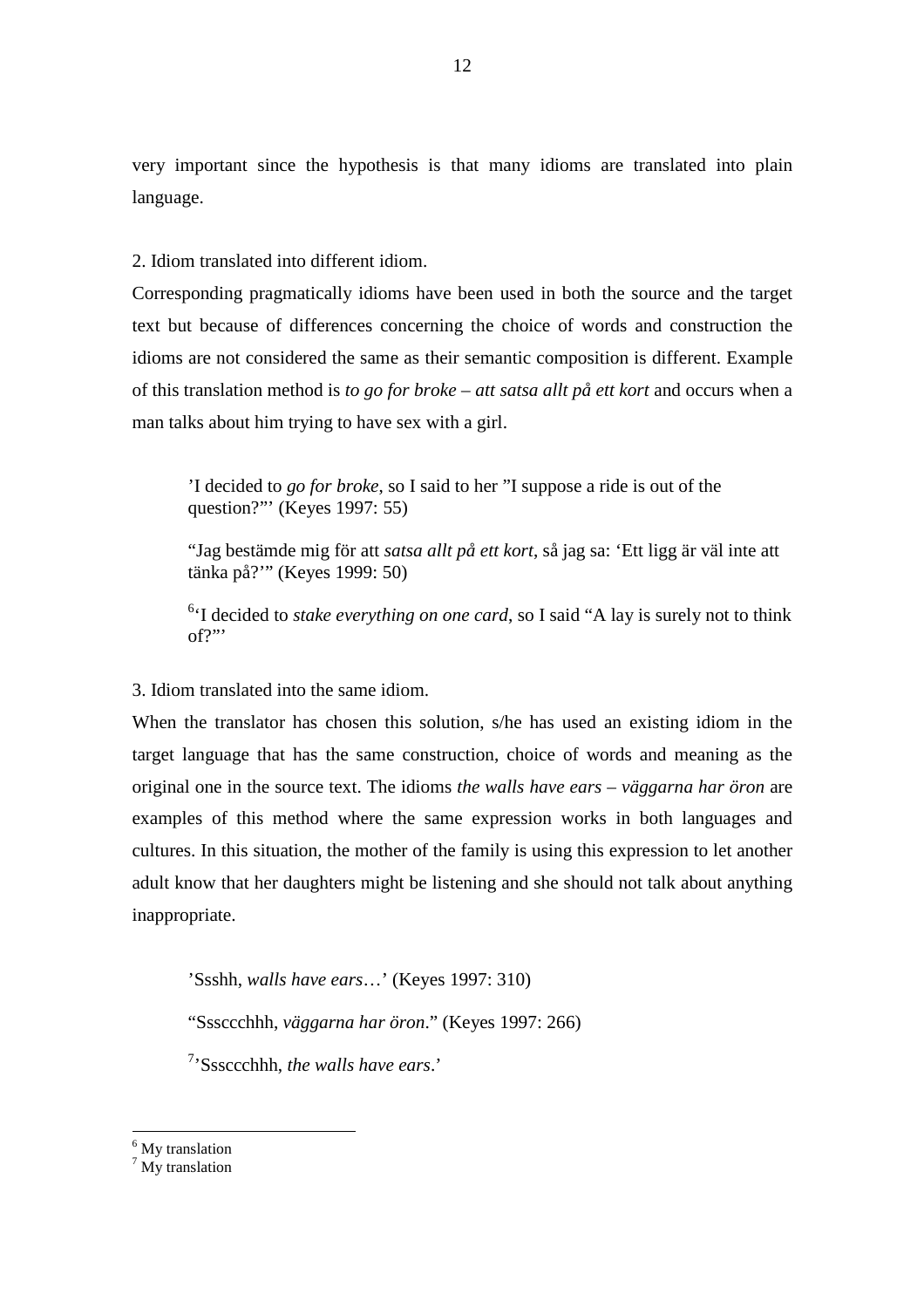4. Non-idiom translated into idiom

This category proceeds from the target text, unlike those listed above, and shows whether the translator has added idioms in the target text. By doing that, s/he can compensate for idioms that possibly were lost during the translation process (see translation strategy 1 above). An example of this method is *nothing to hide* – *inga lik i garderoben* and occurred when Rachel reflects on her childhood.

Vi hade *inga lik i garderoben*. (Keyes 1999: 367)

<sup>8</sup>We had *no corpses in the closet*.

We had *nothing to hide*. (Keyes 1997: 428)

The first three categories focus on the translation of English idioms into Swedish and which translation strategy that has been used. In these cases the idioms are considered translation problems which have needed a solution. The last category focuses on the Swedish translation which has added idioms where there are none in the source text. Considering the fact that the translator has added the idioms rather freely with no specific influence by the source text, they can therefore be considered part of the solution rather than part of the problem.

## 1.3 The Author and Her Works

Marian Keyes was born in 1963 in the west of Ireland but was brought up in Dublin and spent some time in London (Keyes 2009). She has been addicted to alcohol most of her life, which is reflected in her novels, and especially in *Rachel's Holiday*, which is about addictions. Today Keyes is a recovering alcoholic and says that her success with the writing and her career as an author have helped her to gain control of her life. (Keyes 2005: 235) Her first novel *Watermelon* was published in 1995, and to this date, she has written eleven novels and two non-fiction books.

<sup>8</sup> My translation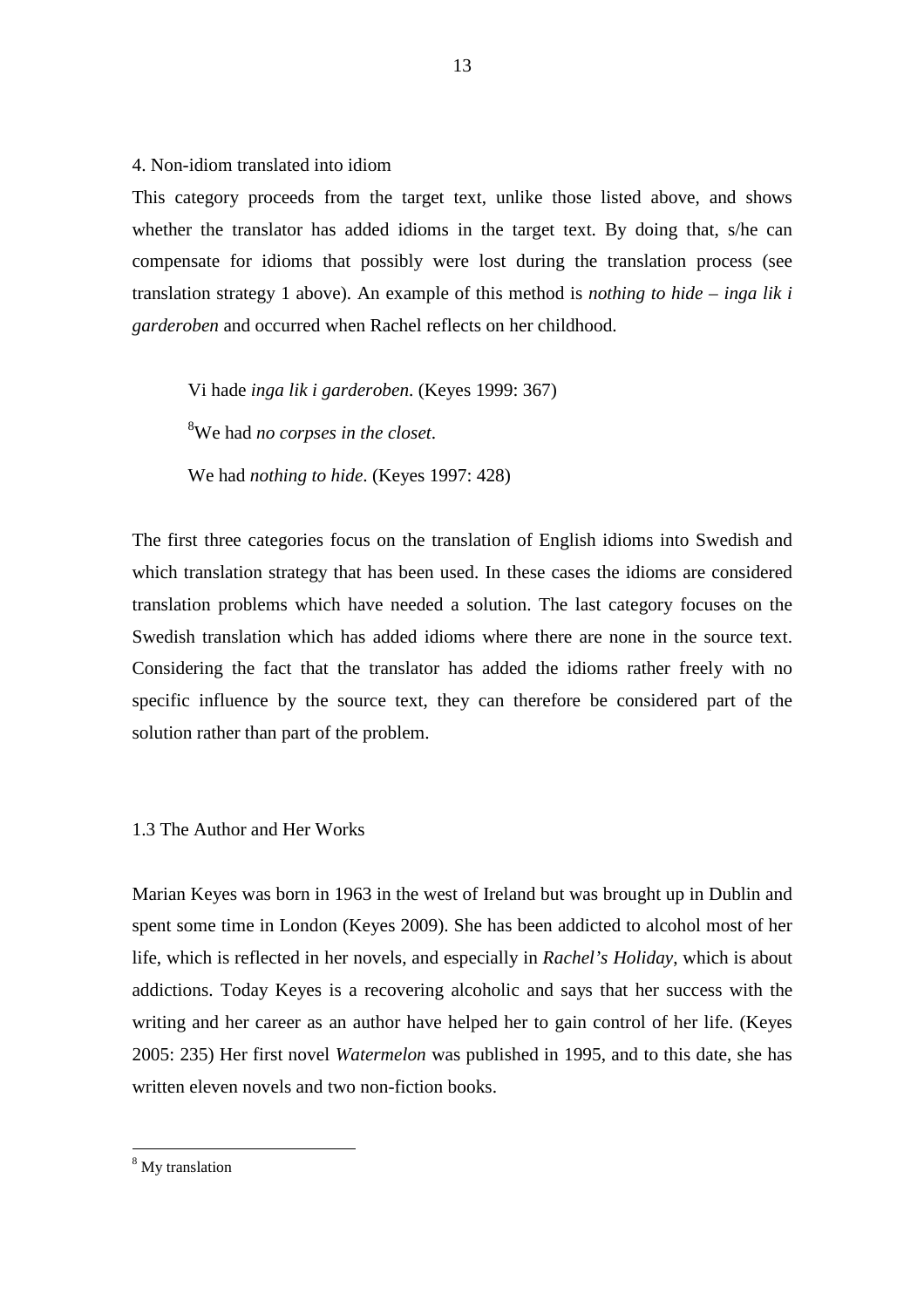Marian Keyes's works are read by people from all over the world. Her books have been translated into 35 different languages (Keyes 2009). The plots of the novels are without exception set in either Ireland or the United States, and focus on women in their 30s, who are struggling with their love life, career, health etc. Regardless of one's homeland, people can identify with these problems, which is a contributing factor to Keyes's popularity. The fact that Keyes also writes about more serious subjects, for instance drug abuse, which the novel *Rachel's Holiday* centres around, gives her works depth and variety as well.

The title of the book *Rachel's Holiday*, which has been translated into Swedish by Caroline Zielfelt, has been changed into *En oväntad semester* (<sup>9</sup>An unexpected holiday). This title introduces a new perspective and suggests that most things will not go as the protagonist Rachel has expected, whereas the English title does not suggest this. Most of Keyes's other titles, however, are literally translated which could be a sign of the fact that most of the translators of her book titles have not seen any reason to change them.

Keyes has a certain style when writing which can be recognized in all of her works. She uses, for instance, much wordplay, idiomatic language and comical references to contemporary subjects. According to Delia Chiaro (1992: 11), it is a rather complicated task to write a humourous text, such as Keyes's work usually is. "If word play is to be successful, it has to play on knowledge which is shared between sender and recipient." (Chiaro 1992: 11). This means that both the writer and the reader have to recognize the references that are used, for instance, in the joke. Keyes also uses idioms as tools for humourous elements. Changing a well-known expression, and making it mean something else while the original idiom is still recognizable, is one way of making an idiom humourous. In *Rachel's Holiday* there is an example where Keyes uses an idiom to make a joke. In a situation Rachel makes a comment about two blonde girls who apparently are a little stupid; *The blonde leading the blonde* (Keyes 1997: 47). A new expression is formed based on the idiom *The blind leading the blind*. The meaning of the latter expression is that someone is trying to show someone else how to do

<sup>&</sup>lt;sup>9</sup> My translation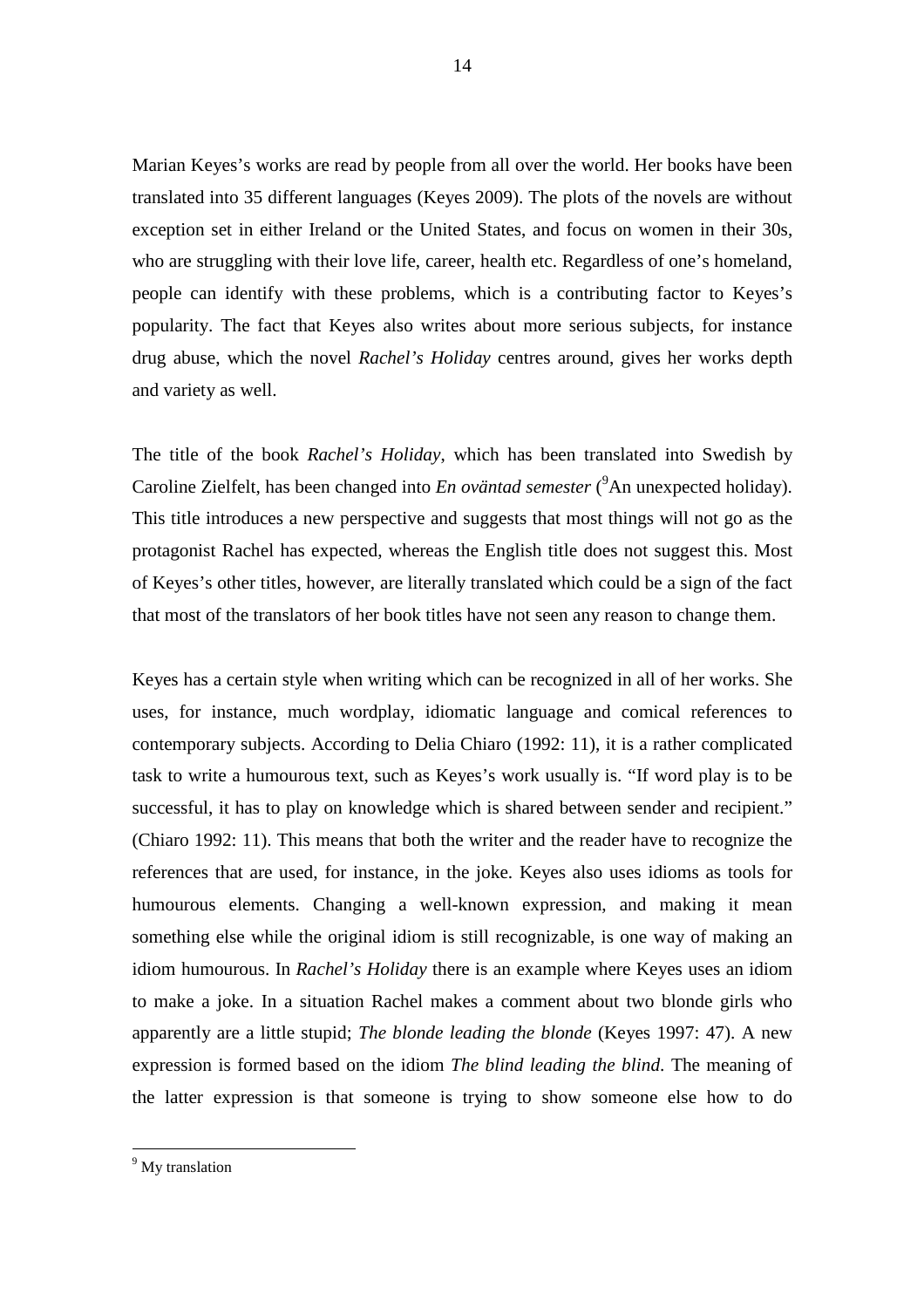something which they do not know how to do themselves (Cambridge Idioms Dictionary 2006). By playing with the fact that the words *blonde* and *blind* are rather similar and that blondes are jokingly considered dumb and helpless makes this version of the established idiom quite successful.

 The translation of texts with special features, such as figurative language, can therefore be challenging. The translator has to decide how to make the wordplay work in the target culture as well. Although the humourous elements in Keyes's texts are prominent features that make her works special and, presumably, popular, those aspects are reasons that also make them difficult to translate. The problematic features that occur in Keyes's novels can also usually be found in any literature belonging to the genre of "chick lit", which will be discussed in the following chapter.

#### 1.4 The Genre of "Chick Lit"

The first word used in this expression indicates that this genre is mainly meant for young women since the word "chick" is slang, often in an offensive way, for a girl or a young woman. The fact that the protagonist is female is one of the most prominent features, and a novel with a male main character would not even be considered to belong to "chick lit" even though it might have other features that are prominent in this genre. Another characteristic is the importance of romantic elements which makes this genre similar to the genre of romance. But still one cannot say that these two genres, "chick lit" and romance, are equal since, in "chick lit", the heroine's affectionate feelings are not intended only for the prince of the story, but also for family and friends (Gelbman 2001).

The phenomenon of "chick lit" started with Helen Fielding's novel *Bridget Jones's Diary*, which is about an average woman, struggling with her relationships, weight and bad habits. Although this kind of fiction is mostly written by young, single women for young, single women, the plot is still centred around finding a man, getting married and achieving societal approval, both by men and women. (Zeisler 2008: 99) "Chick lit" is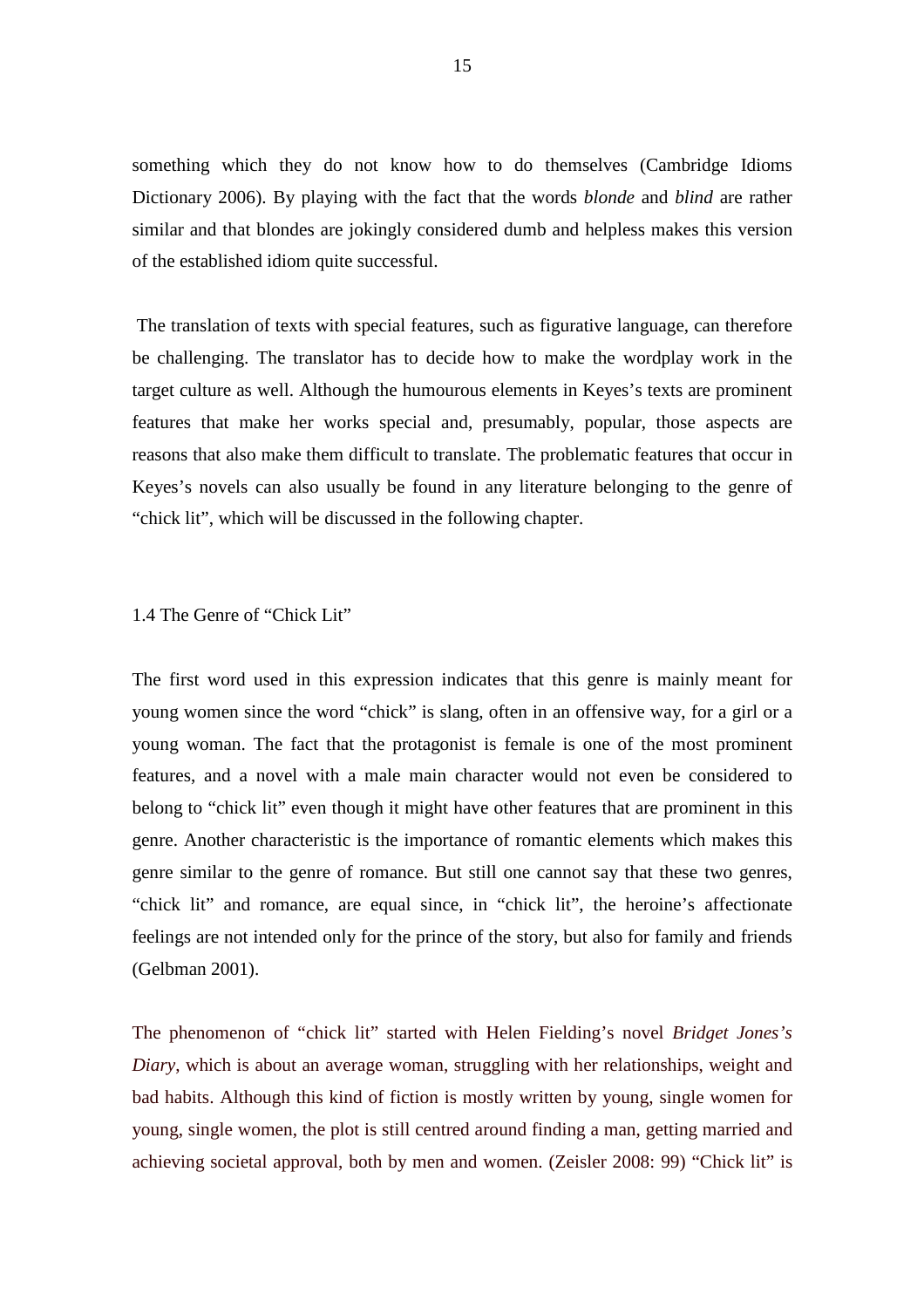often written in a certain way and in both Helen Fielding's and Marian Keyes's novels, these characteristics can be found. For instance, "chick lit" is often written in a diary form, constructed by e-mails or like a private journal, which might make the reading more intimate since the plot seems to be taken from someone's personal life (McCabe & Akass 2006: 190). Although the genre of "chick lit" is popular among readers, Marian Keyes herself has said that she does not like that term because it could be interpreted as condescending. According to Keyes, she has the impression that people, especially men, think "you silly little women with your silly little books" when speaking of "chick lit" (Keyes 2009). This genre, she continues, is understood as something that is written by women for women in order for them to have something "easy" to read. Keyes has noted that her writing is not taken seriously by all critics but states that her writing is indeed a serious matter to her.

 People tell me I'm not going to win the Booker [Prize], and that's true but there are different ways of having one's work validated. I respect what I do; I don't take myself seriously, but I take my writing seriously. (Keyes 2009)

Keyes's main point is that although the genre she is supposed to represent might not be considered high quality literature, she takes her job as an author very seriously. Sometimes the real reward is not a reputable prize but positive feedback from the audience who enjoys reading Keyes's books regardless of her "easy" style or genre.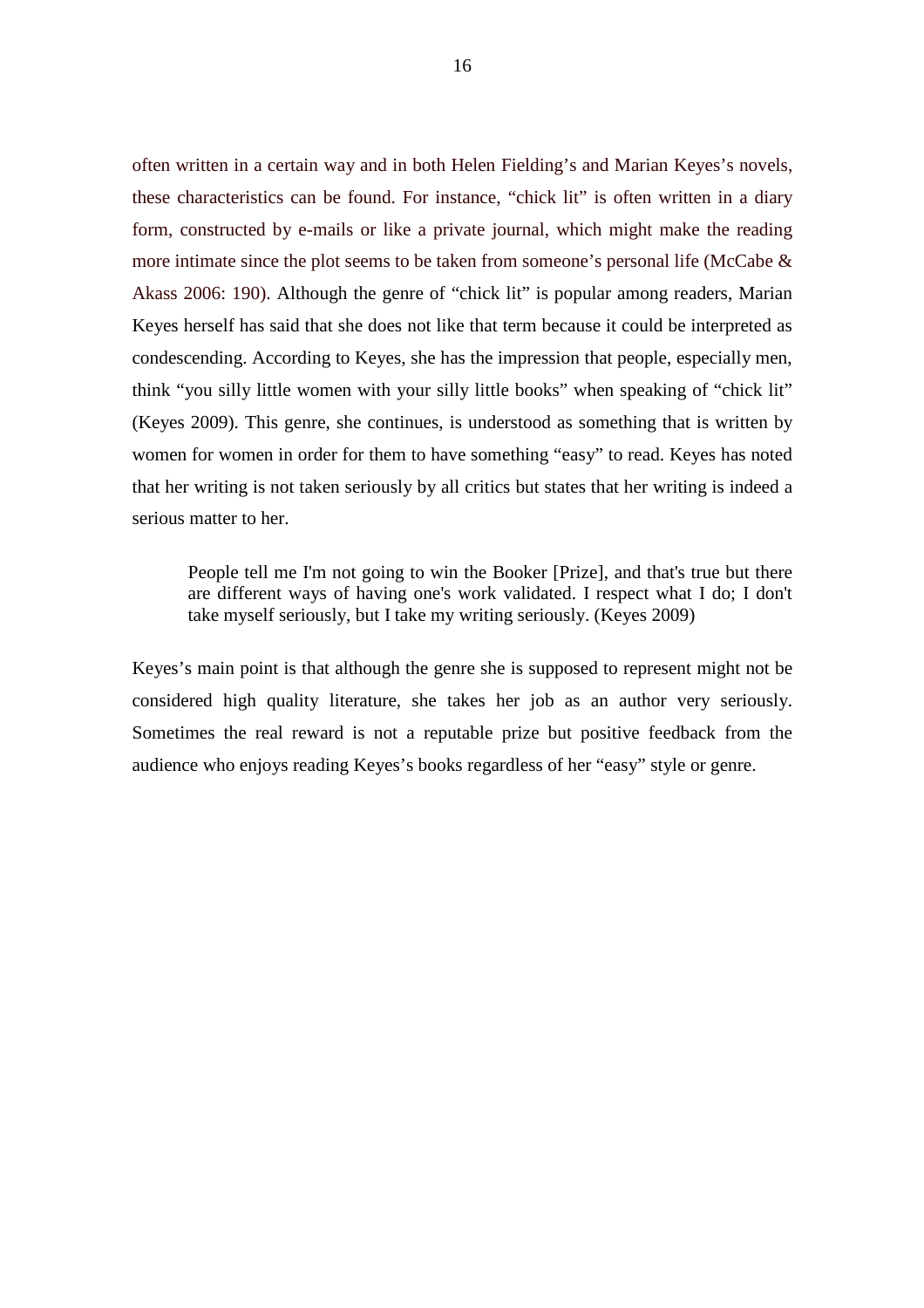# 2 FIGURATIVE LANGUAGE

In figurative language the meaning is not the same as the literal meaning of the words and sentences that are used. Figurative language occurs in all cultures and languages but the structure and composition, however, might vary from one language to another. It has the same function, though, giving the language variety and alternatives of expressing ideas. In writing, it is often used both in poetry and prose, but still mostly in texts that are informal and not academic (Ingo 1991: 209). Idioms are also frequently used in everyday speech, and most people are able to use idioms in their mother tongue without difficulty. According to Albert N. Katz (1998: 3) figurative language is in fact a common part of our verbal communication.

The creative interplay of language and thought is particularly evident in figurative language. The use of such language is not rare or limited to poetic situations but rather is a ubiquitous characteristic of speech. (Katz et al 1998: 3)

The use of figurative language is thus not only an optional feature in both fiction and non-fiction, but also in some ways necessary in order for the writer to make the text stylistically more appealing. There are different types of figurative language which all have one aspect in common; the figurative expressions should not be taken literally. Examples of figurative expressions that are commonly used in both speech and writing are metaphors, similes and idioms, all of which will be presented in this thesis for the sake of comparison.

It may sometimes be difficult to distinguish between plain and figurative language. According to Katja Mäntylä (2004: 37), however, the difference between, for instance, non-idioms and idioms may be weak and fuzzy and there is without a doubt an overlap. The indistinct difference between these types of language might cause difficulty in deciding how to categorize a phrase or an expression. Because of the fact that idioms may vary to a great extent, there is no standard rule as to the structure. Since it is not always possible to say on which side of the border an expression is located, the focus should, therefore, be on the meaning of the whole expression, and on its figurativeness. The following figure shows the comparison between figurative and literal language.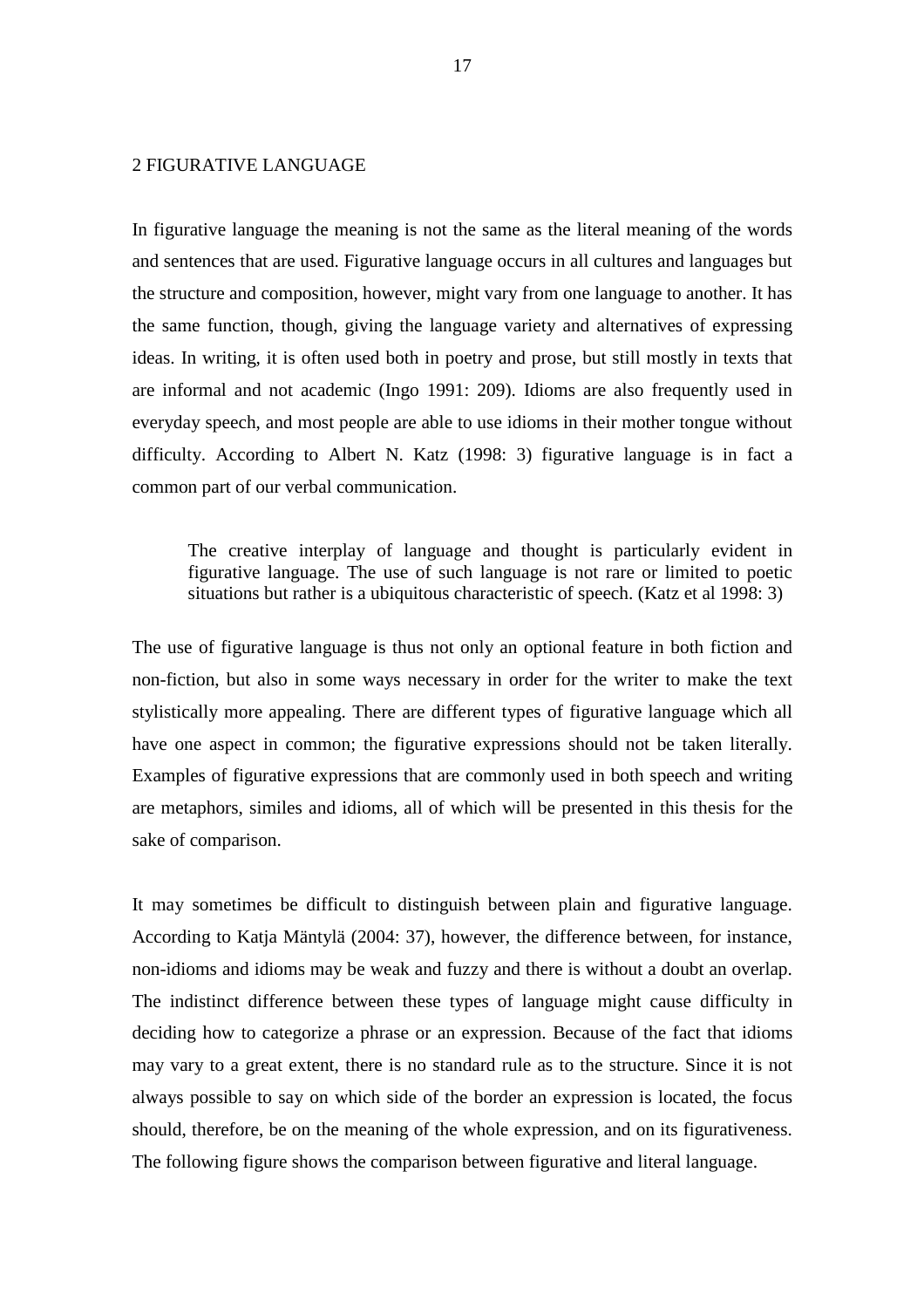

**Figure 1.** Overlapping features of literal and figurative language (Mäntylä 2004: 38)

The above figure shows that both types of language overlap each other in several different aspects. For instance, the figure shows that single words can be used both literally and figuratively which can cause difficulty when determining what is figurative language and what is not. Furthermore, Mäntylä (2004: 38) states that there can also occur confusion between various multi-word expressions and their usage, such as conversational phrases, sayings and proverbs. It is important to take into account the fact that there are different ways of expressing oneself, both literally and figuratively, and those are important to know to fully manage a language. However, it is not only important to know the difference between plain and figurative language but also to identify different types of figurative expressions. Therefore, the difference between some commonly used expressions will be discussed in the following chapter.

#### 2.1 Metaphors and Similes

Knowing the difference between literal and figurative language is significant to a language speaker/learner. But it is also important to have knowledge of the differences between different figurative expressions as well. Metaphors and similes are examples of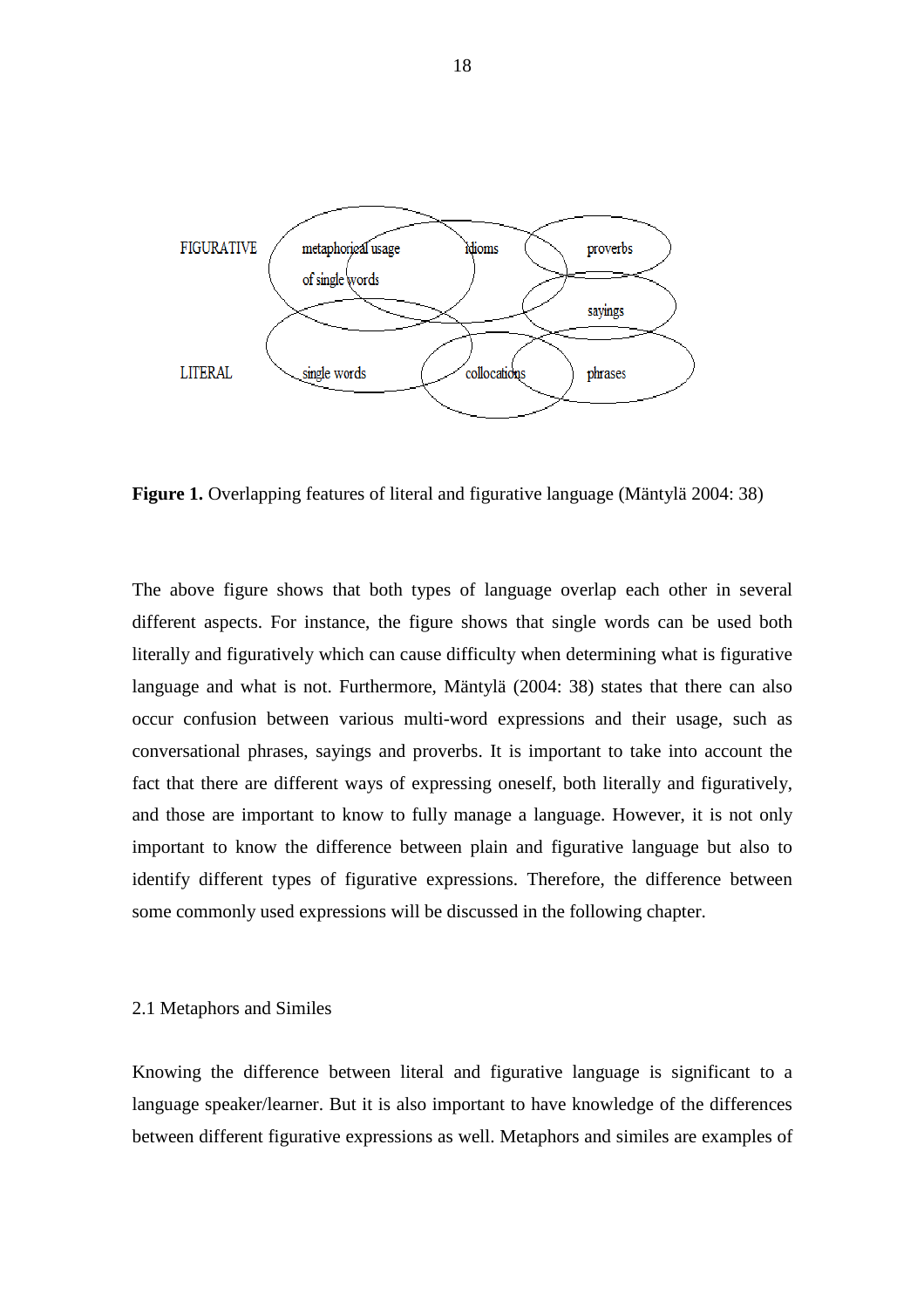figurative language that is commonly used in everyday speech and writing. It is not always easy to distinguish between them since they both share similar features, for example, they are not meant to be taken literally. When using metaphors as well as similes, you link one thing to another in order to explain how something is or is done (Hirsch et al 2002: 155). A metaphor is an expression that claims that one object or phenomenon is something else, which allows the reader/listener to draw conclusions and find similarities. For instance, the sentence "her home is a prison" is a basic metaphor that cannot be interpreted literally, but the overall meaning should be understood, that for some reason, not necessarily physically, someone is trapped in their home. By reading or hearing that expression, one can understand much about a person's feelings, environment and behavior, and the expression shares a feature with the literal meaning. Metaphors are therefore often used to express ideas that are inexpressible by literal language. In order for a metaphor to work, that is, the hearer/reader understands what the speaker/writer wants to describe, both the writer and the reader have to share a common set of principles (Searle 1993: 102). When a person hears a metaphor, s/he needs to get through certain stages in order to comprehend the metaphorical meaning of such an expression. For instance, s/he must identify the expression and to determine whether it is, in fact, a metaphorical utterance. Furthermore, the listener needs to have some strategies for understanding and restricting the utterance. (Searle 1993: 103) As metaphors may vary in complexity, the process of interpreting metaphors could sometimes be delayed or even fail. Clarity, confusion, and understanding are all factors that one has to consider when using figurative expressions, such as metaphors.

Similes are similar to metaphors in such a way that they link two separate objects together, but mainly as a comparison (Hirsch et al 2002: 160). In addition, they differ from metaphors in construction. The words *like* and *as* are used in similes, whereas they do not occur in metaphors. To define the difference between these two types of expressions, a formula might be used; metaphors expresses that A **is** B, whereas similes are constructed as follows: A **is like** B. (Hirsch et al 2002: 155, 160) Examples of similes are *as gentle as a lamb* and *eat like a pig*, which could be quite descriptive when the distinctive features of those animals are known. However, many similes have been overused and become clichés, which means that they should be used with care to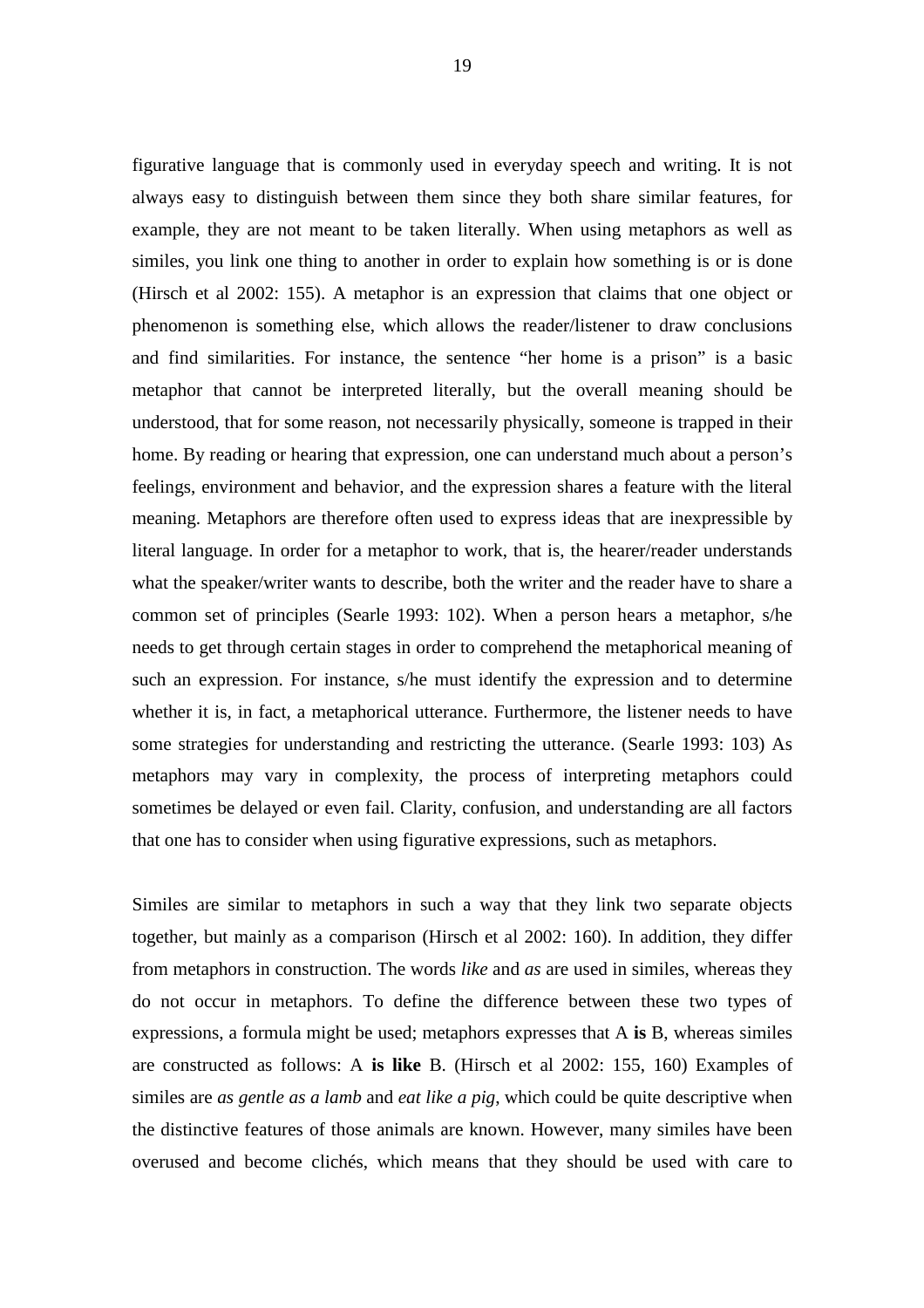maintain originality in one's thought. There is always an advantage in knowing them, though, in order to understand all types of texts and speech. The solution is to have the knowledge of when such expressions are suitable and what types to use, whether, for instance, metaphors, similes or idioms could make the text or speech richer.

### 2.2 Idioms

In part 2.1, metaphors were introduced and how they function. In the previous section, metaphors and similes share some features, and so do metaphors and idioms. An idiom is, in fact, a "dead" metaphor (Larson 1984: 249). The difference between "dead" and "live" metaphors is that a "dead" metaphor is a part of the idiomatic constructions of the lexicon whereas a "live" one is constructed by the speaker/writer to teach or illustrate something. For instance the idiom *leg of the table* is originally a metaphor but today it is so commonly used, and a part of the language use, that people do not think of the comparison of which it was based. (Larson 1984: 249) The "dead" metaphors, the idioms, have thus become so fixed that the users do not reflect on the background or how the expression is constructed.

When presenting metaphors and similes, formulas were viewed in order to explain their differences and constructions. To explain how idioms differ from literal language the same method will be used. Literal language can be explained as  $A + B + C = ABC$ , which means that the words that are used are meant to be taken literally (Mikone 2000: 17). The words simply equal the literal meaning of the sentence. Idioms are considered figurative and would often not make any sense if taken literally and one must know that the meaning of the phrase is something completely different from the meaning of its individual parts. According to Mikone (2000: 17), the formula of an idiom would therefore be as follows:  $A + B + C = D$ . From this formula, it can be seen that although using words, "with a life of their own outside the combination", the final result is not similar to its parts of construction (Pedersen 1986: 126).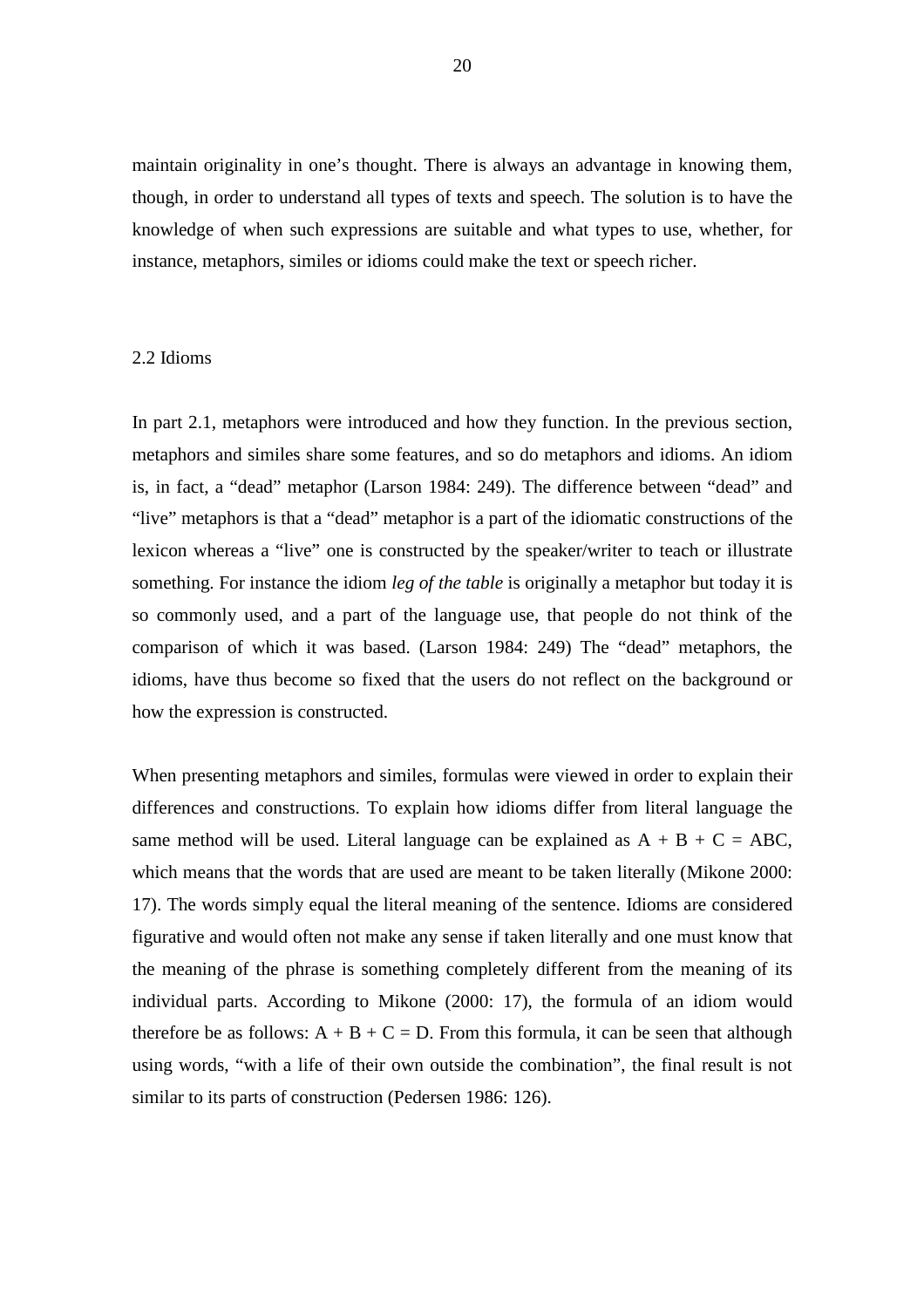Furthermore, according to Saaed (2003: 15), idioms are words put together that have become fossilized and fixed over time. An example of such a fossilized expression is *glass ceiling*, which bears the meaning of promotional barriers for women. Saeed also claims that speakers and writers themselves contribute to the change of the usage of figurative language in such a way that they shift the meanings of the words to fit new conditions. Since literal language changes over time, it is only natural that figurative language develops in a similar way.

Another feature that distinguishes idioms from literal language is the fact that they can seldom be grammatically altered as literal word combinations can. Luthman (2006) uses a Swedish example in order to illustrate his point; *ha tak över huvudet* (<sup>10</sup>have roof over the head). The point is that one cannot even change the main noun *tak* (roof) into definite form without it sounding strange and losing its figurative meaning; *ha taket över huvudet*  $\binom{11}{1}$  have the roof over the head). The first sentence would mean that someone would have a place to live and not be homeless, whereas the second just indicates that a person is standing under a roof, and not completely outside. Just by changing the grammar the expression got a new meaning, which shows how careful one has to be when using similar expressions.

Viggo Hjørnager Pedersen agrees with Saeed's statement that idioms are strictly limited in their form and wants to introduce the claim that idioms represent an area of language where grammar and lexis overlap, and where the usual concept of "the word" proves inadequate (Pedersen 1986: 126). As an example, the idiom *once in a blue moon* is used, and its individual parts are studied in order to clarify his statement. The word *blue* can be combined with a number of nouns, and used freely as an adjective to describe objects; the noun *moon* can be used with many different premodifications, such as *yellow* and *honey*, and the adverb *once* collocates with different expressions of duration, for example, *once a week*, *once a year* etc. If these words are combined, they form a union, and "we get something resembling new molecule made up from familiar atoms..." (Pedersen 1986: 126). However, none of the main parts of the expression,

<sup>&</sup>lt;sup>10</sup> My translation

 $11$  My translation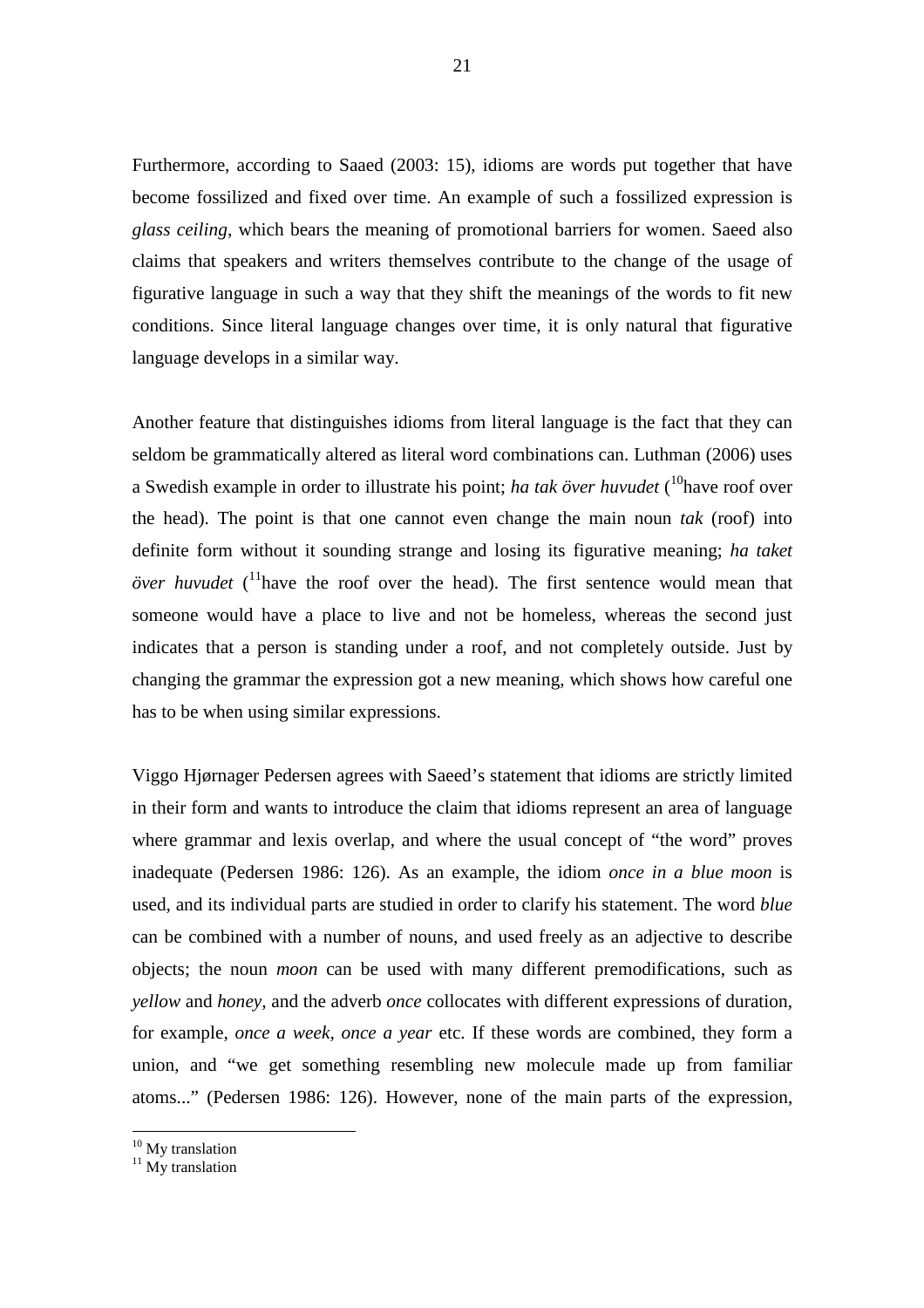*blue, moon* or *once*, is interchangeable with other words of its class. For instance, in the incorrect expressions *once in a red moon* or *twice in a blue moon*, only one word is changed (blue/red and once/twice), but since the expression is so strictly fixed, the slightest change would make it incomprehensible. (Pedersen 1986: 127) Thus, for the sake of the entire meaning, it is important not to replace any word in a fixed expression.

Since idioms are words put together to create a new expression with a different meaning, they are often considered one of the hardest aspects in a language to learn for non-native speakers. If a person is not familiar to a certain expression and cannot comprehend the meaning, misunderstandings can occur. Since idioms function on their own, not depending on the meaning of its parts, a student of a new language must learn the idiomatic expressions in the same way that s/he learns the general vocabulary of that language. Since most expressions cannot be translated literally from one language to another, the learner does not really have significant help from knowing idioms in his/her own language either. The use of idioms might also be confusing for some fluent or even native speakers. In the heat of a conversation they might splice or blend two idioms whose meanings and forms are similar. A recorded example is *he stuck his ground* (splicing *stuck to his guns* and *stood his ground*). (McArthur 1992: 498)

Some idioms might seem confusing because their origins are so old and the concept of the expression is out-dated. Some of them have their roots in ancient literature and some even derive from classic films. Idioms can be divided into different groups depending on how they are formed. According to Rosemarie Gläser, idioms can be categorized based on how they are constructed. Idioms can be:

- 1. Fragments or reductions of proverbs, such as *a rolling stone* (gathers no moss).
- 2. Proverbial sayings, for instance *to throw out the baby with the bath water*.
- 3. Irreversible binomial idioms, also called stereotyped set expressions. An example of that category is *wait and see*.
- 4. Stereotyped comparisons or similes, for instance *cheeks like roses*.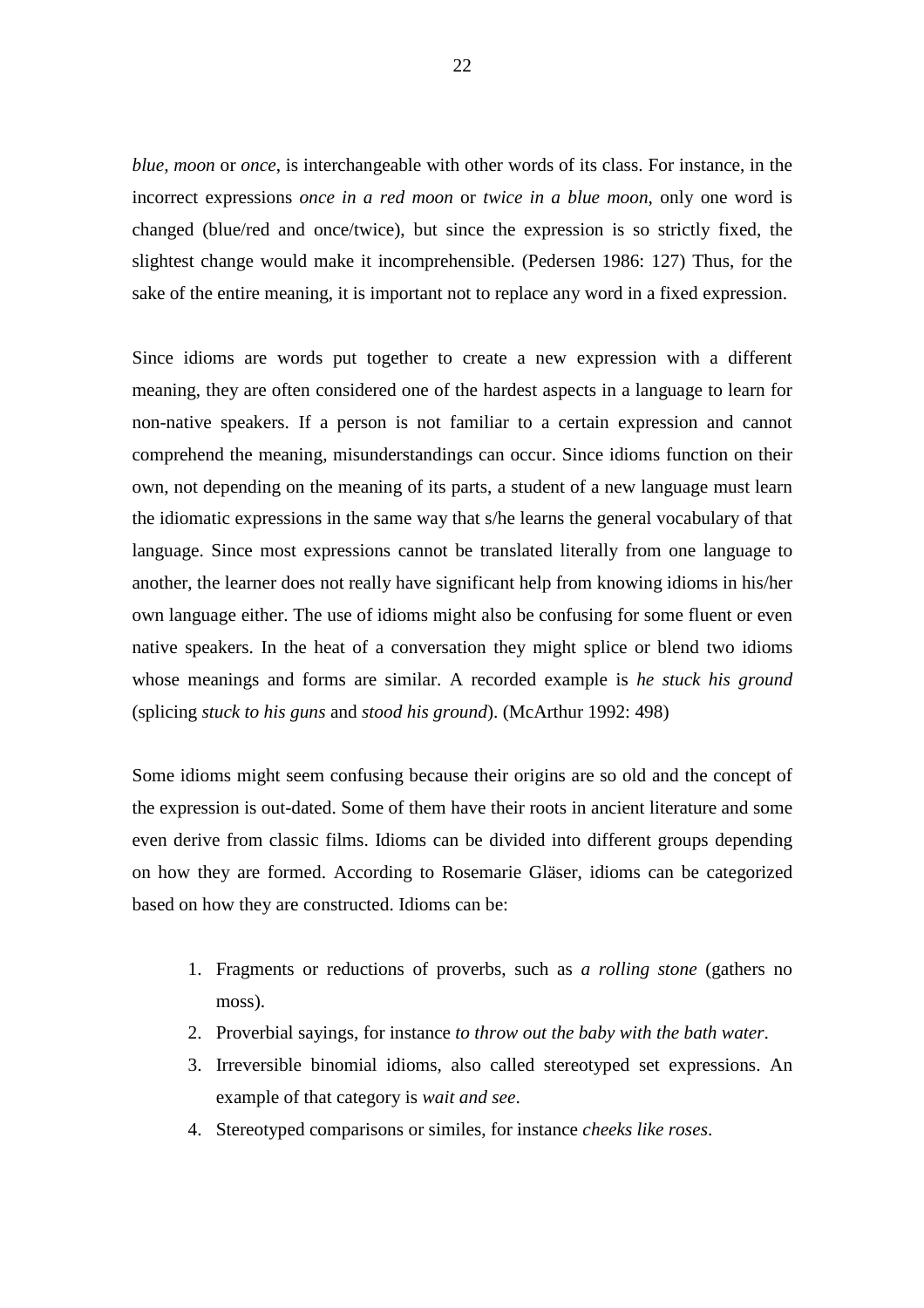5. Literary allusions and fragments of quotations, such as <sup>12</sup>*a catch-22 situation*. (Gläser 1988: 274)

As shown in Gläser's list, different idioms can be compiled in several different ways and their origin might be quite complex. Natural phenomenon, everyday work, as well as literary references might be the background for idioms that are used today. In most cases, by studying the literal meaning it is possible to understand why an expression has got its current meaning.

# 2.2.1 Idioms and Culture

 $\overline{a}$ 

Idioms differ between languages and cultures. As each person has a characteristic signature, each language has unique idioms. The word *idiom* comes, in fact, from the Greek root *idio*, which means a unique signature. It is, therefore, of great relevance that the expression is understandable, also after being translated. It can be argued that idioms are not only a part of the language but, also, a part of the culture. Therefore, idioms and figurative expressions may vary because of differences in, for instance, the environment, traditions and religion between different countries, languages and cultures (Baker 1992: 21). One aspect that is common in one culture, for instance hunting or a ritual, could cause the development of an idiomatic expression whereas in another culture, the source of the idiom is not known and people of another country may can therefore not relate to the expression originated from an unknown situation. Arguably, for an idiom to start "functioning", that is, to convey the emotions and the underlying meaning, the speaker/listener needs to be able to relate and understand the literal meaning in order to understand the metaphoricity. With time, idioms become more fixed and the literal aspect less important.

<sup>&</sup>lt;sup>12</sup> A no-win dilemma or paradox, similar to 'damned if I do, damned if I don't'. The term gained currency as the title of a 1961 war novel by Joseph Heller, who referred to an Air Force rule whereby a pilot continuing to fly combat missions without asking for relief is regarded as insane, but is considered sane enough to continue flying if he does make such a request. (Ammer 1997: 108)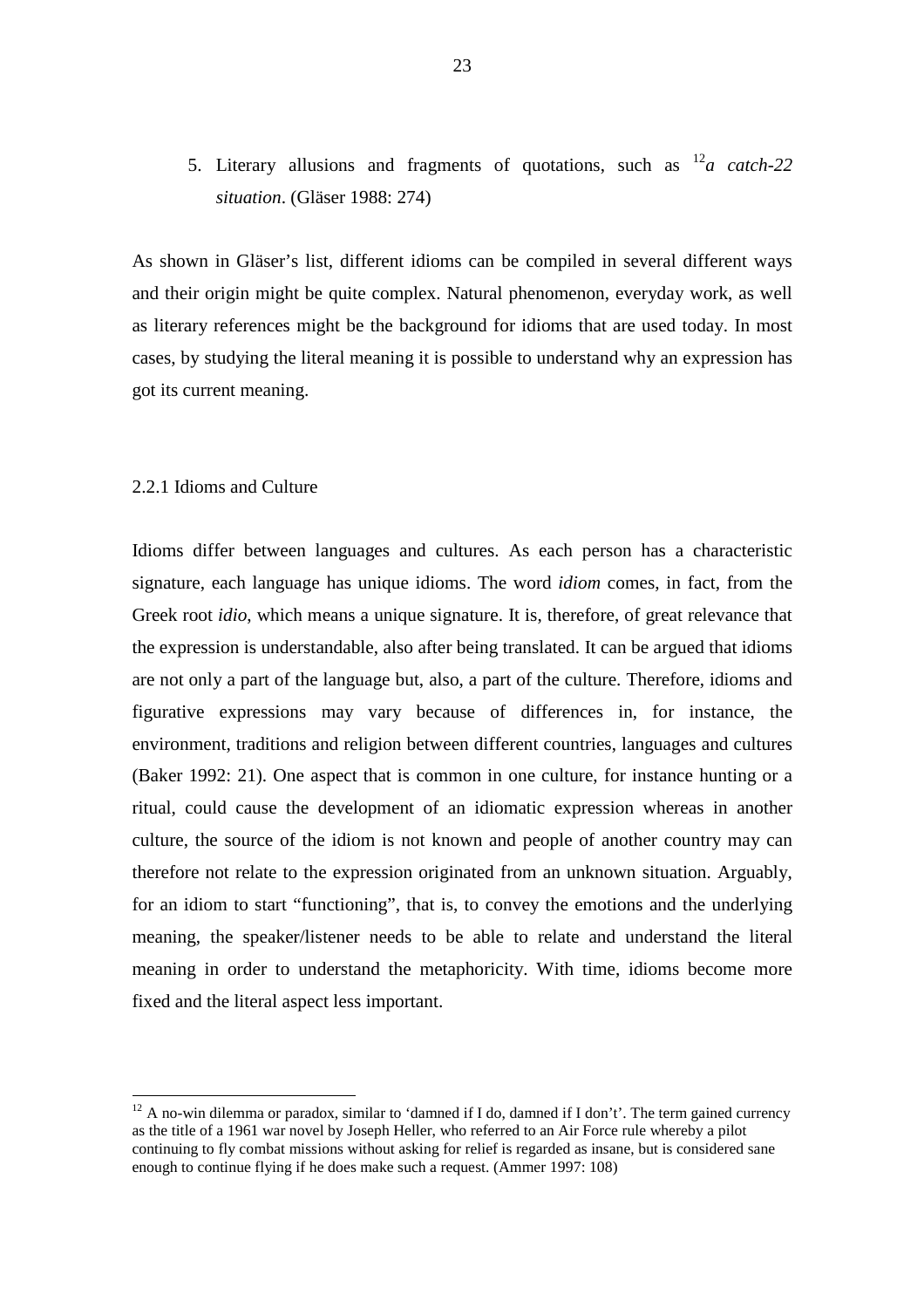Idioms can even consist of the same words, with the same individual meaning, but the meaning of the whole expression differs in different languages and cultures. For instance, in English, the expression *to have a hard heart* means 'to be indifferent to the needs of others', whereas it in Shipibo in Peru means 'to be brave'. (Larson 1984: 115) In this case, the figurative expression is the same as far as structure and choice of words are concerned, but for some reason, the thought of a hard heart is interpreted differently. The variance between the idioms might originally be caused by cultural differences and the way the two cultures relate to the world differently. It can be claimed that everything that affects people in a certain area; the weather, the environment, the traditions, could be a contributing factor during the development of idioms.

There are also intercultural idioms that look and function in the same way in two different languages. The chance increases if the languages are related to each other, for instance English and Swedish, since they often contain similar words and expressions. Also since English has had such a great influence on almost all languages, including Swedish, the possibility of shared idioms between English and other languages is probably greater than it might be if two more distant languages and cultures were involved. Furthermore, different nationalities with the same religion, cultural history and traditions have different concepts in common. Thus, there are also intercultural idioms that function in the same way in different languages.

#### 2.2.2 Previous Studies of Idiomatic Expressions

Studies of idioms in western languages have in recent years gained more interest, but previously, except for some studies that date back to the 1960s and 1970s, idioms have not played a significant role in Europe and its language studies (Mäntylä 2004: 48). Recently there has been a rise in idioms studies which is the result of the increased interest in formulaic language and translation studies. The entire approach to idioms has changed and multi-word expressions have gained more attention. Furthermore, linguists started to take more interest in multi-word expressions and not only the focus on idioms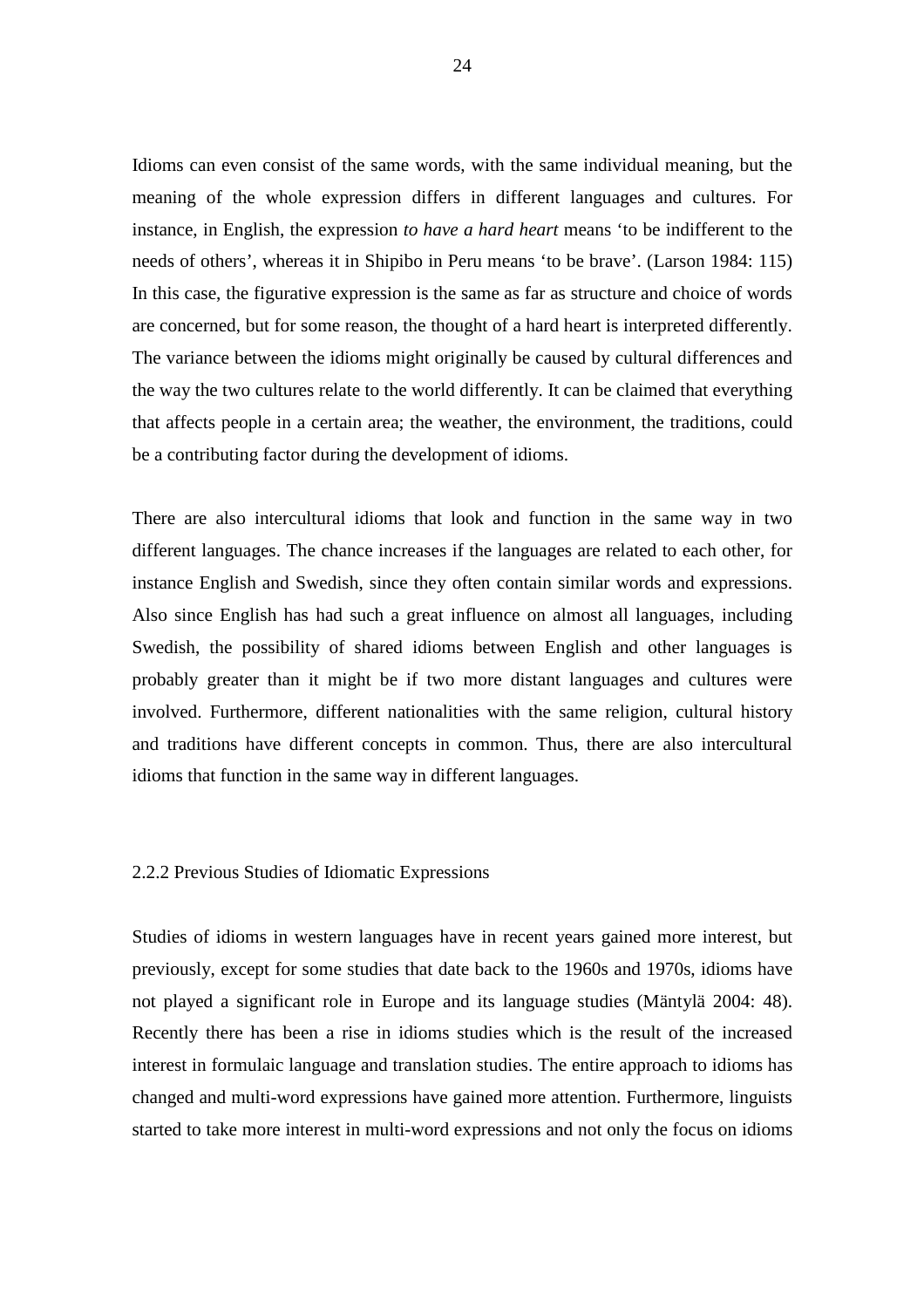has changed, but also, for instance, the structure, the metaphoricity and the function. (Mäntylä 2004: 48)

There has been a long tradition of studying idioms in the former Soviet Union and the Russian language, and, according to some scholars, for instance Adam Makkai and Rosamund Moon, Western definitions and categorizations, as well as dictionaries of idioms, have been influenced by Russian theories (Mäntylä 2004: 49). The Russian influence on the western studies should therefore not be forgotten. However, the Russian and the European views of idiomatic expressions have developed somewhat differently, and they differ to some extent concerning, for instance, phraseology and characteristics of idioms. What they do have in common, on the other hand, is the fact that both in Russia and in Europe, linguists see idiomatic expressions as a continuum.

| Amasova     | free phrases | Phraseloids             | phrasemes | phrase     | phrase  |
|-------------|--------------|-------------------------|-----------|------------|---------|
| (Russian)   |              |                         |           | unities    | fusions |
| studies)    |              |                         |           |            |         |
| Vinogradov  | free phrases | Phraseological          |           | phrase     | phrase  |
| (Russian    |              | combinations            |           | unities    | fusions |
| studies)    |              |                         |           |            |         |
| Aisenstadt/ | open         | Restricted collocations |           | figurative | pure    |
| Cowie       | collocations | 3<br>$\overline{2}$     |           | idioms     | idioms  |
| (Western)   |              |                         |           |            |         |
| studies)    |              |                         |           |            |         |

**Table 1.** Russian and European phraseological continua (Mäntylä 2004: 49)

The table shows the comparison of Russian and European phraseological continua and the differences that occur, for instance, in the terminology. The word *phraseloid* is used in Russia whereas it is absent in western studies (Mäntylä 2004: 49). Not only does the terminology differ but also the characteristics of idioms and what features that have been high-lighted.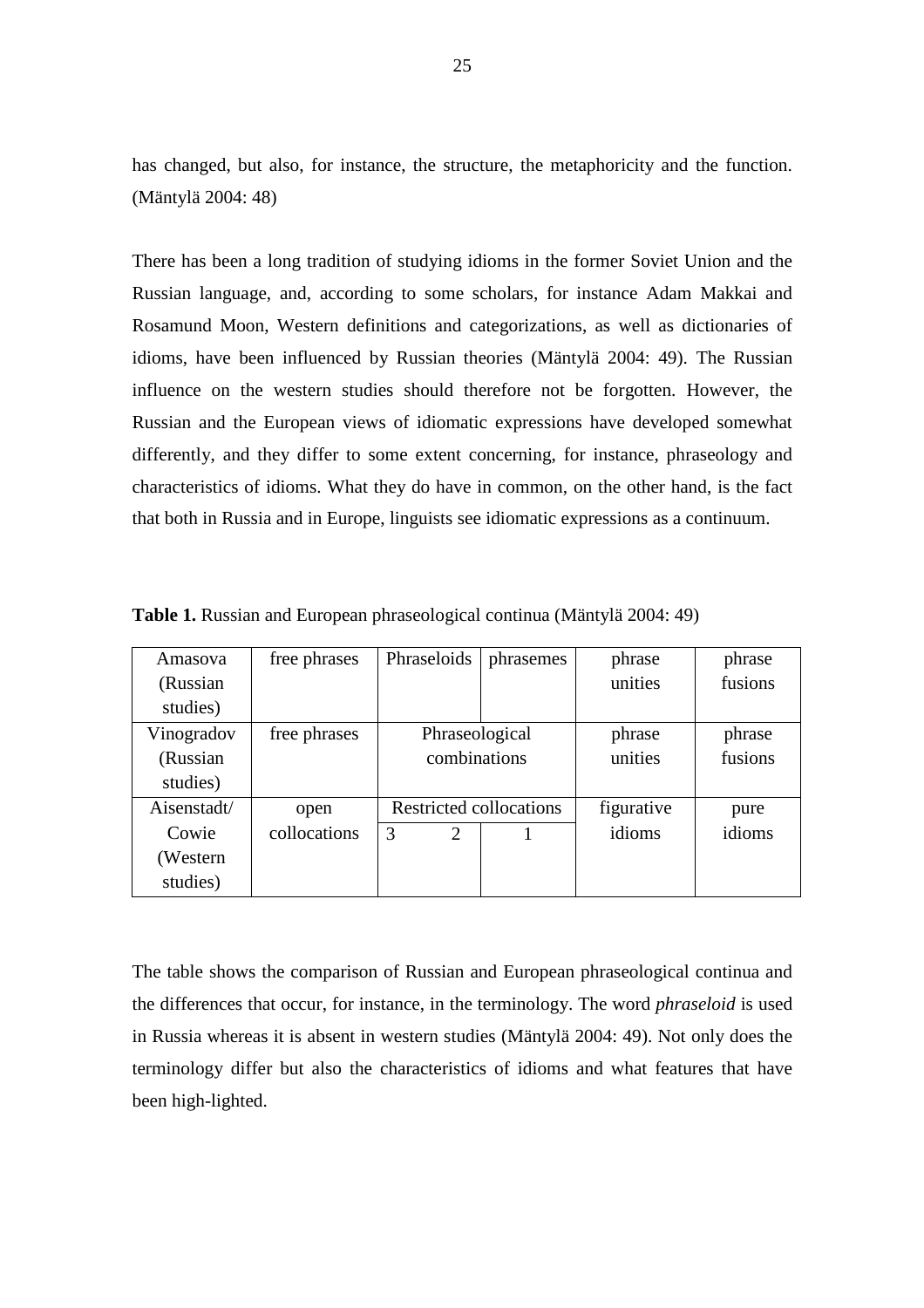The processing and storage of idioms became the focus of attention in the 1970s (Mäntylä 2004: 57). As for storage, the most important question has been whether idioms should be categorized separately, or together with other lexical items. The goal would be to store and use idioms without any unnecessary misunderstanding, but there are different opinions about which method that would be the most successful; total separation or the same treatment of both literal and figurative expressions. The study of idiom processing has focused on the literal/figurative-distinction and which aspect, literal or figurative, is processed first by the language user, if not simultaneously. When studying the processing of an idiom, reaction-time tests have been used most frequently. They show how long it takes for a native speaker to interpret an idiom, and also to get more knowledge about how idiomatic expressions are stored in the memory and later recalled. (Mäntylä 2004: 57) The results of the tests concerning the processing of idioms showed that even children at the age of five are able to understand certain idioms in their mother tongue. Some literal interpretations occurred and were likely to be more common until the child starts school and acquire more figurative expressions in their language. When testing adult native speakers, the main goal of the test was to investigate the idioms themselves and factors affecting their reception, rather than studying the individual understanding of figurative expressions. Most adults, however, are quite familiar with the majority of idioms in their own language, and the focus therefore shifted to the expressions and their use.

Scholars have also been interested in comparing how native and non-native speakers comprehend idioms of high vs. low familiarity (Mäntylä 2004: 68). This means that, unlike the study of native speakers, where time was essential, this study focused on the understanding of idioms and whether the informants had interpreted the expressions correctly and how they had paraphrased them. The result showed that idioms of high familiarity were understood more often by both groups, but, not surprisingly, native speakers were able to interpret unfamiliar idioms more accurately than non-native speakers, who did rather poorly in the test, with the tendency of interpreting an unfamiliar idiom word for word, and not as a whole. It is likely that different processing and storage methods are activated depending on how familiar the expression is to the user/listener. (Mäntylä 2004: 69) Familiar idioms are represented as single entries; they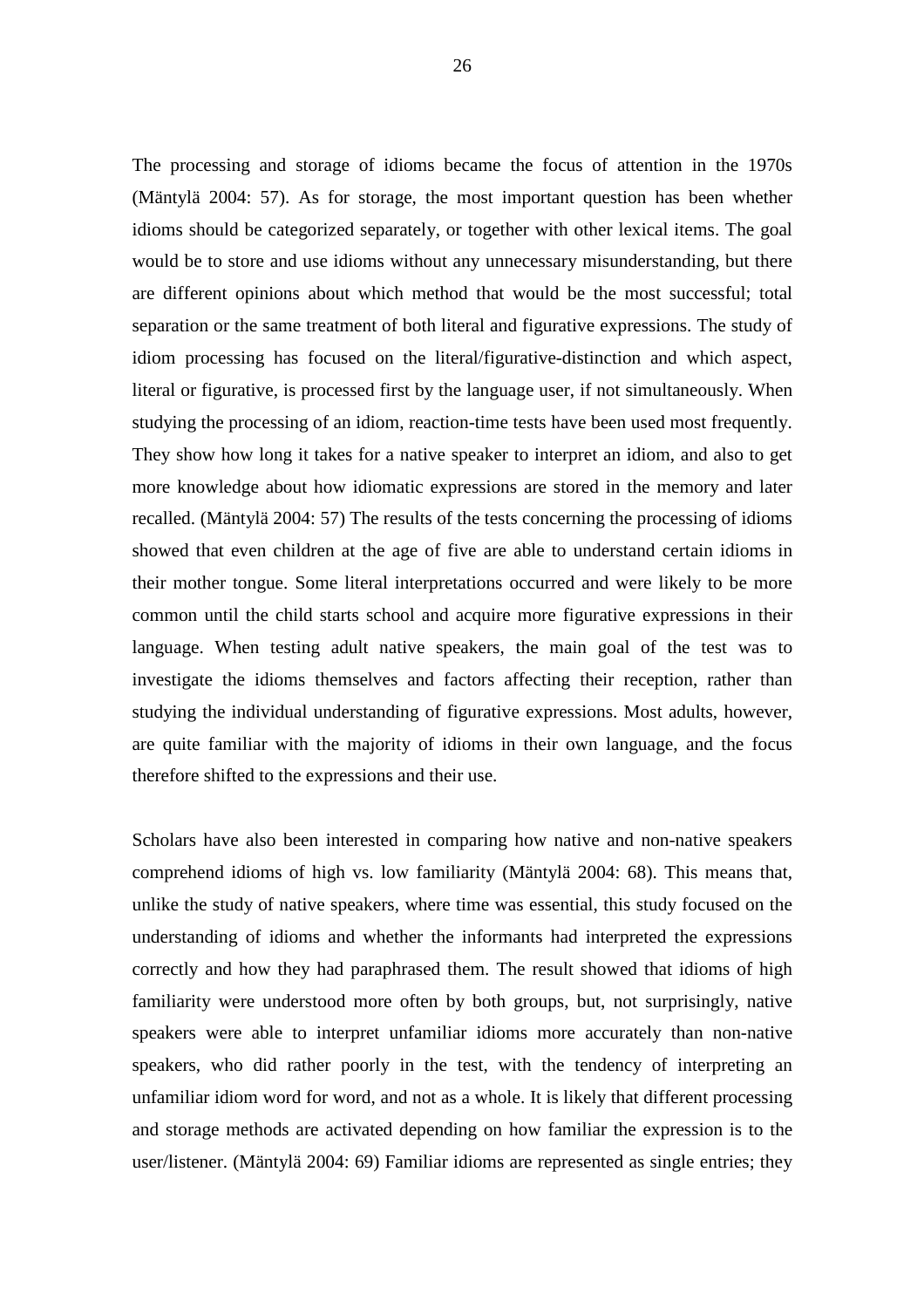are known as a whole and the listener does not have to analyze them or even give any thought to their different parts. Less familiar idioms, however, do not work in the same way; the listener cannot interpret it as a unit and have to rely on other means. However, Ortony (quoted in Mäntylä 2004: 69) has stated that most people, both native and nonnative speakers, often "learn idioms so there is no need for them to work out the meanings." Most people thus learn idioms without considering what parts they consist of, which might be the reason why the study presented above showed such a big difference between familiar and unfamiliar idioms and their interpretation. One problem, however, could be the fact that, if it is true that native speakers learn idioms without considering its constituents at all, they might lose the ability to "work out the meanings", which is, according to Ortony, possible and also useful for a native speaker (quoted in Mäntylä 2004: 69).

In the following part, different scholars, their studies and conclusions about idiomatic expressions, will be presented in order to follow the developments in idiom studies. Already in 1969, Uriel Weinreich, a pioneer at studying the forms of idioms, stated that an idiom is most frequently defined as a complex expression whose meaning cannot be derived from the meaning of its elements (Mäntylä 2004: 50). This statement is quite interesting since similar definitions have also been used by linguists to describe idioms today, many decades later. Weinreich, however, had a definition of idioms of his own, claiming that "[a] phraseological unit that involves at least two polysemous (having multiple meanings) constituents, and in which there is a reciprocal contextual of subsense, will be called idiom." (quoted in Mäntylä 2004: 50). But this definition has not been considered sufficient since it excludes many expressions that are considered idioms. For instance, the idiom *to foot the bill* contains only one constituent that carries a special subsense. Moreover, Weinreich looked at idioms as separate from the rest of the vocabulary, and was of the opinion that it might be clearer to present idioms on their own. His conclusions might be based on the fact that some idiomatic expressions can, in some contexts, carry their literal meaning, which might be confusing if one is not sure how to interpret them. Weinreich's study and presentation can be considered incomplete since he does not present a definition of idioms that can be used to cover all idioms and, furthermore, he mainly focused on the structure of idioms, and not their meaning or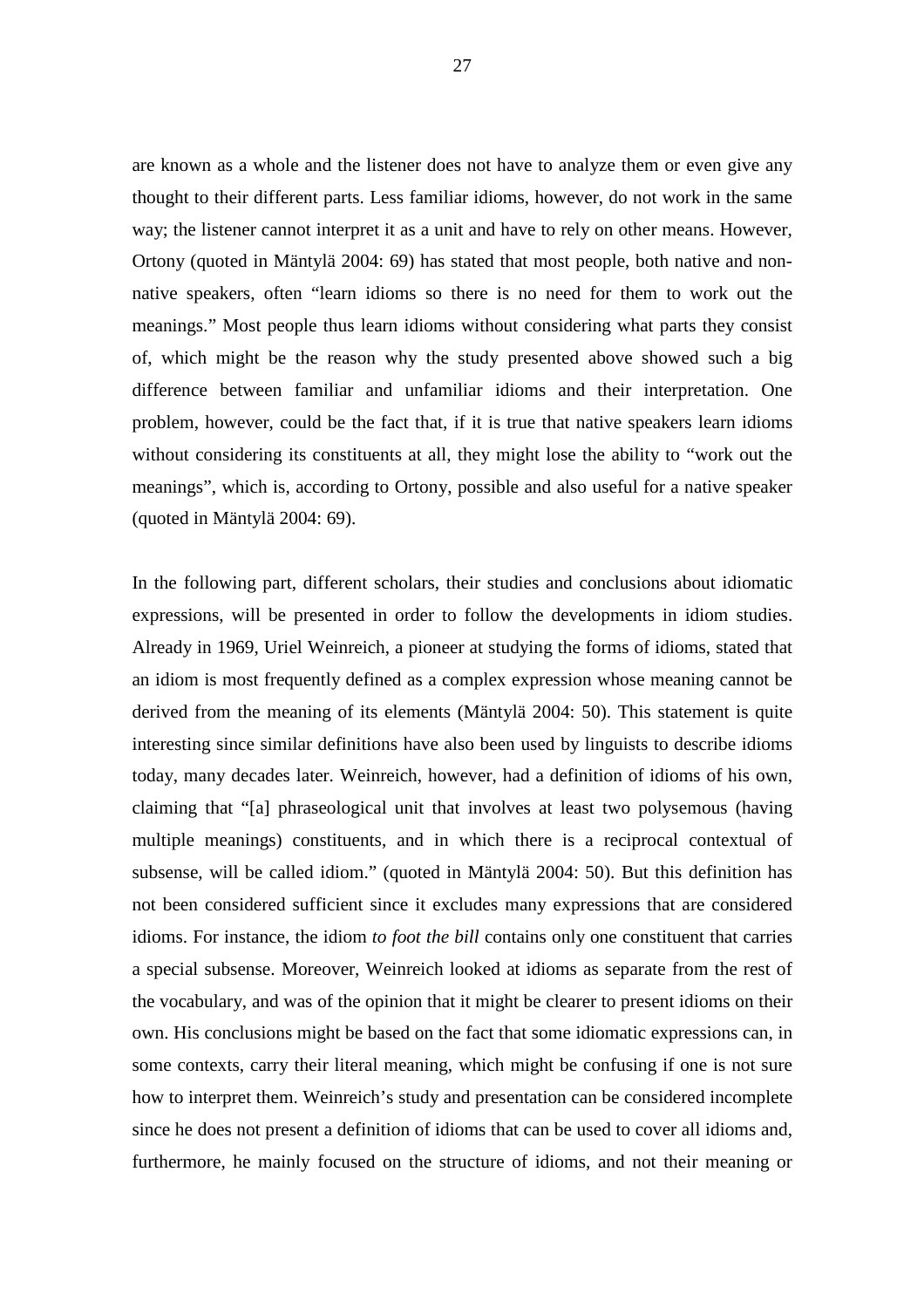metaphoricity, which are two aspects that are crucial when studying idioms. (Mäntylä 2004: 50)

The studies of idioms in Europe continued in the 1970s and new definitions and theories were presented. Bruce Fraser defined an idiom as "a constituent or a series of constituents for which the semantic interpretation is not a compositional function of the formatives of which it is composed." (quoted in Mäntylä 2004: 50). For Fraser, figurativeness was not especially significant and the expression *by accident* was considered an idiom, with the motivation that the words were used differently than "normally". When comparing Weinreich's and Fraser's views, it is noticeable that while the previous scholar's definition of idioms excludes many idiomatic expressions, the latter scholar's definition also includes those expressions that are generally not treated as idioms. This means that, according to Fraser, almost any word or expression could be labelled an idiom, which is the obvious problem with his idea. Another aspect that differs from Weinreich's studies is the view of literal and figurative language and whether they should be separated or not. Weinreich thinks that idioms should be completely separated from literal language, but according to Fraser, when analyzing idioms and their literal counterparts, one should treat them as having "identical deep structure syntactic representations" (quoted in Mäntylä 2004: 51). Thus, Fraser focused on syntactic transformations and the possibility of applying them to idioms, which are commonly believed to be completely frozen. To show that all idioms are not fixed, Fraser presented six different levels of frozenness claiming that some idioms, in fact, tolerate a fair amount of variation. He states that those idioms, which are less frozen, can, to some extent, be seen as separate parts, whereas the completely frozen ones should be treated as semantics wholes. Fraser's claim, however, has been criticized and disagreed upon by both scholars and native speakers, and, at least partly, the problem can be caused by the fact that Fraser only used transformational grammar as his tool for the study.

Although idioms were not studied much between the late 70s and the 90s, in 1982 Barbara Greim presented a grammar for idioms, by combining semantics and syntax. Greim's (quoted in Mäntylä 2004: 54) starting point was the analysis of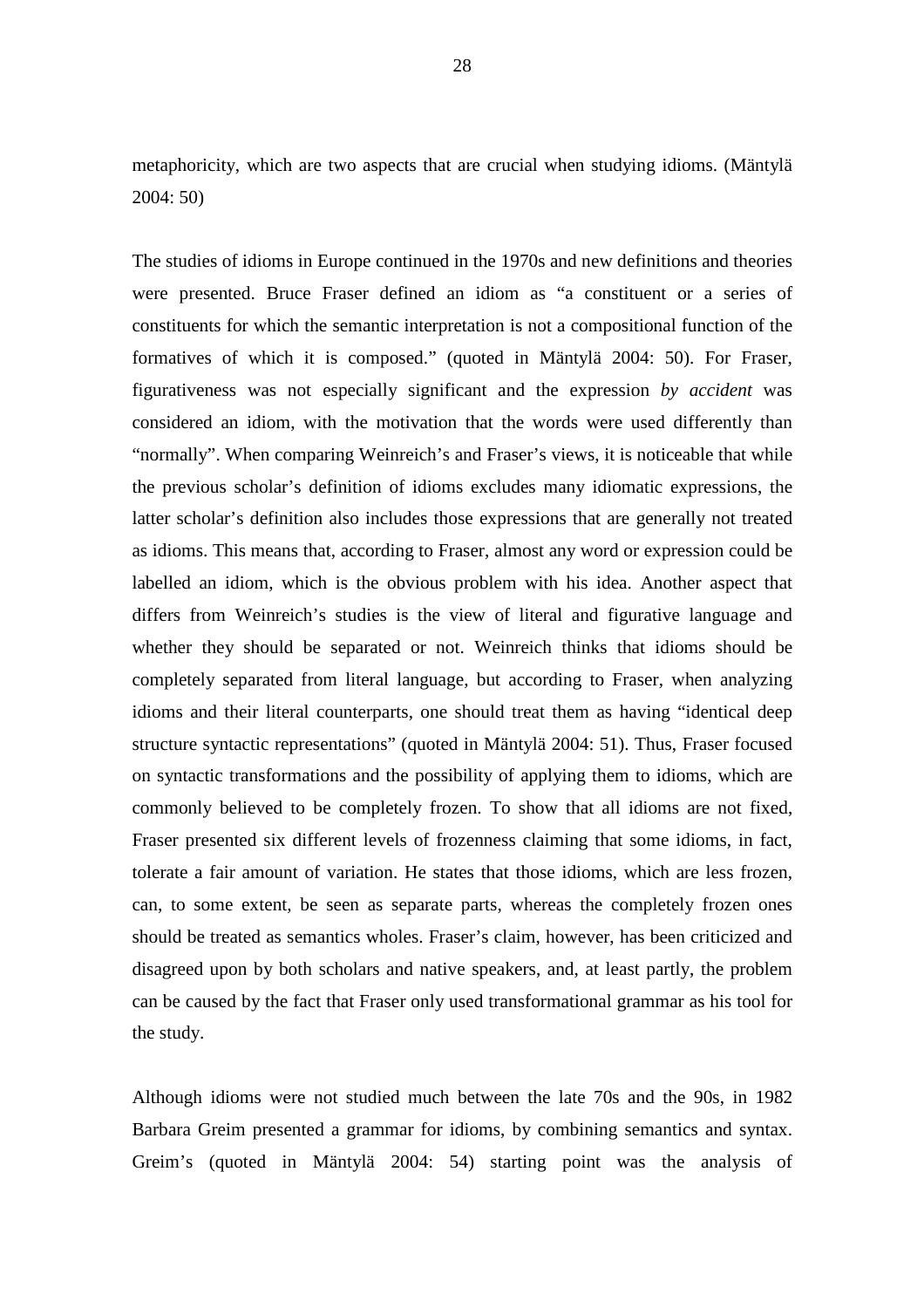transformations, presented by previous scholars, but she took it further in order to create a grammar for, and categorization of idioms. She studied the syntax of both the idiom and its literal counterpart and claimed that some transformations, for instance passivisation, are possible with idioms whose syntactic structure is similar to that of the literal counterpart. As examples she uses the following expressions, beginning with the figurative expression:

*to put one's nose out of joint*; constructed by a verb and an object + a prepositional phrase

*to make one jealous*; constructed by a verb and object + an adjective

Greim (quoted in Mäntylä 2004: 54) calls the equivalence between the expressions in the previous example semantic-syntactic compatibility. The important factor is that both expressions need to have a similar syntactic structure, and if they do not, transformations are not allowed to the same extent, as in the following example:

*to be on cloud nine*; constructed by an intransitive verb + a place adverb *to be happy*; constructed by an intransitive verb + adjective

In this case, the example above, Greim claims that the semantic-syntactic incompatibility may have an effect on the interpretation of the idiom. As an example, she talks about how the idiom would undergo a "question-transformation", with the result of a literal interpretation; *Where was he? On cloud nine*. Greim is not certain whether to call the transformed expression an idiom, or if it is rather a "word string similar to, for instance, *Where is he? In his room*." (Mäntylä 2004: 54). Thus Greim's main interest has been the hierarchy of transformability, and the result of her studies and tests shows that compatible idioms are more likely to allow some kind of transformation than the incompatible expressions, thus claiming that compatibility is the dominant feature. Although Greim's conclusions show clear tendencies, the results of her studies have also been questioned, and one should remember that categories sometimes overlap and the acceptability of some transformations have been disagreed upon. (Mäntylä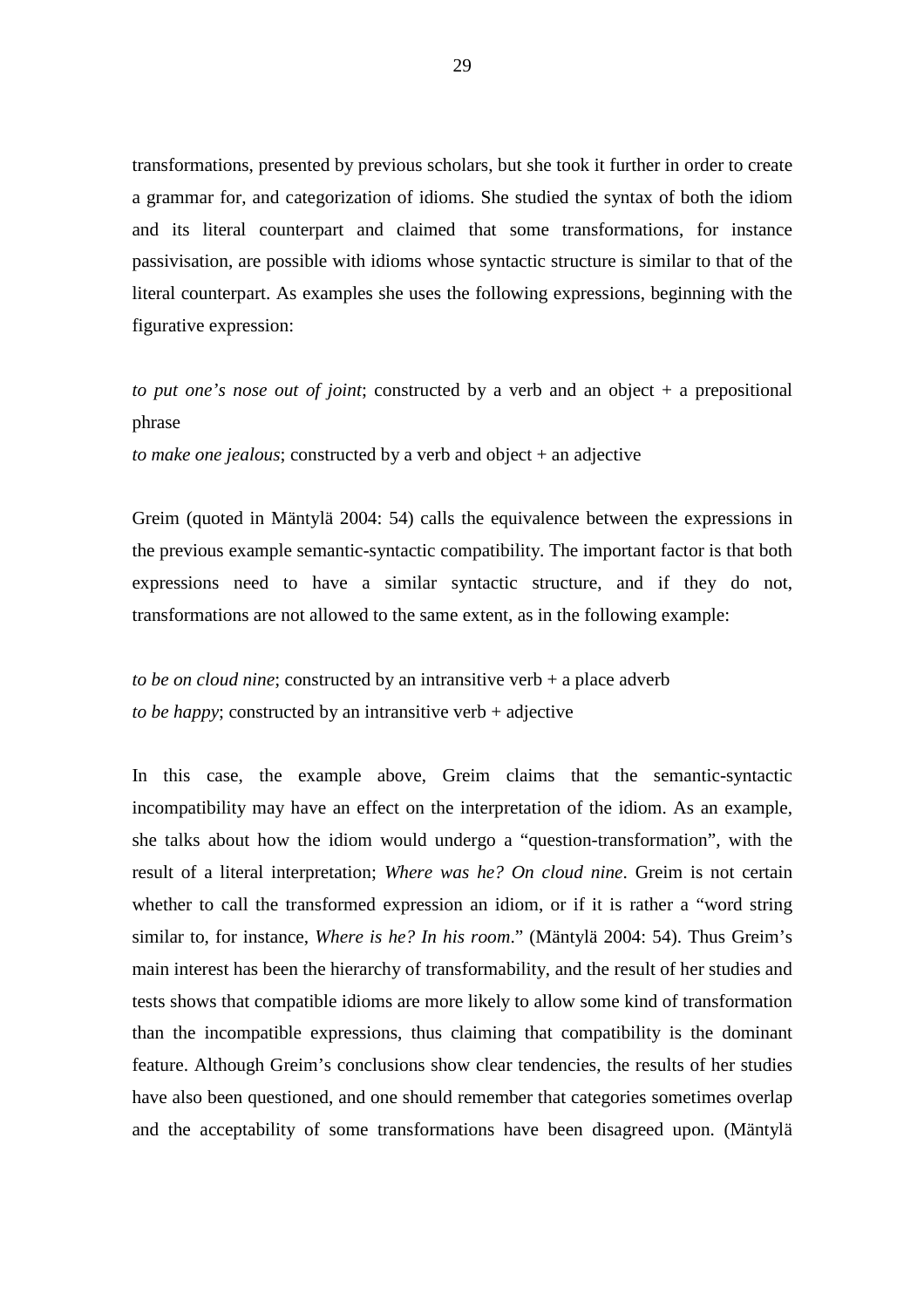2004: 55) However, her main point, that some idioms tolerate transformation and are not frozen which previous scholars have claimed, is proven and accepted as a fact.

Rosamund Moon has contributed with one of the most recent input in the field of idiom research, which was presented in 1998. Moon has adopted a wider definition of idioms and prefers, in fact, not to call them *idioms*, but *fixed expressions* instead (Mäntylä 2004: 73). She agrees with, for instance, Barbara Greim that fixed expressions are not necessarily fixed, but can undergo both syntactic and lexical changes to some extent. Moon claims, however, that there is some truth in what the term suggests, and although variation is allowed, "[…]there still remains some kind of fixedness, symmetry, or integrity[…]" (Mäntylä 2004: 74). Similar to that of Fernando, Moon's starting point was the characteristics of idioms and she divided the expressions into three groups; 1) anomalous collocations, which represent the lexicogrammatical viewpoint, 2) formulae, which concern pragmatics, and 3) metaphors, which include what previously have been considered idioms. Furthermore, the metaphors were divided into *transparent*, *semitransparent*, and *opaque*/*pure*, which all are non-literal. Moon studied, inter alia, the difference between the use of fixed expressions in both written and spoken language, and draw the conclusion that, contrary to common beliefs, such expressions were unexpectedly rare in spoken language. When fixed expressions were used in a spoken language, however, they usually had certain functions, for instance, to summarize and draw a topic to a close in order to change it. (Mäntylä 2004: 75) Moon introduced a new term to the discussion of variation of idioms, *exploitation*. By this she refers to the stylistic alteration of the lexis/semantics of fixed expressions, for instance to provide some sort of defamiliarization, and, typically, humour. As an example Moon uses the altered idiom *He burns the candle at five ends*, replacing *both* with *five* for the sake of humour. This aspect is also visible in the material of this thesis, and was presented in part 1.3, when the author has changed the idiom *The blind leading the blind* to *The blonde leading the blonde* in order to make an idiom humourous and, at the same time, describe a situation concerning two blonde, assumedly stupid, girls. Although Moon has approached her data from different points of view and been able to present evidence for several of her claims and conclusions about idioms, she is criticized for being too detailed and subjective. (Mäntylä 2004: 77)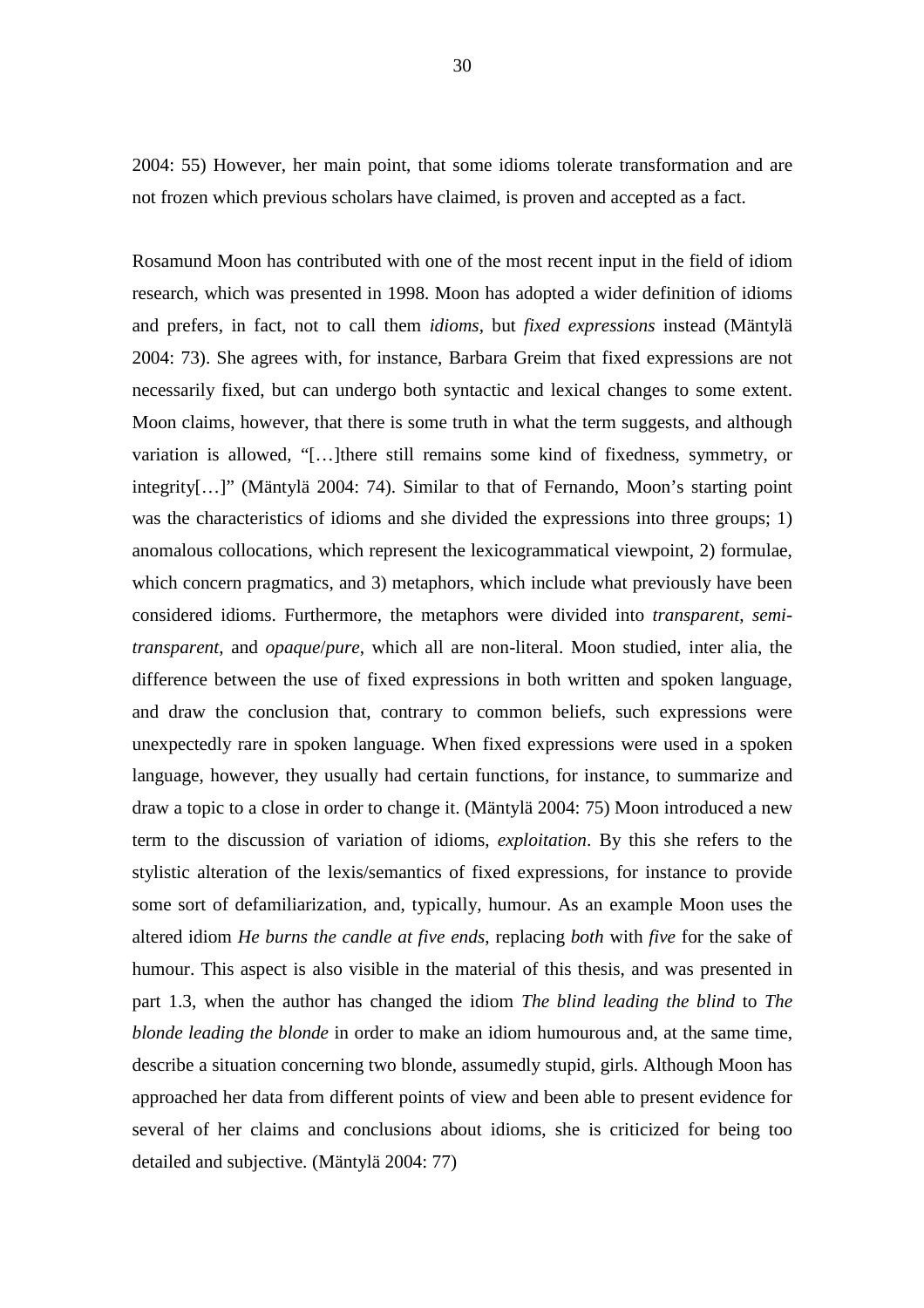Different scholars emphasize different aspects concerning idioms and it might be difficult to establish rules about grammar and usage that everyone can agree on. The view on idioms and figurative expressions has shifted somewhat during the years, and the definition and the use of idioms have been questioned; what types of expressions should be called idioms and whether their construction and form can be altered. There are many opinions of these matters which shows that although idioms are important parts of our language, such expressions are complex and different from literal language, which make them ideal to study. As presented in this part, several attempts have been made to construct a grammar and description of idioms. Nevertheless, none of the studies is conclusive, and because idioms and their behavior in most cases are unpredictable, the completion of a description on idioms patterns is considered impossible (Mäntylä 2004: 57).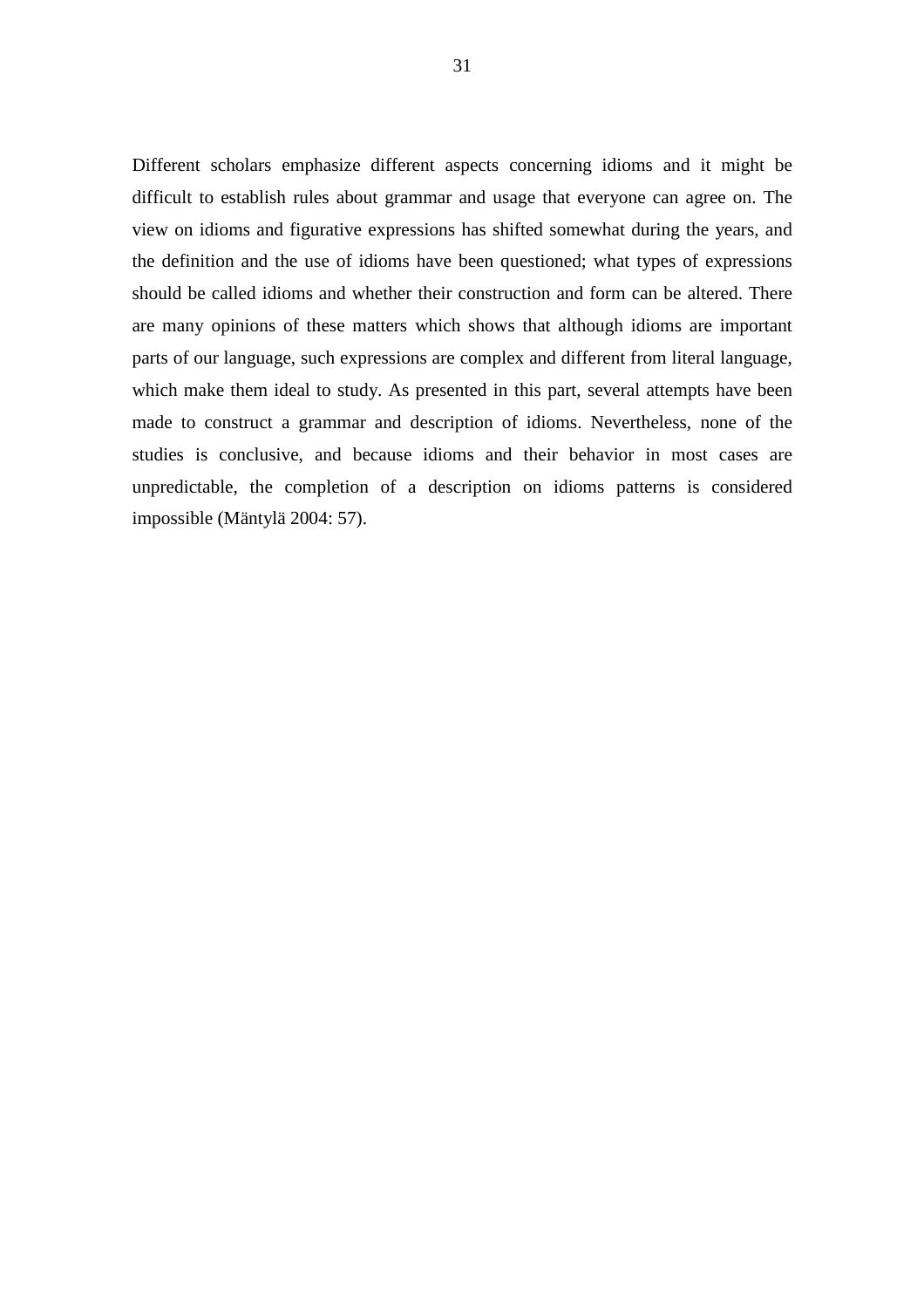# 3 TRANSLATION STRATEGIES

The average person does not reflect on how many translated texts s/he actually encounters in one day. On a daily basis we come in contact with several different translations, but we are usually so used to that that we hardly even notice it. Often when we read a text in our mother tongue, there is a possibility that what we read is, in fact, not originally written in that language. Whether it is an advertisement, a piece of literature or a manual, the text has probably been translated at some point and, at the same time, altered. Translating any text into another language is a difficult task because there are so many aspects that you have to take into consideration. This is something that Susan Bassnett-McGuire (1980) explains:

What is generally understood as translation involves the rendering of a source language (SL) text into the target language (TL) so as to ensure that (1) the surface meaning of the two will be approximately similar and (2) the structures of the SL will be preserved as closely as possible but not so closely that the TL structures will be seriously distorted. (Bassnett-McGuire 1980: 12)

Bassnett-McGuire emphasizes the meaning and the structure but also highlights that a text cannot be so similar to the source text that the quality of the target text is suffering. When translating, it is obviously of great importance to respect the author and quite closely follow the source text. At the same time, the text also has to be fluent and natural in the target language, which might, however, interfere with the content. The process of translating can be compared to being a teacher; just because you know the language does not mean that you are able to teach other people. And likewise; you might be able to transfer a text into another language successfully, in such a way that the language is correct but the text might stylistically still be missing important features, for instance. Literature, prose, poetry etc. are much more than just correct grammar and the right translation of words; the texts need to be believable even when transferred into another language by someone who did not write the text in the first place. According to Rune Ingo (1991: 16), the form of the text is at least as important as the content, maybe even more. In literary texts, the translator has to be careful and consider how the author wanted the text to be understood. If it is a piece of work that contains, for example poetic or figurative language, the person translating needs to make sure that the style is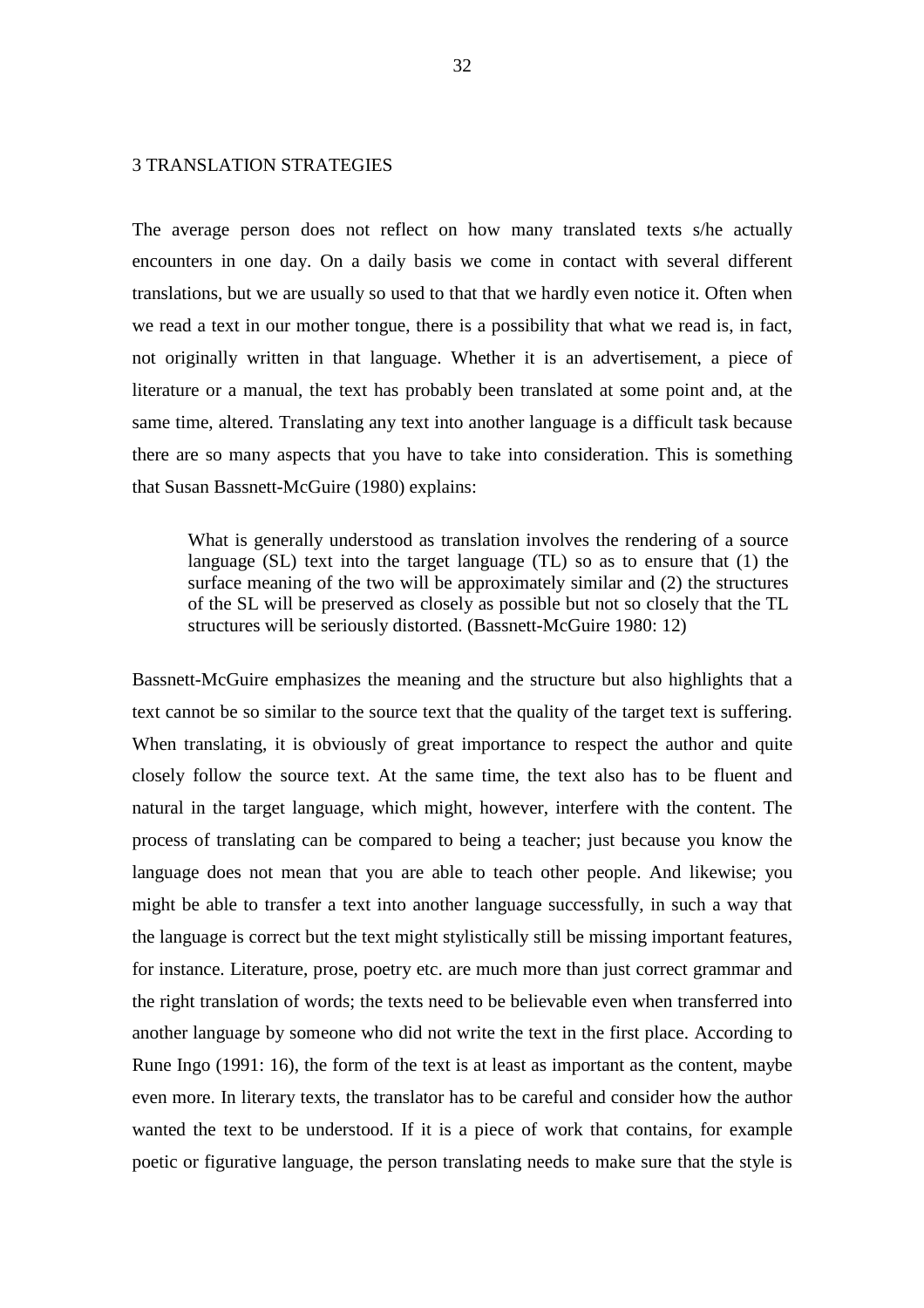maintained in the translated version as well. This is relevant also in this thesis because of the fact that the primary material contains idioms which need special attendance when translating, in order for the style to remain the same in the target text. Obviously there are different methods of translating literal and figurative language and in order to understand that difference, the translation of both types, literal and figurative, need to be examined.

There are different rules and strategies, which can be applied when translating texts. According to André Lefevere (1992: 1), the most productive description of a translation is "a text written in a well-known language which refers to and represents a text in a language which is not as well known." This explanation raises many of the relevant questions about translation, for instance, why it is necessary to transfer a text into another culture. Lefevere also talks about why it is necessary that a translated text represent the original in a sufficient way; the translation will to all purposes and intents function as the original text in the target culture, and especially for those who do not know the language in which the text was originally written. (Lefevere 1992: 1) In such a case, the translator has a major responsibility in order to represent the work as the author intended. Considering the translation process, Lefevere (1992: 117) states that the first criterion for a translator is to master the languages in depth, but still even though they do, he claims that guidelines are often necessary, regardless of how experienced the translator may be. A translator should, for instance, not change the order of thoughts, facts or arguments because they are the same in all languages and there is a reason that made the author use one order rather than another. (Lefevere 1992: 118) This aspect does not differ between languages and, therefore, it would seem unnecessary to change it. Although, Lefevere considers the preservation of the style important, he concludes that if necessary, the style has to be abandoned when, for instance, meaning demands that it is done for the sake of clarity. It is of greater importance to make the text easily comprehensible instead of stylistically equal. (Lefevere 1992: 120) By stating this, he somewhat contradict himself, by first claiming that style is one of the most important aspects, and later, admitting that it can, and should, be altered if necessary. This contradiction shows that there are no strategies that work in every situation, language and text type. For a translation to be successful, each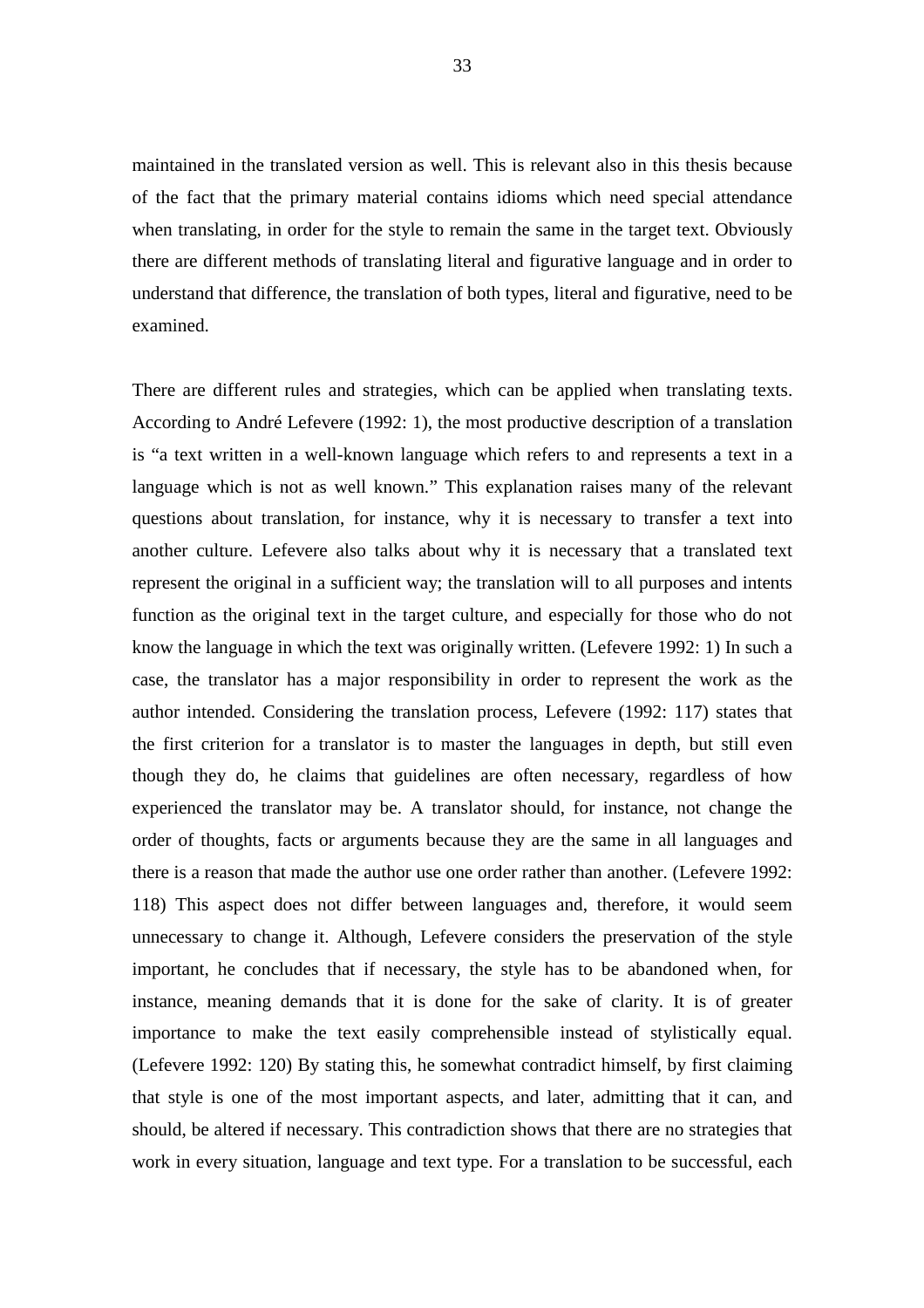case needs to be examined individually in order to identify which strategies that would be suitable.

A literal translation might be the most convenient method to translate and some scholars favour this strategy. For instance, Peter Newmark argues that whenever possible a word-for-word translation should be used.

However…provided that equivalent-effect is secured, the literal word-for-word translation is not only the best, it is the only valid method of translation. (Newmark 1988: 39)

Generally, if a word-for-word translation is used, the text will seem clumsy and not fluent, the latter feature being considered one of the main criteria of an acceptable translation. The thought behind the statement is understandable, though; the translation should be as similar to the original as possible, and the translator cannot take liberties. However, at the same time, it is important to make the target text stylistically as similar to the source text as possible, which can generally not be done without some minor changes concerning the word choice, sentence structure etc. The translator needs to be able to identify what type of text s/he is faced with and based on that conclusion, use their skills to decide whether a literal translation would be successful or not.

In order to eventually move onto the description of translation of figurative language, a figure, which show the process of translation, which can be adapted both when translating literally and figuratively, has been described by Rune Ingo. Ingo (1991: 92) claims that translation can be compared to the process of building a bridge; there are certain steps that need to be followed in order for the bridge to reach the other side. The following figure shows which steps that need to be followed in order to achieve an acceptable translation.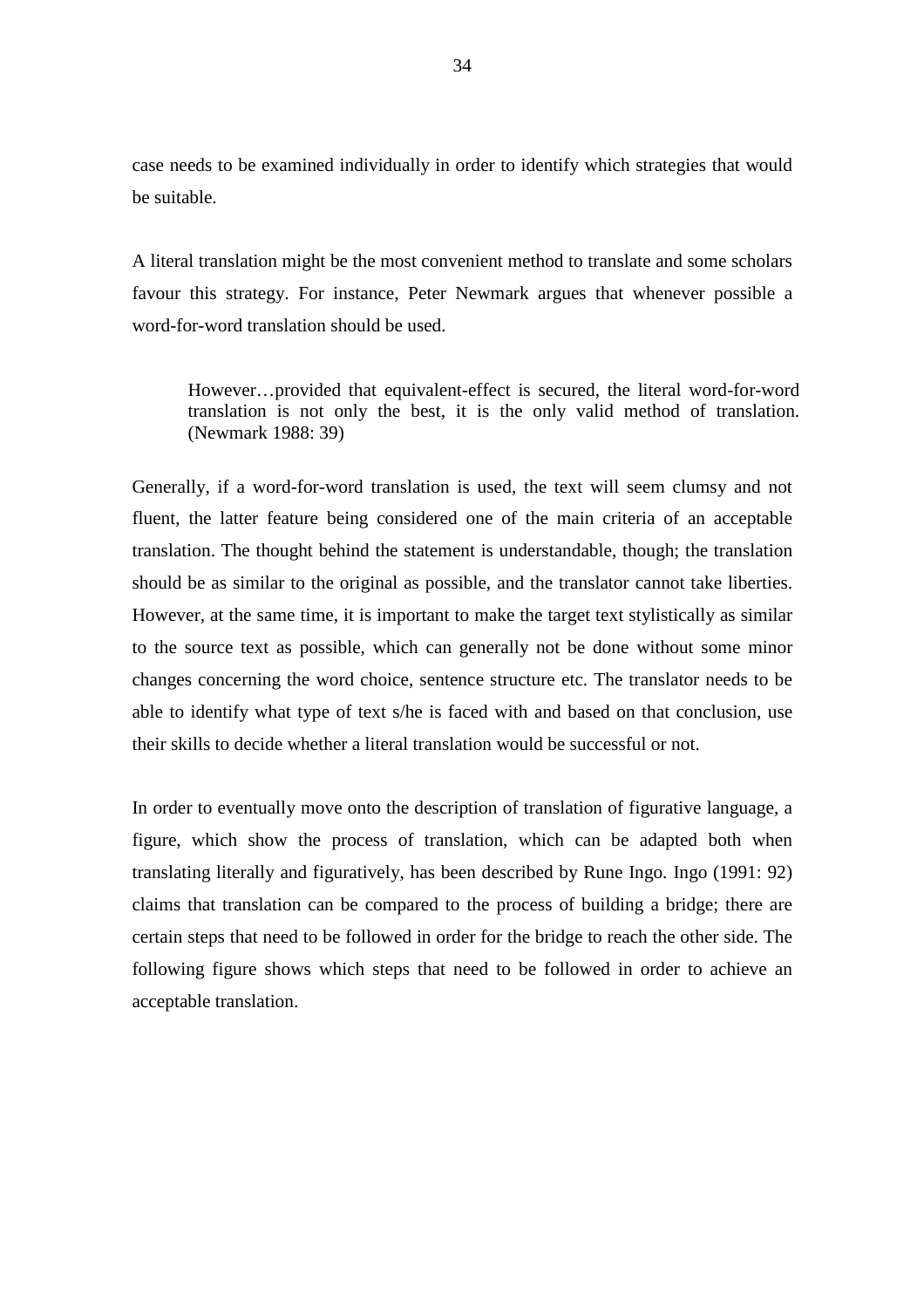

**Figure 2.** Translation process: analysis, transfer and processing (Ingo 1991: 92)

The three important steps that need to be followed during the translation process are analysis of the source text, transfer into the target language and processing of the halffinished translation. Ingo claims that the most difficult part to study is the transferring of the text from one language into another because of the fact that it is not possible to describe what happens in the brain of the translator when he transfers information from one language system into another. The process described by Ingo is mainly meant to show how a literal translation is performed but figurative language might also, to some extent, follow this pattern. The first step, the analysis, is considered the basis for the translation since a successful result can only be achieved if the translator has enough knowledge of the source text, for instance, the style. When considering the image of the bridge, it is easy to understand why the foundation needs to be solid in order for the end result to be functioning. In this process, the transfer is the part which we know the least of. Ingo (1991: 165-166) states that we know the source text and the target text but are unaware of the procedure itself that happens in between. Since the source text was closely examined during the previous step, Ingo states that the translator crosses the border between the two languages at the narrowest place during the transfer; the languages are more alike at a deeper level than they are on the surface. This kind of transfer is, therefore, successful because of the fact that the information is conveyed carefully without any mistakes caused by the complicated syntactic structure of the text.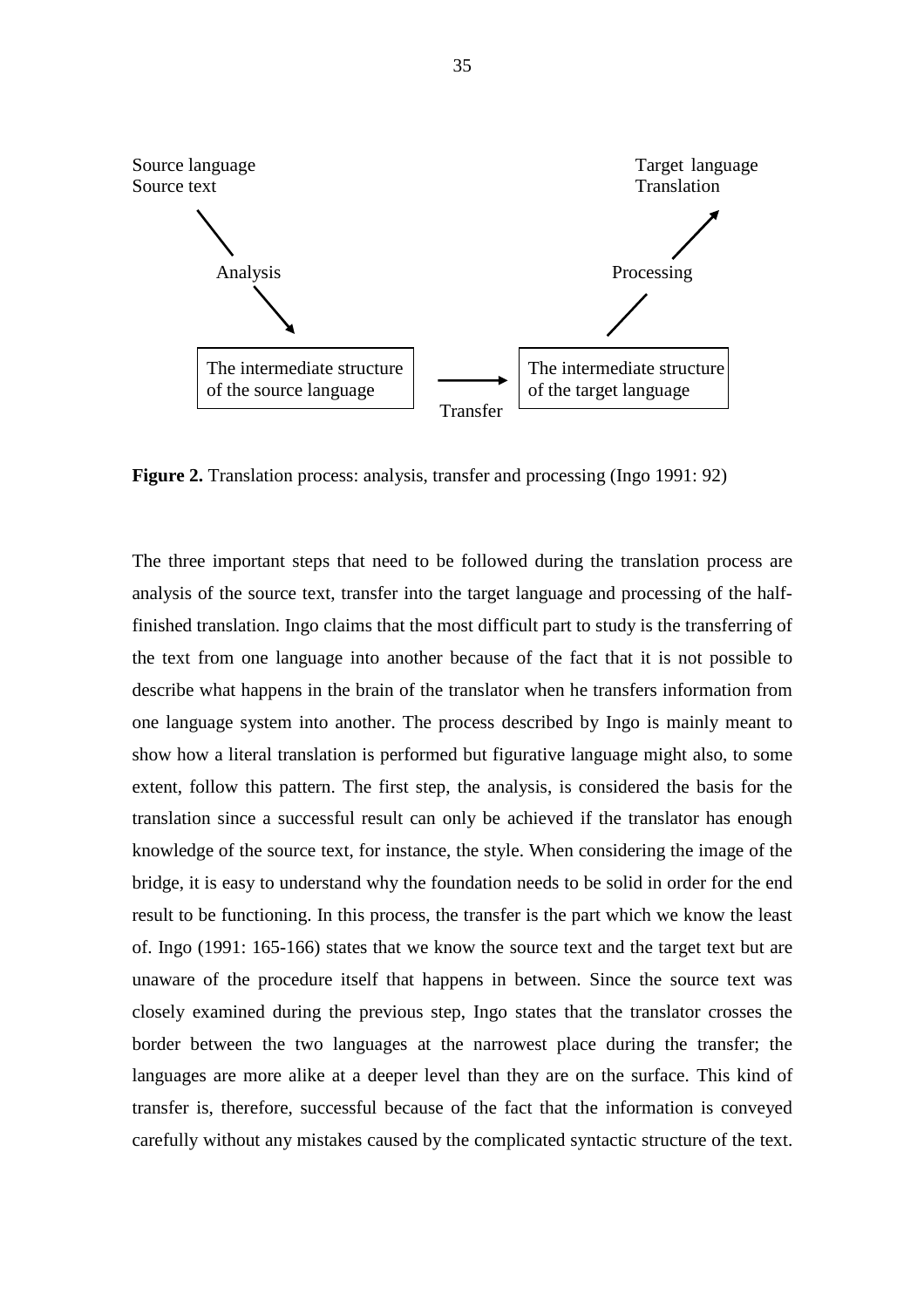In the final step, the processing, the translation gets its final form and the half-finished texts is prepared into a functioning translation with, preferably, similar stylistic features as the source text. (Ingo 1991: 216) Although most of the important aspects were transferred during the previous step, a translation could not be complete and successful without the last step. This shows that in order to achieve an acceptable translation, each aspect needs to be taken into consideration one at a time.

The previous presentation of Ingo's translation methods can also be applied when translating figurative language. The important aspects are that the text is carefully examined, the information is conveyed and the form and style is taken into consideration. It can be argued that the third step might require more attention when translating figurative language, since stylistic similarities might be considered crucial in such a text.

It is obvious that figurative and literal language cannot be treated in the same way. Although figurative language is frequently used, it is, in fact, considered abnormal compared to literal language (Katz et al 1998: 20). The motivation for this statement is that since figurative expressions are not fundamental to the language, the use of them must be optional because of the fact that the expressions could, if needed, be replaced with literal language. The translation of figurative language, which is not meant literally, becomes even more difficult if the expression also has a valid literal meaning. In such a case, recognition of the expression is crucial. Recognition is a process that might even occur before the problem can be solved; understanding the meaning of the expression. It is proven that even children at the age of five are able to recognize a figurative expression but more seldom able to understand its underlying meaning. (Katz et al 1998: 22) What might also contribute to the recognition is the context in which the expression occurs. If a figure of speech is used in a context where the literal meaning is totally out of context and not suitable at all, the listener will almost automatically start wondering what the meaning really is, whether literal or non-literal. Logical thinking will play a big part in this process. When translating figurative language it is obviously important to be able to recognize such expressions and there are also certain strategies that can be used in order to achieve an acceptable translation.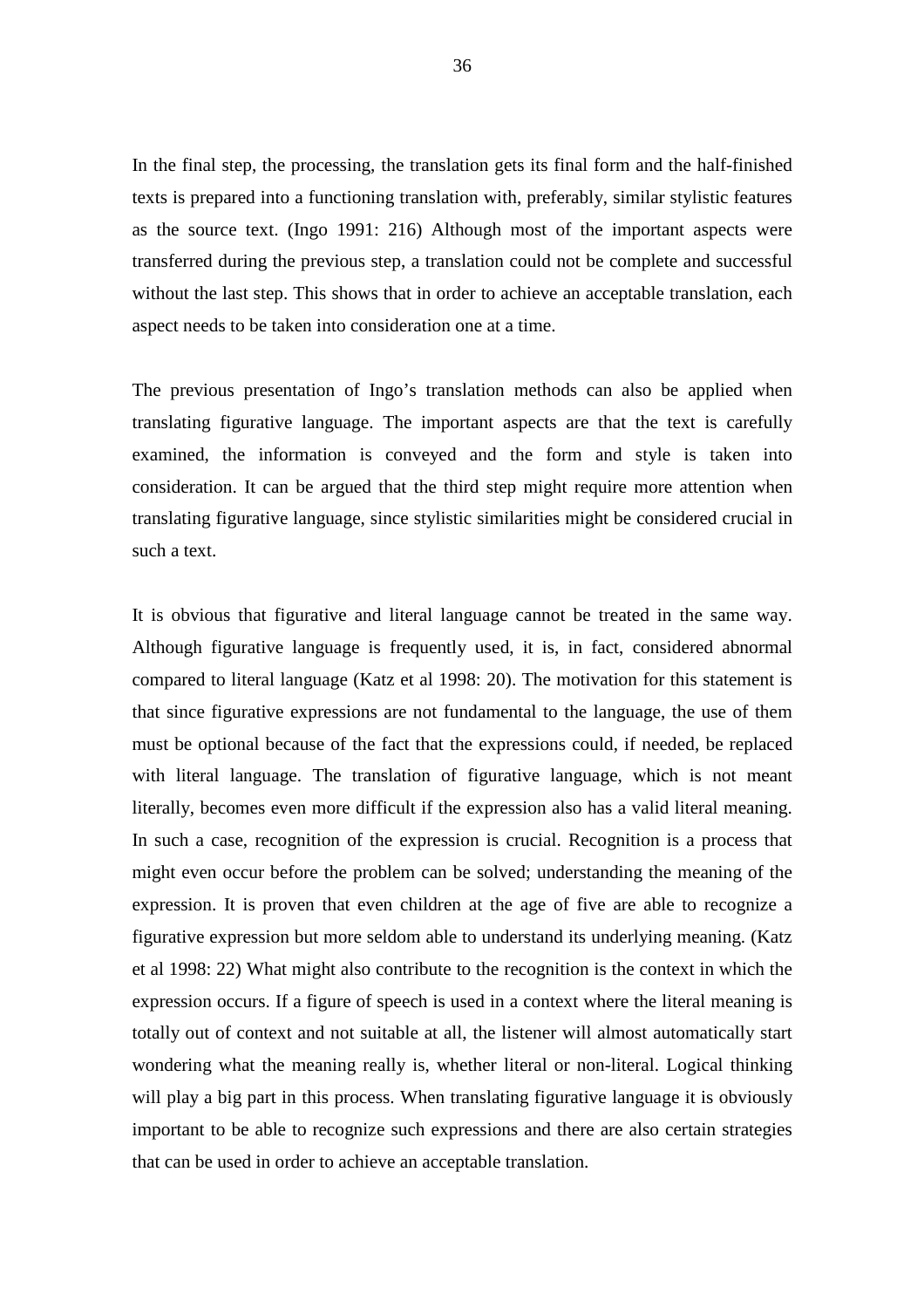The translator has to be able to recognize which function and what important features the text has. If it is not mainly informative, but style and form are more important aspects, the translator has to refrain from transferring the content into the target language, but instead, seriously consider prioritizing the form of the text, and search for aesthetic and expressive counterparts (Ingo 1991: 201). The result of this action is that the semantic meaning will probably be lost, which does not matter, if the form of the text is more important than the basic information. Examples of such cases might be figurative expressions, wordplay or nursery rhymes, all of which rely on their form, in order to be appealing to their target groups.

Figurative language is used for a purpose and should therefore not be overlooked. This kind of language is not considered "ordinary" language, but rather a deviation from the norm with the task to achieve some special meaning or effect (Teilanyo 2007: 310). The use of figurative language is therefore no coincidence, but a deliberate choice made by the author. Thus the translator is expected to "be discreet in handling this area such that he neither diminishes nor unduly improves the literary texture of the  $^{13}ST$ ." (Teilanyo 2007: 310-311). Based on these previous statements, it is clear that figurative language demands more effort and focus from the translator; s/he needs to consider all options in order for the translation to retain the level of literariness that exists in the source text.

There are different methods and strategies that can be used to facilitate the making of an acceptable translation. According to Gideon Toury (1995: 82–83), whose translation strategies of figurative language was presented in 1.2, a figurative expression could be translated with a corresponding expression in the target language, which would ensure the preservation of the style and form. Languages often have expressions that match each other concerning the meaning, but since figurative expressions often are language and culture-specific, it is likely that they do not match in structure. Furthermore, Toury presents the possibility of translating figurative language into literal language, or total omission, but emphasizes that certain actions should be taken to preserve the figurativeness of the language. One solution would be the addition; the translator would

<sup>13</sup> Short for *source text*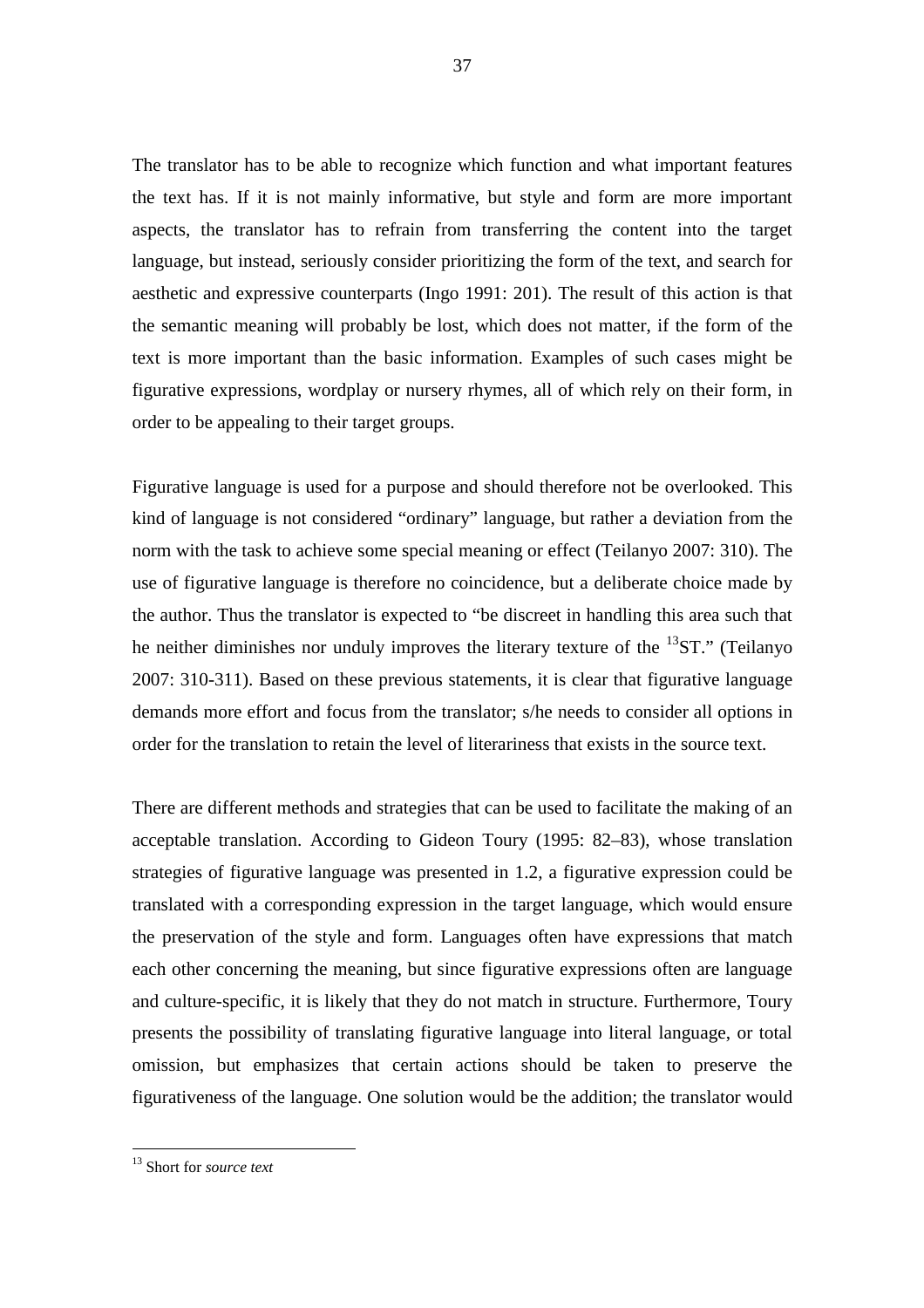add expressions of his/her own, resulting in a target text with similar amount of figurative language. Finally, it can be argued that the main concerns when translating non-literal texts is to recognize, analyze and translate according to the authors intentions.

## 3.1 Translation of Idioms

Since idioms often are language specific, it must be remembered that idioms cannot be translated word-for-word unless the expression in question happens to be intercultural. Jan and Rikard Svartvik (2004: 7) present a humourous example of a literal translation of an idiom, which was not successful. The authors talk about a story involving a computer that got the task of translating an English expression into Russian and back into English again. The expression was originally *out of sight, out of mind*, but, after the translating procedures, it came back as *invisible idiot*. (Svartvik & Svartvik 2004: 7) This example shows that a translator has to be really careful when using a word-forword translation for expressions that are not meant to be taken literally

During the translation process, it is possible either to be true to the source culture or to the target culture and these translation strategies are called foreignization and domestication (Venuti 1995: 20). Venuti states that depending on which method the translator uses, s/he either favours and follows the rules of the source culture (foreignization), or, by altering it, makes the text more suitable for the target language and culture (domestication). When choosing between these strategies it is a possible to either bring the author home to the readers or send the readers abroad to another culture. Thus by applying either of these methods when translating, it is impossible to be fair to both cultures. For instance, by using the foreignizing method Venuti states that "[i]n it's efforts to do right abroad, this translation method must do wrong at home[…] (Venuti 1995: 20). The method foreignization has been used and therefore the readers might encounter unfamiliar aspects that belong to another culture. The problem with foreignization is that the reader may have trouble with understanding foreign items, and the message that the author wanted to convey might be lost. On the other hand, the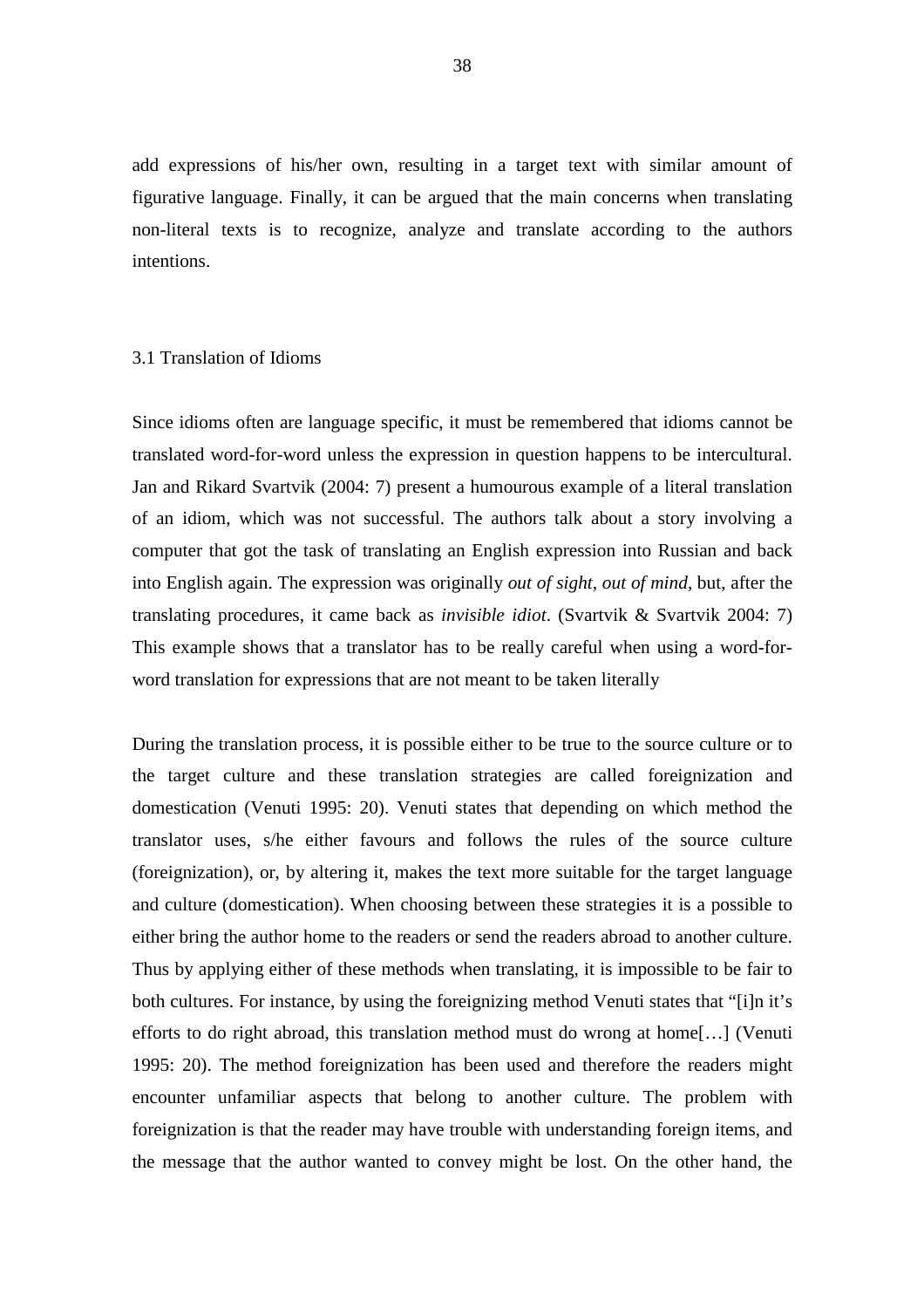problem with domestication is the dilemma of knowing how much the translator in entitled to change. The goal is to move the author closer to the readers. The translator needs therefore to take caution whichever method s/he chooses. Other terms that are linked to domestication and foreignization are visibility and invisibility of the translator (Venuti 1995: 1). A translator can become visible, which means that the reader knows and can recognize that the text is a translation originally written in another language. Examples of signs that a reader may find, might be foreign words, cultural phenomena etc. When the translator is visible, the translation has been foreignized. When the translator is invisible it is more difficult to identify aspects that indicate that it is a translated piece of work; it has been domesticated. (Venuti 1995: 7) Aspects that are specific for the culture of the source text are, in this case, replaced with corresponding features in the target culture, in order for the target text to seem "familiar" to the reader. There are both positive and negative views of these strategies, and it is difficult, if not impossible, to claim that one method is more preferable than the other.

Foreignization and domestication are strategies that can both be used when translating idiomatic language. When a translator uses a word-for-word translation, he or she is foreignizing the text. If the goal, when translating idioms, is a fluent and easily understandable text, the translator has to be careful not to make the text sound strange, but to use interchangeable idioms that bear the same meaning in both languages. In the material of the present study, the method of domestication has been used in cases where the idiom has been replaced with a Swedish counterpart, but also when the expression has been explained in literal language or changed for the sake of the target language. There is even a chance that the reader does not notice that it is a translation since the translator has brought the text and the idioms closer to the target culture. In the following example the English idiom has been translated into plain language in Swedish in order to suit the target group and language since the present idiom does not occur in Swedish.

 'I believe no one could *make head nor tale of* that book she wrote.' (Keyes 1997: 88)

"Jag tror inte att någon *fattar någonting av* hennes bok." (Keyes 1999: 77)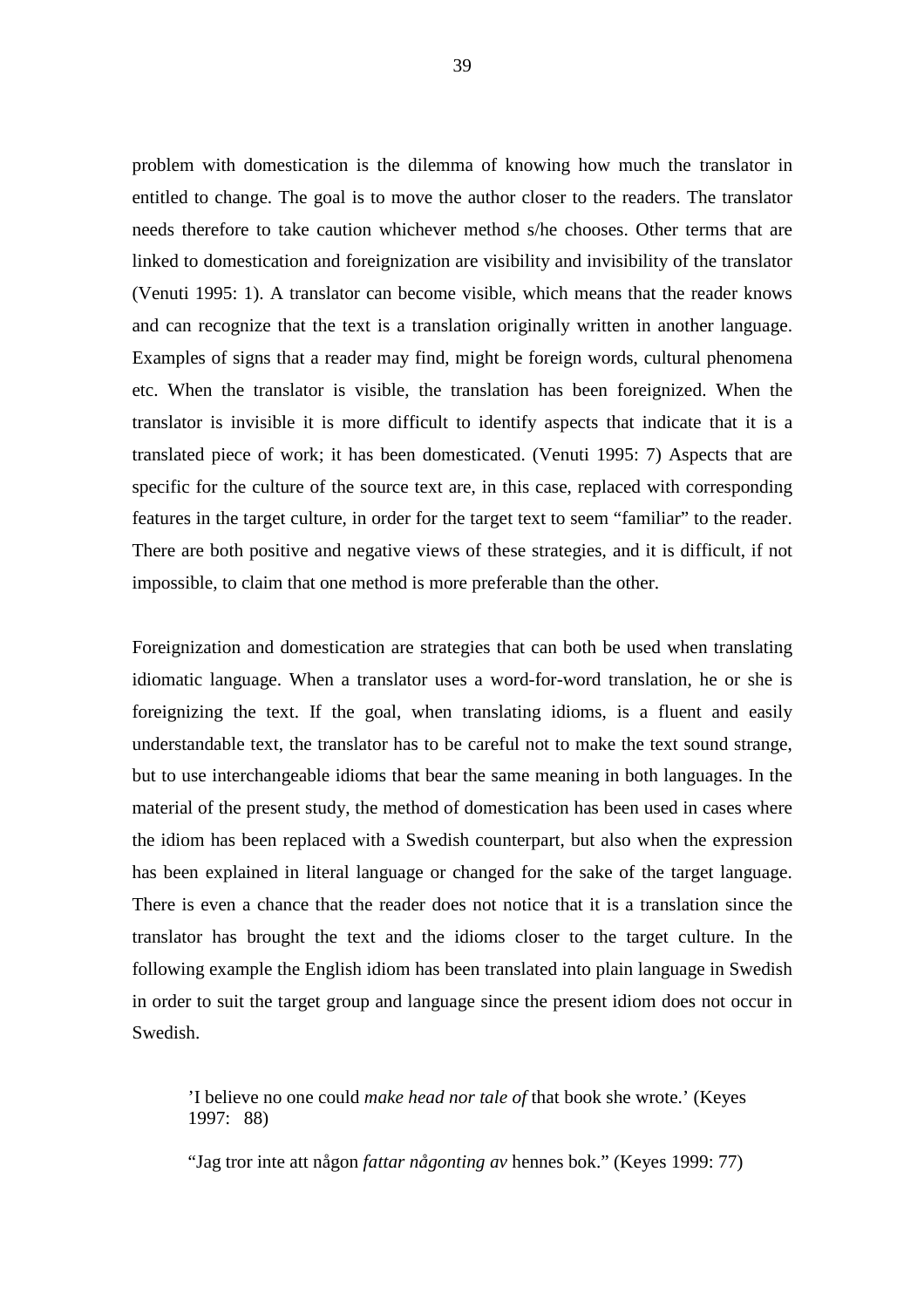<sup>14</sup>'I don't think anyone *understands anything of* her book.'

Thus the idiom has been domesticated since a Swedish-speaking reader would not consider the translation of this expression foreign, whereas s/he definitely would if the idiom was translated word-for-word.

Some translators' handbooks give concrete models of how to translate idioms and one example is presented by Rune Ingo (1991: 209–210). The methods of translating idioms are as followed:

- 1. The idiom is translated with a corresponding idiom in the target text if possible. According to Ingo (1991: 209), it is the translator's duty to keep the text as stylistically similar to the source material as possible. This is possible either by being very careful and finding suitable counterparts to every idiom in the source text, or adding new ones in the target text where there originally was none.
- 2. The idiom is translated literally and/or word-for-word. Ingo states that this solution is seldom successful and might just lead to misunderstandings and confusion. But if an idiom is literally translated, it can make an impact on the target text and become a new, acceptable idiom over time.
- 3. The idiom is explained in the target text without any figurative language. The problem here is that the style of the text might change and that an expressive and varying text will become pale and unappealing.
- 4. A non-idiom is translated with an idiomatic expression. This might sometimes be a necessary action to preserve the style of the text if some of the original idioms have been explained in plain language. (See number three above).

According to Ingo (1991: 210), the most successful way of translating idioms, is to find a corresponding idiom in the target language. A slightly less successful method would

<sup>&</sup>lt;sup>14</sup> My translation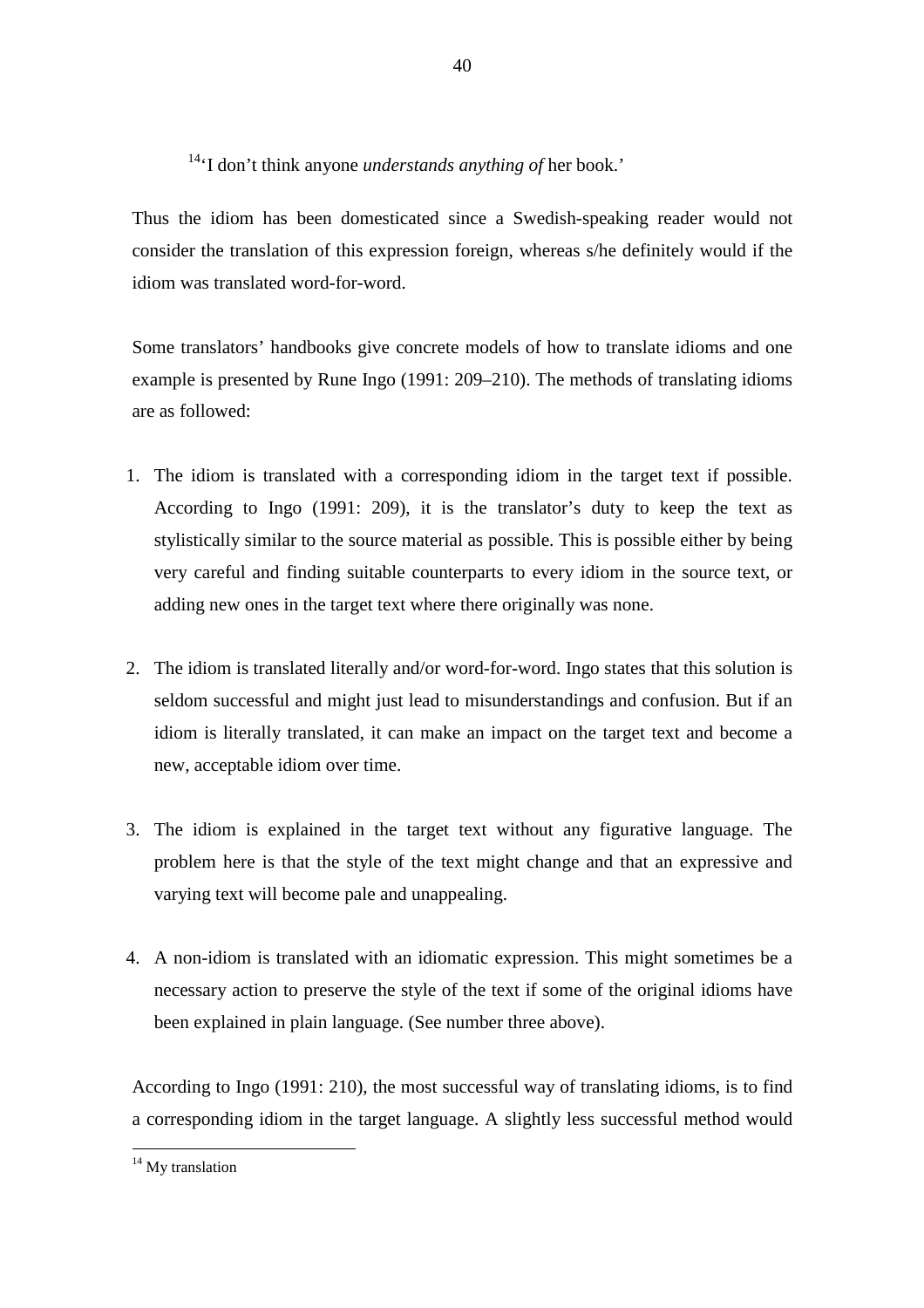be to explain the expression in literal language which conveys the meaning but not the style. At the bottom there is the option of direct translation which, without proper consideration, might fail since idioms are language specific. Furthermore, Ingo explains that there are certain aspects that a translator always has to take into consideration when translating. One has to ask 1) what the author really says, 2) what s/he means, and 3) how it is conveyed. (Ingo 1991: 210) The expression *she has an old head on young shoulders* is used as an example when trying to analyze an idiom according to the main questions that were mentioned above. The literal meaning, the answer to the first question, would simply be that a young person has an old head, which makes no sense at all. The actual meaning, though, the answer to the second question, is that someone is sensible despite their insignificant age, and that is the information that the translator has to convey to the target text. To answer the third question, the translator has to think about the style, usage and frequency of the idiom, in order to find a corresponding expression in the target text. (Ingo 1991: 212)

As it has been discussed in this chapter there are different ways of translating idioms and figurative language. It is important to make an effort to achieve an acceptable translation, in order to keep the style of the target text as close as possible to the source text. The translator has to decide whether to find a corresponding expression in the target language or explain it in literal language. Idioms are culture-specific and, generally, all types of culture-specific items are considered translation problems since they usually cannot be translated literally into another language. In the following chapter culture-specific items and their features will be discussed.

## 3.2 Translation of Culture-specific Items

When a text is translated into another language it is also transferred into another culture. Translation therefore mixes two cultures and their concepts and in this situation an unstable balance of power arises between the different languages and cultures (Aixelá 1996: 52). Often one language/culture has a higher rank and is considered more significant during the translation process. An example of a language, which usually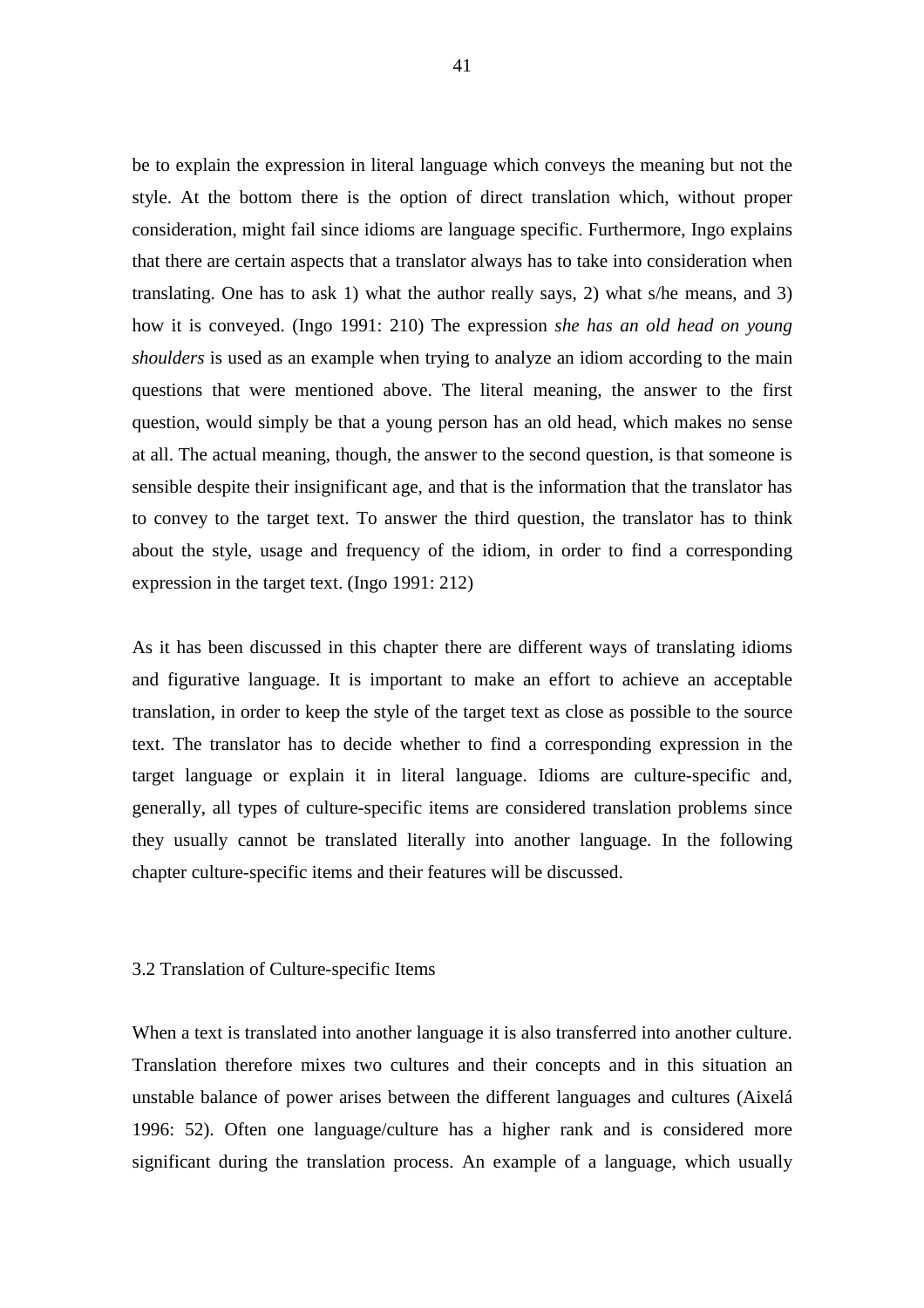enjoys a higher status, is English, which is very powerful considering the number of speakers and the countries in which it is the official language. Furthermore, Baker (1992: 21) says that there are even words in English that do not occur in some languages which could insinuate that English is the most developed and progressive language. It goes without saying that English is also the language that has the greatest influence on other languages concerning words, and to some extent, expressions.

A culture-specific item is often expressed in a text by an object or a phenomenon which is restricted to the source culture, meaning that the item is unknown to the target culture. Furthermore, they are not parts of the structure of the language, but manifestations of a surface nature (Aixelá 1996: 56). The problem arises when a translator is faced with such an item and there is no corresponding word in the target language. An object/phenomenon, to which it is possible to draw parallels, needs to be identified in the target culture in order for the meaning to come across. Culture-specific items are often linked with the most arbitrary area of the linguistic system, such as, local institutions, streets, place and personal names, historical figures etc. If, for instance, the name of a famous person is used, it means something to the readers of the source text. However, the person might be completely unknown to people outside that culture and, in that case, people reading the translation may miss some aspects that the author wanted to highlight. Aixelá (1996: 57) uses the Bible and the image of a lamb as an example where an important symbol is almost impossible to translate, for instance, from Hebrew into the language of the Eskimos. Features that are linked to a lamb are innocence and helplessness, but if the animal is unknown, it is impossible for people to know these connotations. In this case *the lamb* is a translation problem but on the other hand, it does not constitute a problem during the translation into Spanish or English since the image of the lamb has the same meaning in all three languages.

In order to make the translation of culture-specific items less complicated, there are guidelines that can be followed. When using the method referred to as *repetition* the translator uses as much as they can of the original references (Aixelá 1996: 61). For instance, place names and similar local aspects are not changed or replaced. The consequences of this method might be that the readers find the text more alien because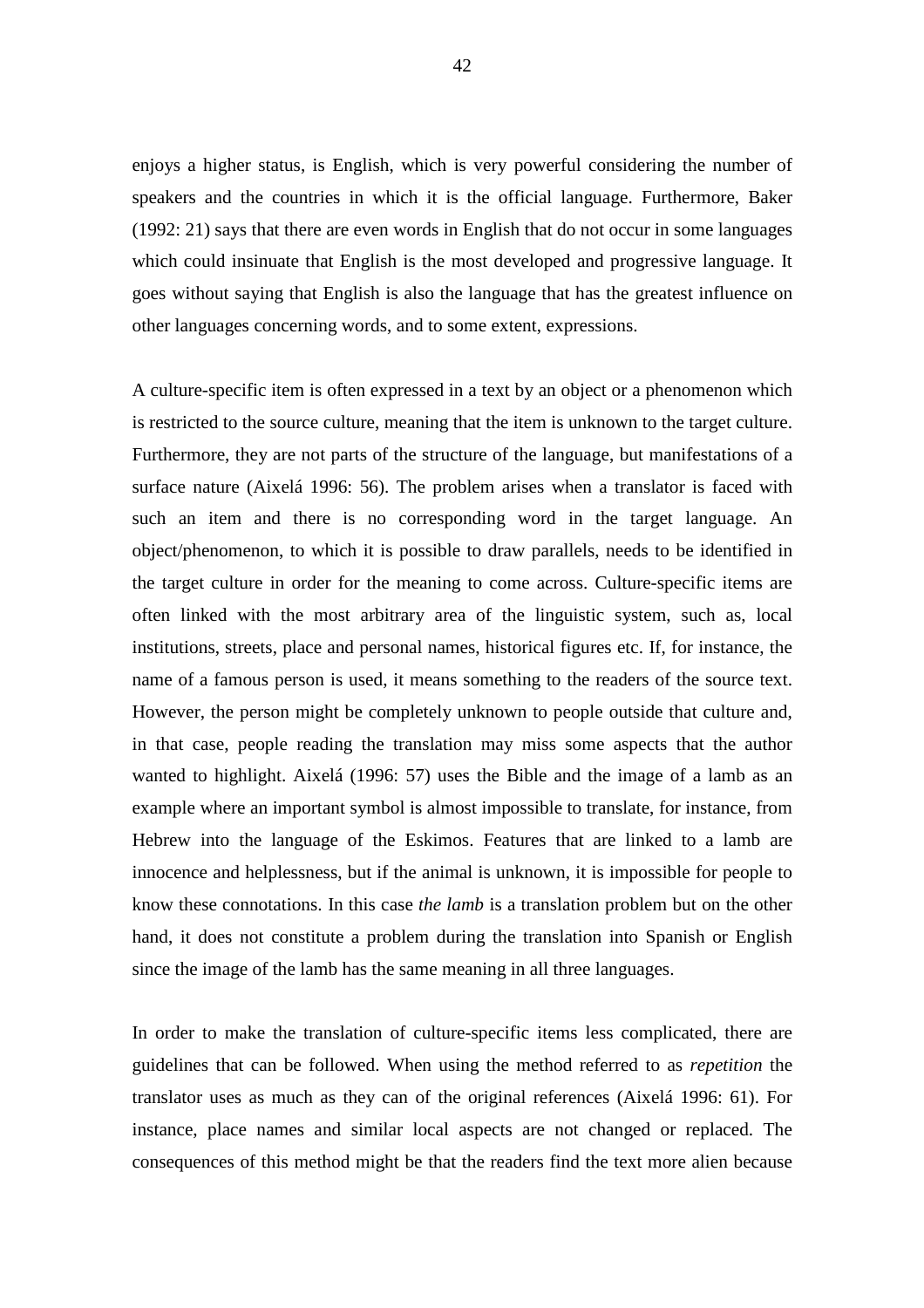43

of the cultural distance. The text is therefore foreignized since it still includes foreign names, phenomena and similar aspects. The method called *linguistic (non-cultural) translation* means that the translator uses references close to the original but offers a target language version, which still can be recognized as belonging to the culture of the source text. (Aixelá 1996: 62) This will increase the comprehensibility but the reader will still know that the terms belong to another culture than their own. For instance, *dollar* is translated into *dólares* in Spanish, and even though the Spaniards do not use this currency, they know what it is and can recognize that it is a foreign concept. When following the rules of the strategy called *extratextual gloss*, the translator does exactly what the name implies; s/he adds an extra explanation of the meaning but does not want to blend it with the text. Instead footnotes, glossaries, translations in brackets etc. are used in order to clarify the foreign item and, more specifically, to explain puns and to offer data about famous people. (Aixelá 1996: 62) The opposite of this strategy also exists; the explanations are instead included in the text so as not to disturb the reader's attention. The strategy is then called *intratextual gloss*. *Naturalization* means that "[t]he translator decides to bring the  ${}^{15}$ CSI into the intertextual corpus felt as specific by the target language culture." (Aixelá 1996: 63). An example is the word *dollar* (compare with the previous translation above of the same word) which according to this method is translated into the Spanish word *duro*, a currency still accurate in Spain. When comparing the two translations (dólares/duro) the difference between the translation strategies is obvious. The last strategy that will be presented, *deletion*, is used when the translator considers the culture-specific item irrelevant, unacceptable or too obscure. In such cases the item can be omitted, and although this method is not fully accepted among scholars, it is used quite frequently. (Aixelá 1996: 64) Culture-specific items are relevant in this thesis since they have features in common with figurative expressions and idioms; the translator has to take culture and history into consideration when translating both of these types.

 $\overline{a}$ <sup>15</sup> Short for *culture-specific item*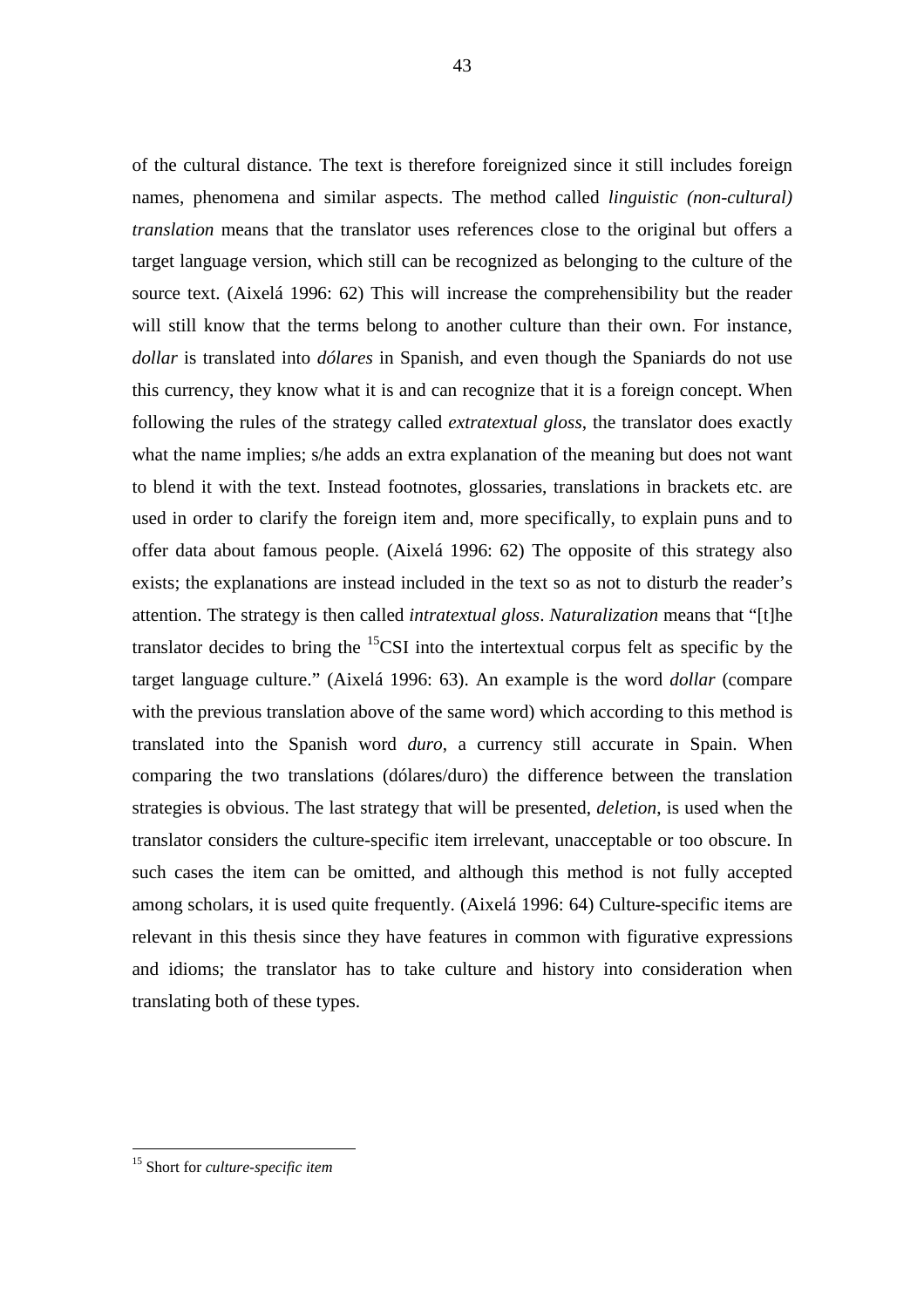# 4 IDIOMS IN MARIAN KEYES'S *RACHEL'S HOLIDAY* AND ITS SWEDISH TRANSLATION *EN OVÄNTAD SEMESTER*

The aim of this thesis has been to study idioms in Marian Keyes's *Rachel's Holiday*  (1997) and their Swedish translations in *En oväntad semester* (1999). The first part of the hypothesis is that the translated idioms have been domesticated since they are in some way altered in order to suit the target culture. The second part of the hypothesis is that idioms are mostly translated into non-idioms and, to make up for lost figurative expressions, the translator has added Swedish idioms in the target text where there was none in the source text. This means that not only have the English idioms been studied, but also the Swedish ones and their non-idiomatic counterparts in the source text. The idioms and the translations have been categorized according to the strategies Gideon Toury has outlined for the translation of metaphors (1995: 82–83). Toury presents six different strategies, of which four have been relevant for the present thesis; 1) idioms into non-idioms, 2) idioms into different idioms, 3) idioms into same idioms and 4) nonidioms into idioms.

The corpus consisted of 80 idioms identified in *Rachel's Holiday* by Marian Keyes and their Swedish counterparts in the translation *En oväntad semester*. Additionally, nonidioms that were translated into Swedish idioms were also included in the material. In order to only use acknowledged idioms in this study, they have been checked against *The Cambridge Idioms Dictionary* (2006) and Luthman's *Svenska idiom* (2002) respectively. *The Cambridge Idioms Dictionary* covers traditional idioms, exclamations and sayings, idiomatic compounds, clichés and similes, of which the last category has not been used in this study, since they often are considered to be a group of their own, which is also stated in chapter 2.1. Both the dictionary of English idioms and Luthman's book give definitions of the expressions and examples how to use them and these books have been used when identifying the material for this thesis.

The following table shows the translation strategies of the idioms in the material of the present thesis. The table shows that the majority, 36 idioms have been translated into non-idioms in the Swedish translation. Furthermore, 24 idioms have been translated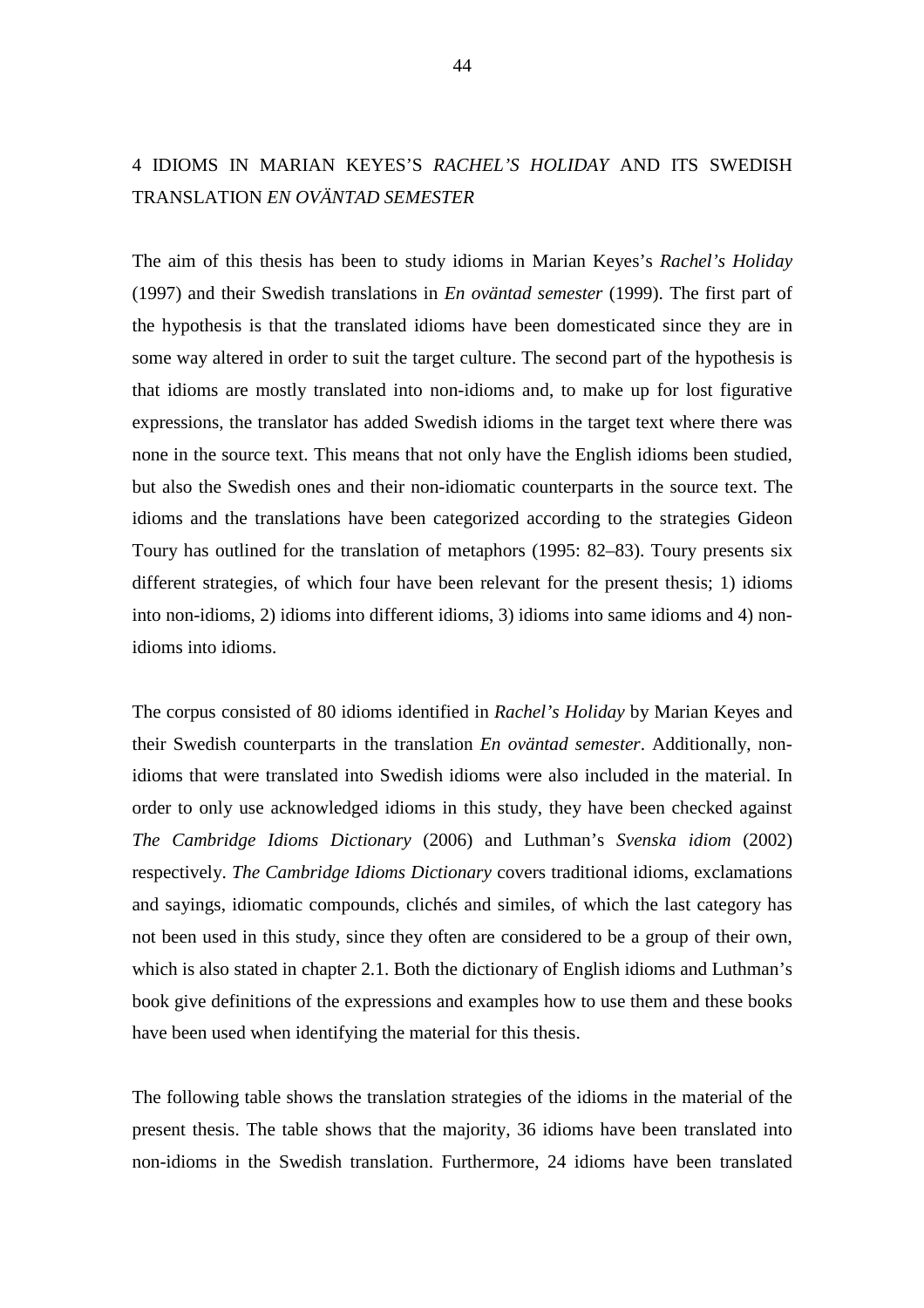with the same idioms in Swedish and 20 idioms have been replaced with different idioms in the target text. All in all, there are 80 English idioms in this study and in order for the style to stay the same, the translator can add a corresponding number of Swedish idioms considering the fact that many idioms were replaced with literal language.

|                                               | Number |
|-----------------------------------------------|--------|
| English idiom into non-idiom in Swedish       | 36     |
| English idiom into different idiom in Swedish | 20     |
| English idiom into the same idiom in Swedish  | 24     |
| English non-idiom into idiom in Swedish       | 26     |

**Table 2.** Translation strategies of idioms in *Rachel's Holiday and En oväntad semester*

The most common idioms in the English material, *to be off one's head* and *to let off steam*, were used three times each throughout the novel. There are nine idioms that were used twice each and the rest, 56 idioms, were used only once. The most frequent Swedish idiom was used four times; *med nöd och näppe*, with the meaning of 'barely', 'only just'. Twelve idioms were used twice, and 42 idioms were used once each. Although some expressions have been used several times each, they are still treated as different cases, since despite being the same expression in one language; it may have several different counterparts in the other language, both idiomatic and non-idiomatic.

In the following chapters the different translation methods will be presented as well as examples from the material. In the examples, the idioms are italicized in order to help the identification. In order for non-Swedish speakers to understand all idioms, the Swedish expressions and sentences have been translated back to English.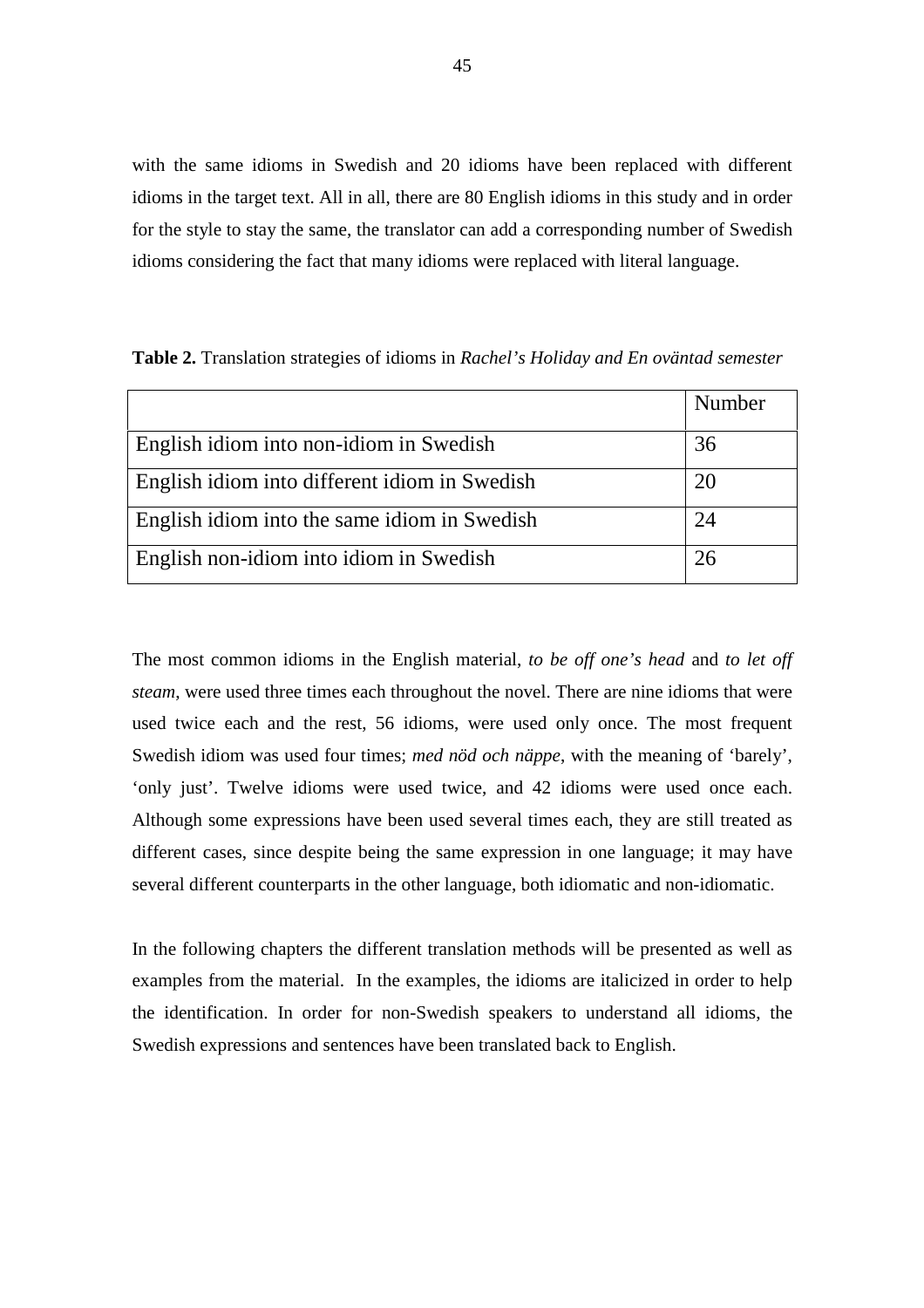## 4.1 English Idioms into Non-idioms

In the material, the majority of the idioms in English, that is, 36 idiomatic expressions, were translated into a Swedish non-idiom. This might be the easiest way of translating figurative language, but the target text will lack much of the variety and colourful elements that appear in the source text. The reason behind the fact that most idioms were translated into literal language might be that the English language has been suggested to be richer in idioms than Swedish (Gustawsson 2007). This method of translation is a type of domestication and the translator brings the text closer to the target culture by translating the unknown English idiom into a non-idiom, that is, literal language, in Swedish. The idiom, which functions as the example below, could not have been translated word-for-word as there is no corresponding idiom in Swedish that has the same meaning. Considering language differences, it is not surprising that this method is used most frequently. Although the majority of idioms in the material occurred in the text outside the conversations, almost half of the idioms in this group were identified in conversations and used by characters when communicating with others.

One of the most frequent idioms, which occurred three times, is *to be off one's head*. In the following example Rachel is faced with a note, mistakenly taken for a suicide letter, which she wrote while extremely intoxicated. She is now shocked when realizing how serious her addiction really was and how it changed her.

 I vaguely remembered deciding that 'I can't take anymore' would be the title for my poem about the shoplifter who was going straight. I was horrified. Being brought face-to-face with something I'd done when I was *off my head* was deeply shocking. I stared and stared at the spidery scrawl. (Keyes 1997: 493)

 Jag mindes svagt att jag hade bestämt att "Jag kan inte ta mer" skulle utgöra titeln på en dikt om en snattare som beslutat sig för att lägga av. Det var fruktansvärt att konfronteras med någonting jag gjort *i berusat tillstånd*. Förhäxad stirrade jag på kråkfötterna på pappret i min hand. (Keyes 1999: 424)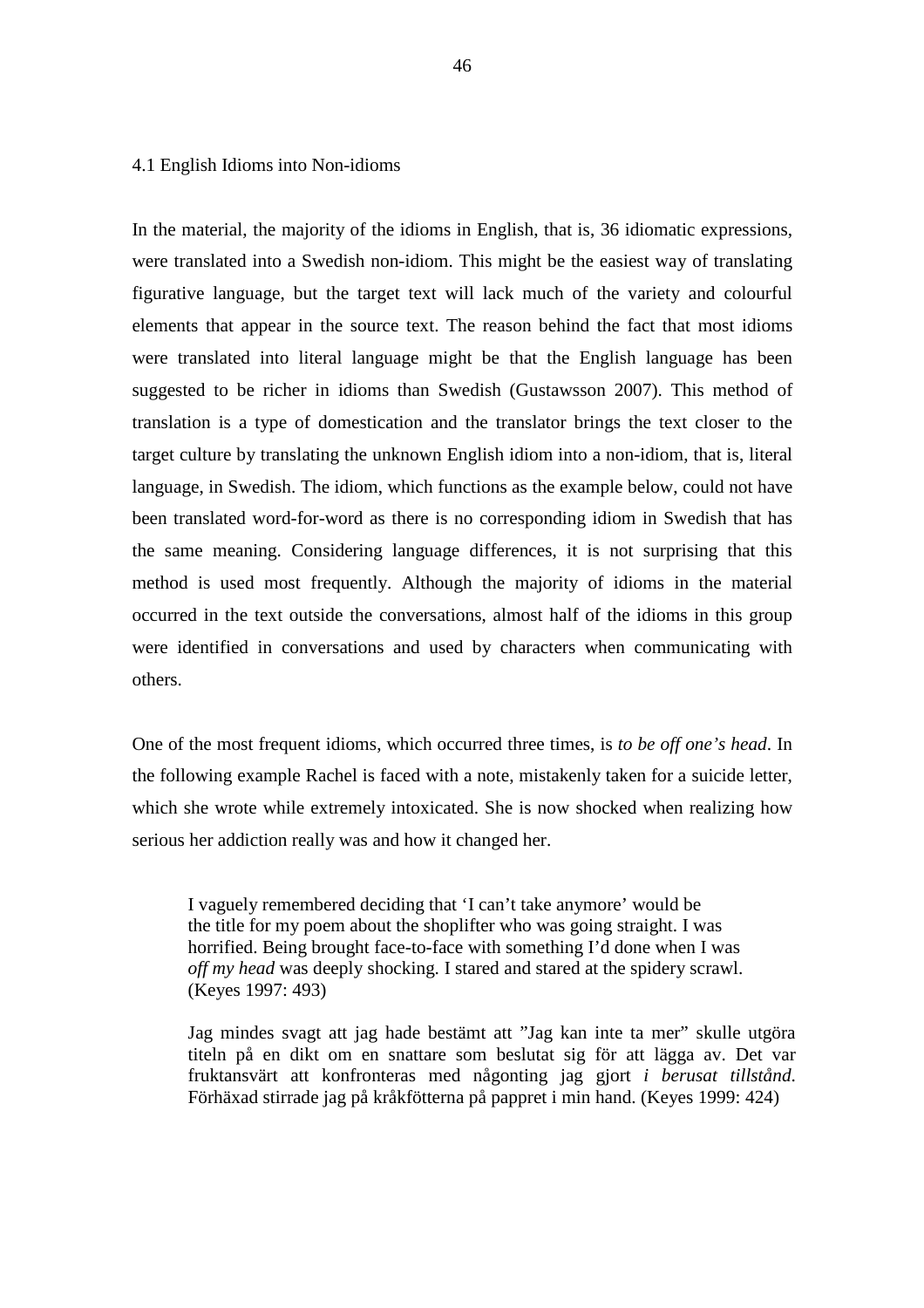<sup>16</sup>I remembered vaguely that I had decided that 'I can't take anymore' would constitute the title of a poem about a shoplifter who has decided to stop. It was horrible to be confronted with something I had done *in intoxicated state*. Bewitched I stared at the crow feet on the paper in my hand.

This idiom is informal language and mostly used in British and Australian English (Cambridge Idioms Dictionary 2006). There are two separate meanings of which only one is suitable in this situation. The first meaning is to be crazy, and the second one is to be out of control because of alcohol and/or drug use, which Rachel remembers herself being in this example. However, this expression is mostly used when describing someone's state of mind. (Cambridge Idioms Dictionary 2006) There are three different Swedish translations for this idiomatic expression in English. They are all non-idioms, but among the translations, the meaning differs. In the above example, the expression is translated into being intoxicated by alcohol. In the other cases the same English idiom is translated into describing that Rachel was high on drugs and, in the third case, that she just ruined everything, with no specific reference to neither alcohol nor drugs. The translations were *så påtänd* (<sup>17</sup>so stoned) and *sabbat alltihop* (<sup>18</sup>ruined everything), and although the same expression, *to be off one's head*, was used in all three cases in the source text, the Swedish translation had three different versions. Because the idiom occurred in three totally different contexts, the translations were allowed to differ as well. However, in the material there were examples of an idiom occurring twice in the English text with the same translation in both cases in Swedish; *to get somebody off your back*.

'I came in here to *get* her *off my back*.' (Keyes 1997: 154)

"Jag la in mig här för att *få tyst på* henne." (Keyes 1999: 133)

<sup>19</sup>'I put myself here to *get* her *quiet*.'

This idiom is used twice and translated into  $f\hat{a}$  tyst på någon  $(^{20}$ get somebody quiet) in both places in the Swedish novel. The circumstances where the idiom is used are quite

<sup>&</sup>lt;sup>16</sup> My translation

 $17$  My translation

<sup>&</sup>lt;sup>18</sup> My translation

<sup>&</sup>lt;sup>19</sup> My translation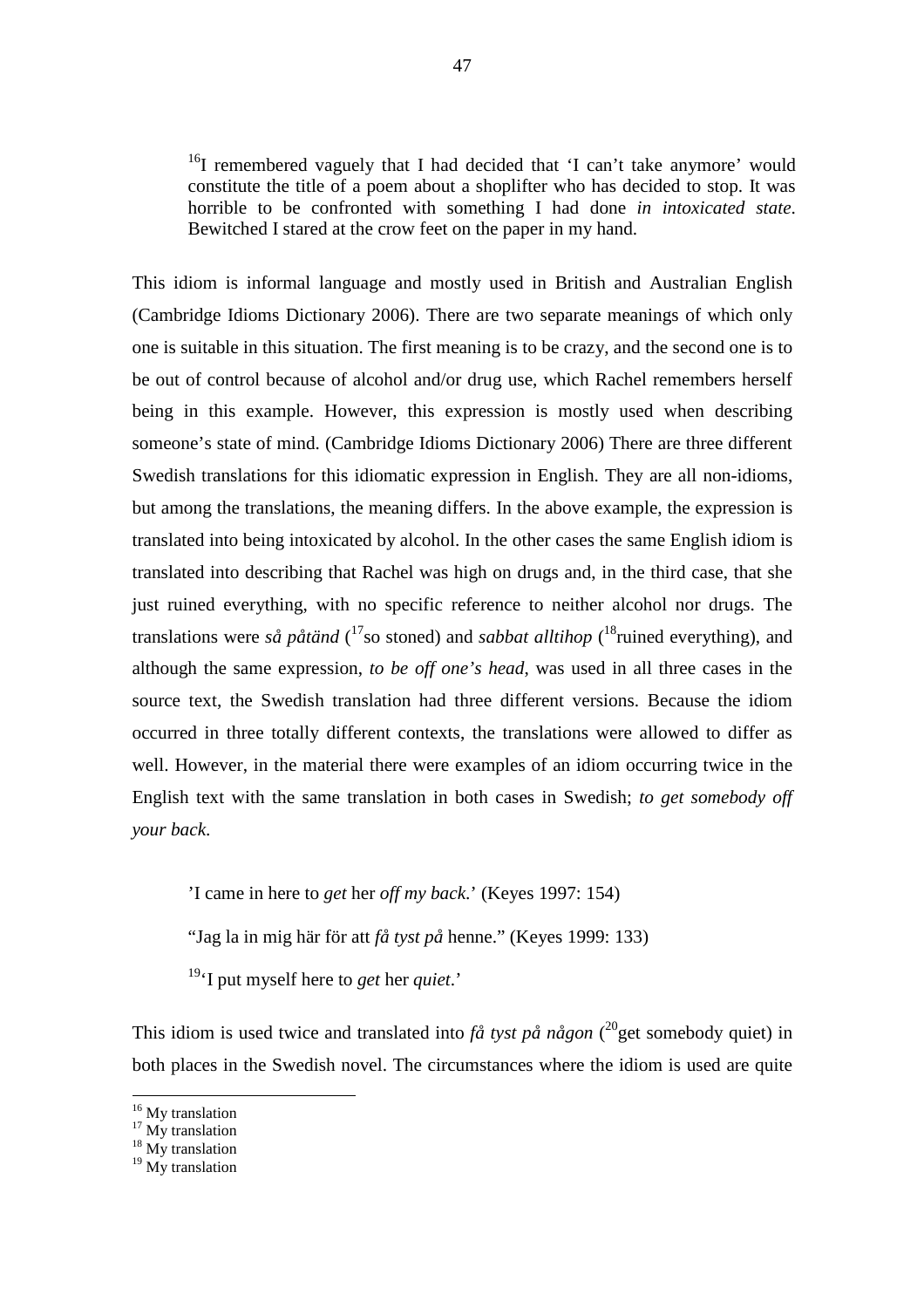similar and that might be the reason why the translations are the same. Thus the context is an important factor when translating.

It has been argued by some textbooks that this strategy should only be used when there is no corresponding idiom in the source text. Ingo (1990: 247) states that the translator should only use an exact translation as long as there are no negative consequences for the translation and its meaning or form, and by using an idiom that is foreign to the target culture and readers, confusion may arise. The translator also has to realize that if s/he is not able to find corresponding idioms and uses literal language frequently, the style of the text will be altered, and it is their responsibility to restore the figurative language in the text. Since the idioms, in this category, have been translated and explained in literal language, they have thus been domesticated and the text has moved closer to the target culture and readers. Since the text and idioms are domesticated, the readers of the Swedish translation would not notice that there are any idioms missing without comparing the source and the target texts, but it can still be considered unacceptable to exclude too much of the figurative features. The solution would therefore be compensation of idioms which will be discussed in 4.3.

# 4.2 English Idioms into Different idioms

Since idioms are language specific, idioms are not constructed in the same way in different languages. In this category the translator has made an effort to find corresponding idioms in Swedish with the same meaning, but with a different structure and words. Even idioms that have the same semantic meaning can be totally different because of culture, customs, points of view etc. By finding corresponding idioms, the translator does not change the style of the text, which might be considered the most important aspect. In the material, 20 English idioms were translated into a different idiom in Swedish.

<u>.</u>

<sup>&</sup>lt;sup>20</sup> My translation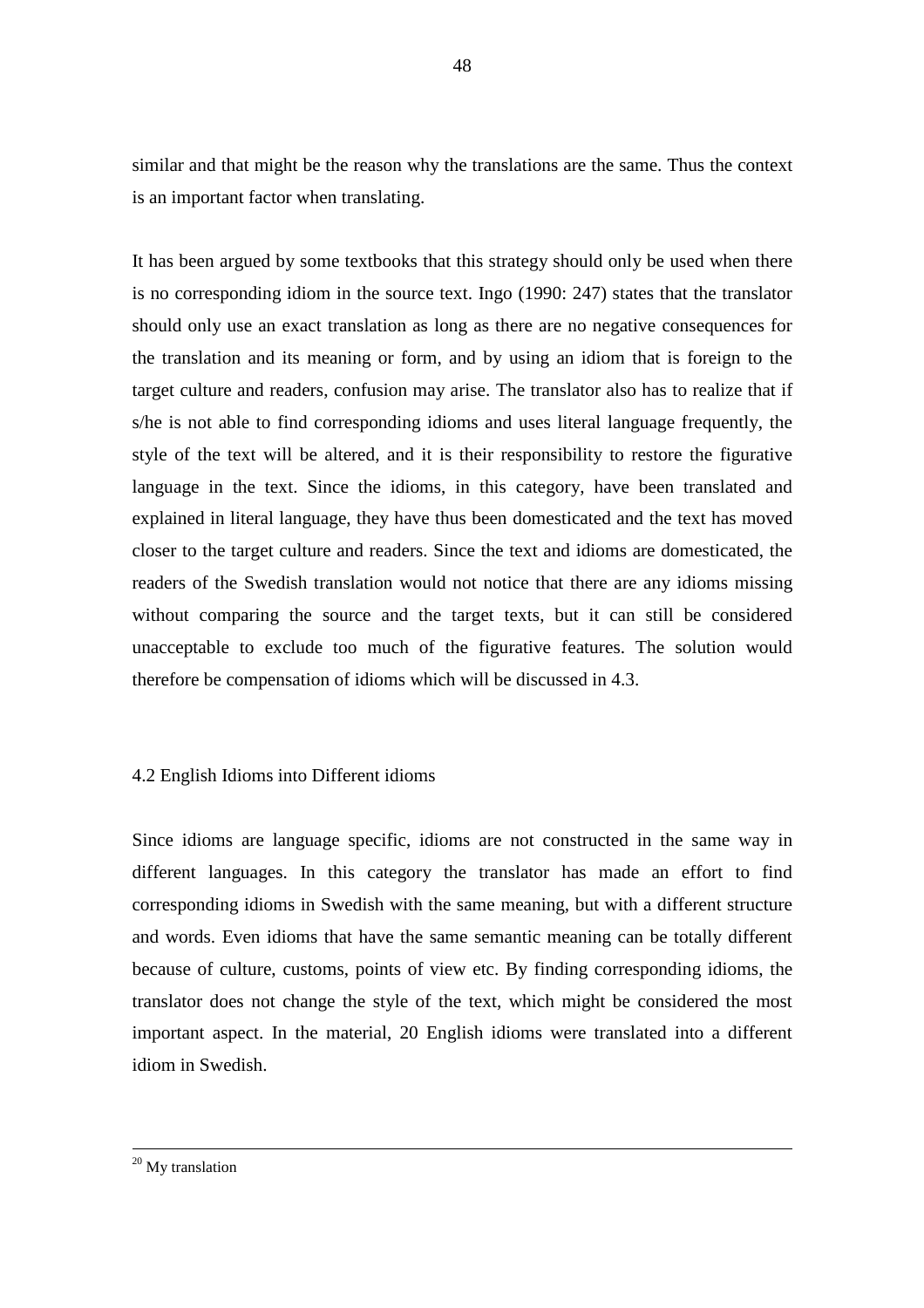To *let off steam* is an informal expression, which occurs three times in the material, and means to do or say something to help you get rid of strong feelings or energy. The word *let* can be replaced by *blow*, still bearing the same meaning, but it is then more commonly used in American and Australian English, whereas the first version also belongs to the British vocabulary. (Cambridge Idioms Dictionary 2006) The background of this expression comes from the invention of Thomas Newcomen in the early  $18<sup>th</sup>$  century; the steam engine. To properly work, such a machine has to release excess steam through a valve to prevent it from blowing up. (Hole 2005: 167) When looking at the concrete background of the idiom, it is quite clear how the expression has got its current meaning. If a person is filled with really strong emotions and cannot let it out, sooner or later he or she will erupt. In this example Rachel is talking about how her cocaine use is no different from other people having a drink in order to relax.

49

 They might have a few vodkas and tonic and *let off a bit of steam*. I had a couple of lines of cocaine and did likewise. As I said to my father and my sisters and my sister's husband and eventually the therapists at the Cloisters, 'If cocaine was sold in liquid form, in a bottle, would you complain about me taking it?' (Keyes 1997: 1)

 De kanske tog några vodka och tonic för att *varva ner*. Jag tog några strängar kokain. Som jag sa till min far, min syster, min svåger och så småningom även till terapeuterna på Klostret: "Om kokain såldes i flytande form på flaska, skulle ni då bråka om att jag drack det?" (Keyes 1999: 9)

<sup>21</sup>They maybe took a few vodkas and tonic to *lap down*. I took a few lines of cocaine. As I said to my father, my sister, my brother-in-law and eventually also to the therapists at the Monastery: 'If cocaine were sold in liquid form in a bottle, would you then argue about me drinking it?'

The Swedish translation, *varva ner*, means to decrease the speed or tempo, and to take it easy (Luthman 2002: 137). The English expression indicates that there are strong feelings to let out by having a drink whereas in the Swedish one the persons just want help to relax. There is a slight difference in the meaning but both expressions state that some people use alcohol to relieve themselves emotionally. In this case, the English idiom seems more aggressive and might suggest a stronger feeling or energy than what

<sup>&</sup>lt;sup>21</sup> My translation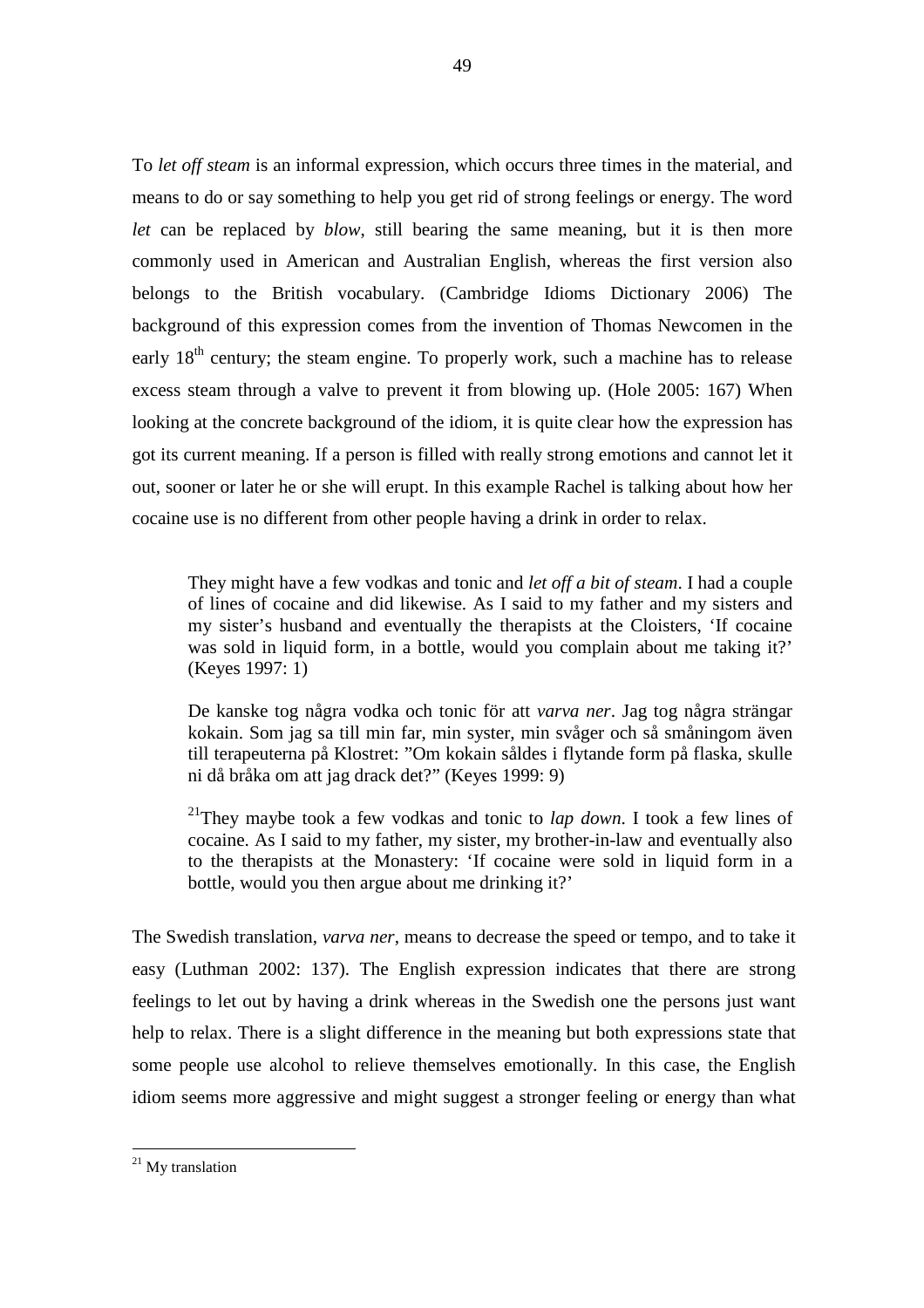the Swedish one does. Although many idioms might differ somewhat as far as meaning is concerned there are some in this material that are considered different semantically but bear the same meaning. The following example expresses the exact same action in both language but the idioms are constructed differently.

50

 Chaquie had some things to *get off her chest* and she didn't care who knew it. (Keyes 1997: 157)

 Chaquie behövde *lätta sitt hjärta* och brydde sig inte om ifall någon lyssnade. (Keyes 1999: 135)

<sup>22</sup>Chaquie needed to *ease her heart* and didn't care whether anyone listened.

In this category, the English idioms have been translated into different idioms in Swedish. Different idioms mean that they differ lexically and semantically. The translator has restored the figurative language in the translation, and has, by using Swedish idioms that do not occur in English, also domesticated the text. This method, translating source language idioms into target language idioms, is considered by many scholars, for instance Ingo (1991: 209), the most acceptable and fairest one to both of the languages and the author as well.

# 4.3 English Idioms into the Same Idioms

Although idioms are language specific, there are some expressions that are intercultural. The chance of similar idioms increases if the languages belong to the same language group, share cultural and religious beliefs, or if one of the languages has a strong influence on the other. For instance, idioms that are lexically and semantically the same in both English and Swedish often originate from the Bible, fairy tales or classical literature (Gustawsson 2007). Since the culture of English and Swedish speaking people is rather similar and the languages are closely related, it is not surprising that they have more idioms in common than, for instance, an African language and Swedish have. 24

<sup>&</sup>lt;sup>22</sup> My translation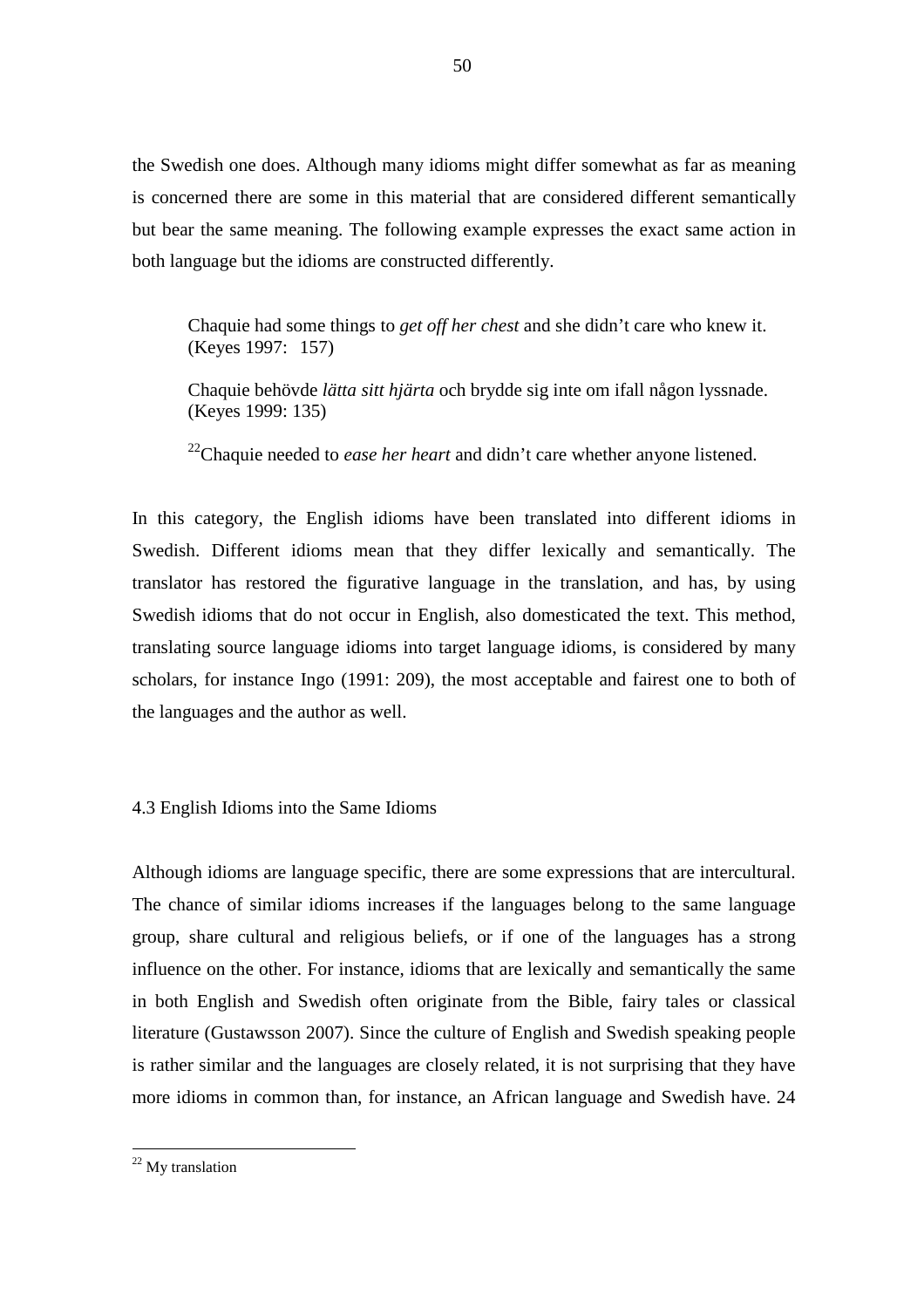idioms in English belong to this group and were therefore translated to an idiom in Swedish that is alike both lexically and semantically.

The idiom *butterflies in one's stomach* occurs twice in the material and refers to a feeling of nervous anticipation, often experienced before a performance of some kind (Ammer 1997: 92). The expression dates back to the 1900s and likens the feeling that would be caused by having swallowed live butterflies that are flying around inside one's stomach. In this example Rachel is preparing to meet her future boyfriend Luke.

 The kind of churning excitement that I usually associated with Luke was absent. Instead a steady quiet anticipation hummed within me. I had *butterflies in my stomach*, but they were asleep. They stretched and turned occasionally, just to remind me that they were there. (Keyes 1997: 370)

 Den nervkittlande upphetsning jag i vanliga fall associerade med Luka var borta. I stället hade jag en lågmält nynnande förväntan inombords. Visst hade jag  *fjärilar i magen*, men de sov sött för tillfället. Ibland vände de sig om och sträckte lite på sig, bara för att påminna mig om att de fanns där. (Keyes 1999: 318)

 $23$ The nerve tickling excitement I in usual cases associated with Luke was gone. Instead I had a low-voiced humming anticipation inside. Surely I *had butterflies in the stomach*, but they slept sweetly at the moment. Sometimes they turned and stretched a little, just to remind me that they were there.

The Swedish idiom, which is an exact replica of the English expression, not only means the same, but also has the same background and references as the English expressions. In this case, the thought of having something moving and stirring up your stomach is associated with of nervousness in both languages.

There are some intercultural idioms that can be used when translating from one language into another. In this material, many idioms were translated into the same idiom in Swedish, that is, an idiom which lexically and semantically equal. It is possible to state that the translator has domesticated the text even in this case, since, although the idioms are the same, there are some minor changes that have been made. For instance, as it is

 $\overline{a}$ <sup>23</sup> My translation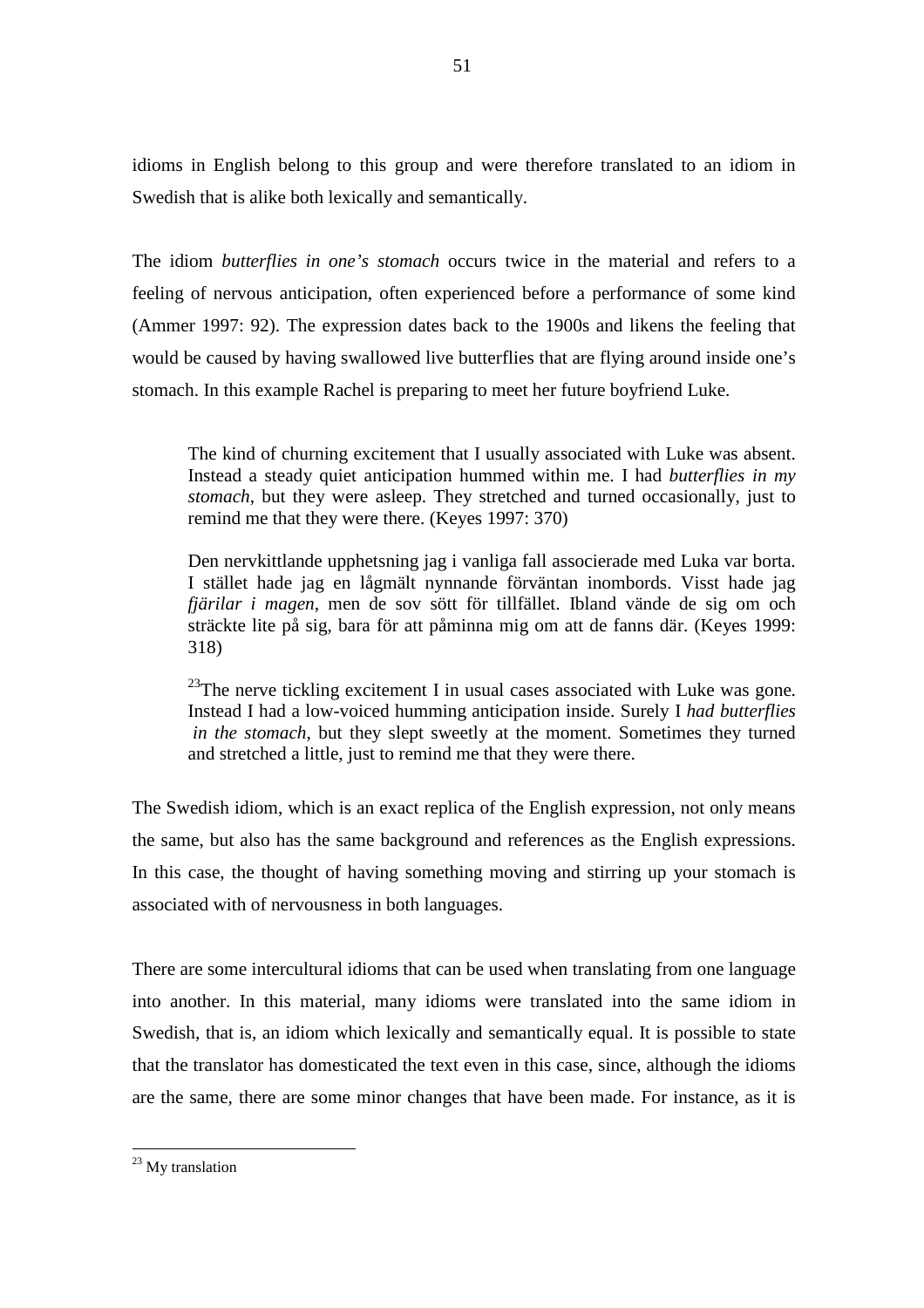shown in the above example, 'in *my* stomach' has been changed to 'in *the* stomach' since it sounds more correct in Swedish. Thus, the translation does not seem foreign to the target text readers.

Although the idioms in the previous example are considered the same there are some minor differences between the languages. These differences can be noticed in the use of articles. In the English idiom, the words 'in *my* stomach' is used compared to 'i mag*en*'  $(2<sup>4</sup>$ in *the* stomach) in the Swedish idiom. The deviation is not significant and makes no difference as for the meaning but can still be noticed in several idioms in the material of the present thesis.

'Your drug use is just *the tip of the iceberg*, Rachel,' she said. (Keyes 1997: 461)

 "Drogerna är bara *toppen på ett isberg*, Rachel", fortsatte hon. (Keyes 1999: 396)

<sup>25</sup>'The drugs are just *the tip of an iceberg*, Rachel,' she continued.

In the previous example the difference lies on the article that is used to determine iceberg. In the English idiom there is a definite article whereas in the Swedish one the article is indefinite. What this is caused by is difficult to identify but most likely is the difference in the grammar and use of the languages a part of the answer.

4.4 English Non-idioms into Idioms

Since many English idioms were translated into non-idioms in Swedish, the translator chose to add idioms in the target text where there was none in the source text. By using this method, the style of the two texts stays the same and the figurativeness of the source text is not lost. The main reason to add idioms might be for the sake of the style, but according to Larson (1984: 116), in some languages, there are words, which are nonidioms in the source language, that are most naturally translated with an idiom in the

<sup>&</sup>lt;sup>24</sup> My translation

 $25$  My translation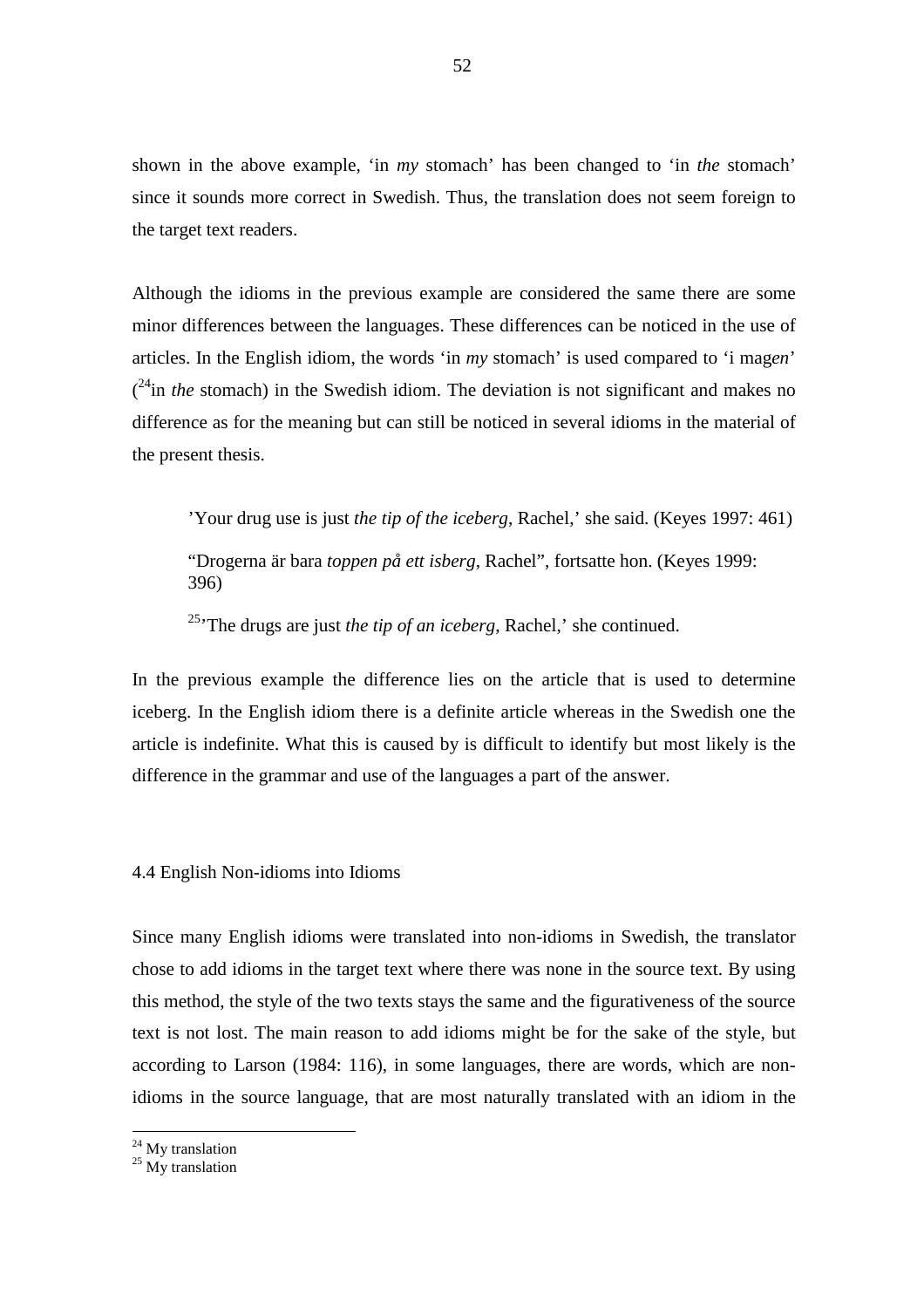target language. It is difficult to say whether the Swedish idioms in this category have been used because they are considered more suitable than literal language, or because of the loss of idiomatic expressions. The answer might be both. In the material, 26 nonidioms in the source text were translated into Swedish idioms.

The Swedish idiom *med nöd och näppe* occurs four times in the Swedish translation of the book. The word 'näppe' is not used outside this expression in Swedish and is quite difficult to translate. Still, this word is not a new one, but occurred in writing already in 1528 (Wedin 2007). 'Nöd' (distress), however, shows that this expression and what it describes, is associated with difficulty and the meaning of the translation is *barely* and *only just*. This idiom is quite common in the Swedish language and can be used in many types of texts. In the material, the expression is used to describe how two people at the treatment centre were so uncoordinated while doing some physical exercises that they were barely able to even stand.

 John Joe vevade repet tillsammans med Nancy, hemmafrun som var beroende av Valium. Vi var alla klumpiga, men John Joe och Nancy tog priset. De var så okoordinerade i sina rörelser att det nästan var osannolikt. Nancy kunde *med nöd och näppe* stå på benen. (Keyes 1997: 329–330)

 John Joe was turning the rope with Nancy, the housewife who was addicted to Valium. Even though everyone was clumsy and falling round the room, Nancy and John Joe were just that little bit too uncoordinated. In fact, Nancy was *barely* able to stand. (Keyes 1999: 384)

 $^{26}$ John Joe cranked the rope together with Nancy, the housewife who was addicted to Valium. We were all clumsy, but John Joe and Nancy took the prize. They were so uncoordinated in their movements that it was almost improbable. Nancy could *with distress and bare* stand on her legs.

Although the meaning of the Swedish and English expressions is the same, the form and structure of the two versions are quite different. In this case, it is probable that the Swedish idiom was chosen because it is more suitable than a literal one and is more effective in describing the situation, in which it was used. If this is the case, this example

<sup>&</sup>lt;sup>26</sup> My translation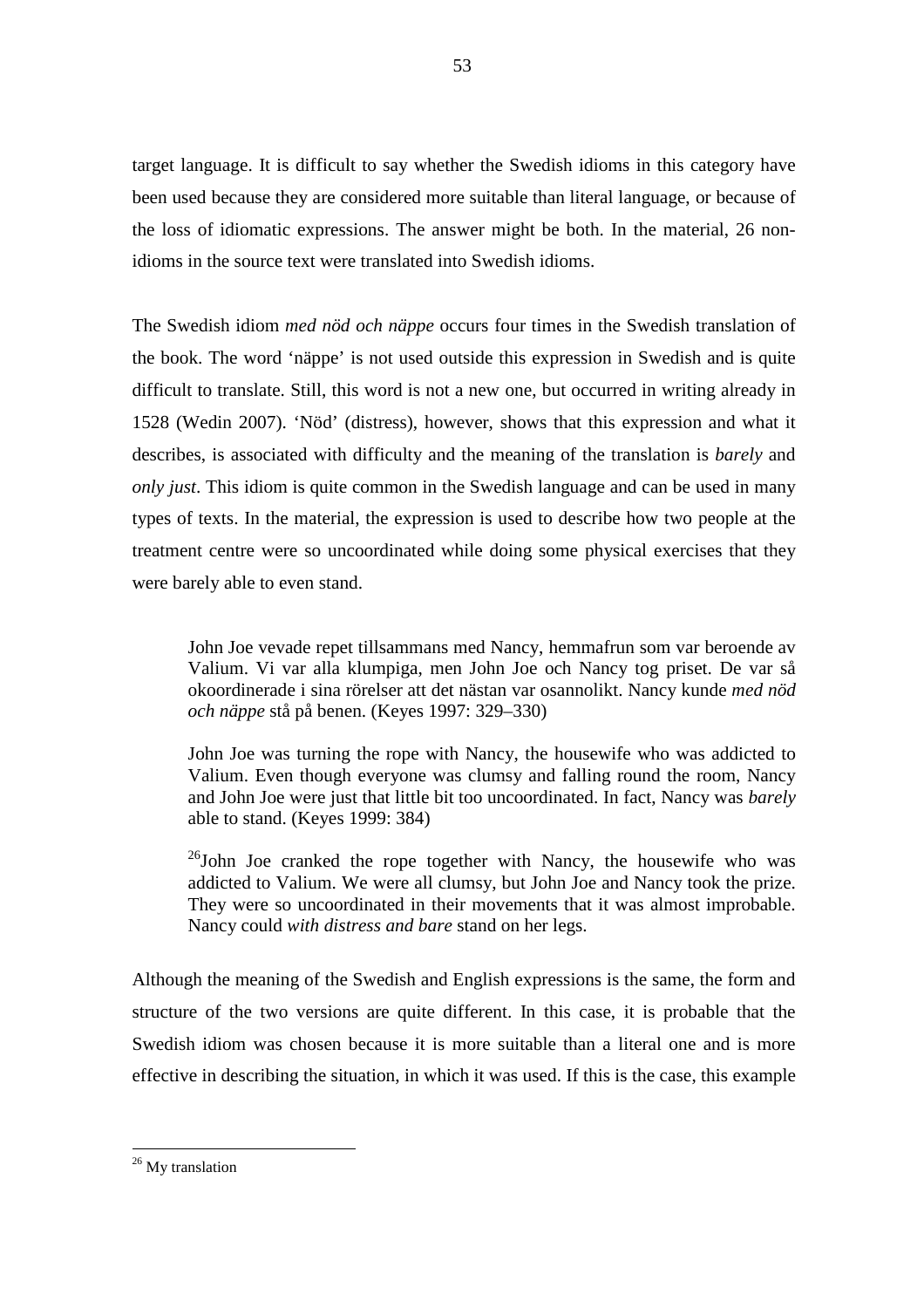follows Larson's statement that sometimes an idiom is, in fact, preferable before a literal expression (Larson 1984: 116).

The following example is an example of where the idiom in Swedish could be considered more effective and informative than the English counterpart in plain language. The example is taken from a situation where Rachel wants to leave during an uncomfortable discussion with her mother.

 Det var dags att *fly fältet*. (Keyes 1999: 450) Time to *go*. (Keyes 1997: 524) <sup>27</sup>It was time to *flee the field*.

In this context, where the main character wants to leave the scenery, the Swedish idiom att fly fältet (<sup>28</sup>to flee the field) is really suitable. The idiom brings a battlefield to mind and in this case Rachel wants to avoid getting into a fight with her mother. Thus the Swedish idiom conveys more of the atmosphere and negativity, whereas the English counterpart is quite neutral.

This section has shown that there are different methods and strategies that can be used when translating idioms from one language into another. The idioms were often domesticated in order to suit the target text; they were either explained in literal language or the idioms were, to different extent, transformed so they would not sound foreign to the target text readers. 36 out of 80 English idioms were translated into literal language in Swedish. 20 idioms were translated into a different idiom and 24 were translated into what is considered the same idiom. Because of the loss of source text idioms, the translator added Swedish idioms herself in order to maintain the author's style of the text. 26 idioms were added to the source text which evened out the number of idioms in both of the texts. The results which were identified in the analysis will be presented in the following section.

<sup>&</sup>lt;sup>27</sup> My translation

<sup>&</sup>lt;sup>28</sup> My translation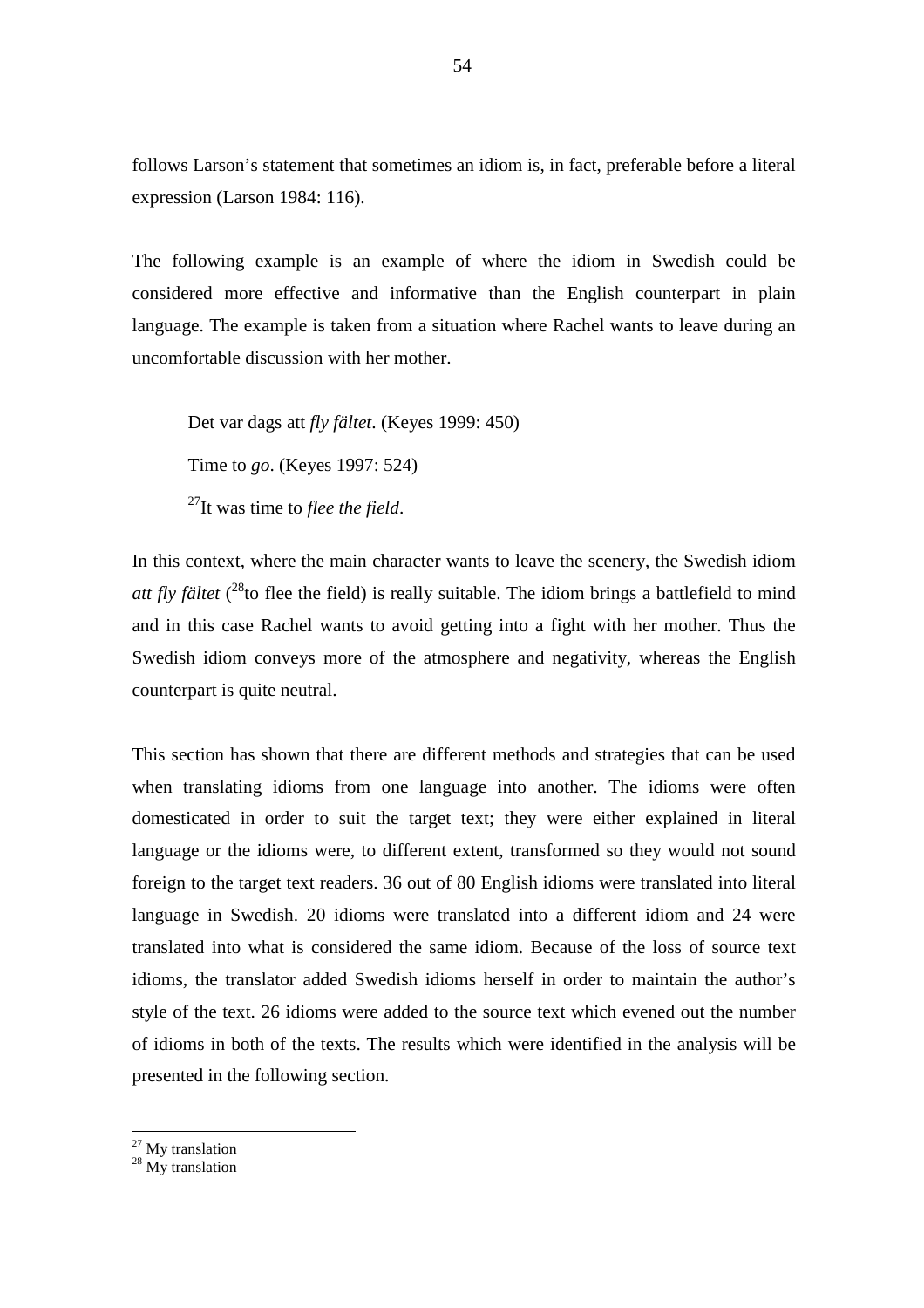## 5 CONCLUSIONS

Figurative language is interesting and by adding it to a text one can express oneself in a more colourful way and to make the text more stylistically appealing. By using such an expression it is possible to express, for instance a feeling, in a more powerful way than by just saying it in literal language. Idioms are a fascinating type of figurative language and are not always easy to define. One common definition is that an idiom consists of different words but the meaning of the whole expression cannot be understood by looking at the individual parts; it must be considered a whole. The formula of an idiom can therefore be displayed as follows;  $A + B + C = D$ . (Mikone 2000: 17) When learning a new language it is also crucial to learn how to use these kinds of expressions correctly since they are language specific and also contribute much to the language and are useful to know, both when hearing and speaking that language

In this thesis, idioms have been studied and, more specifically, which strategies that have been used when they have been translated from English into Swedish. The material consisted of 80 idioms from the novel *Rachel's Holiday* and its counterparts from the Swedish translation *En oväntad semester*, was analyzed according to Gideon Toury's model for translation strategies of metaphors (Toury 1995). The strategies were divided into 1) idioms translated into non-idioms, 2) idioms translated into different idiom, 3) idioms translated into same idiom, and 4) non-idioms translated into idioms. The first part of my hypothesis was that, through the translation process, the idioms have been domesticated so as not to sound foreign and strange. Since idioms are language specific, the second part of the hypothesis was that many of them have been translated with a non-idiom. That would make the target text stylistically different from the source text, and to avoid that difference the translator would have to add idioms where there was none in the original text. The thought of compensating lost idioms with new ones in the target text is according to the theory presented by Nida and Taber (1969: 106). When translating a text, it is obviously important to alter the language but it is equally significant to transfer the style to the target text, and in this case, the figurative language.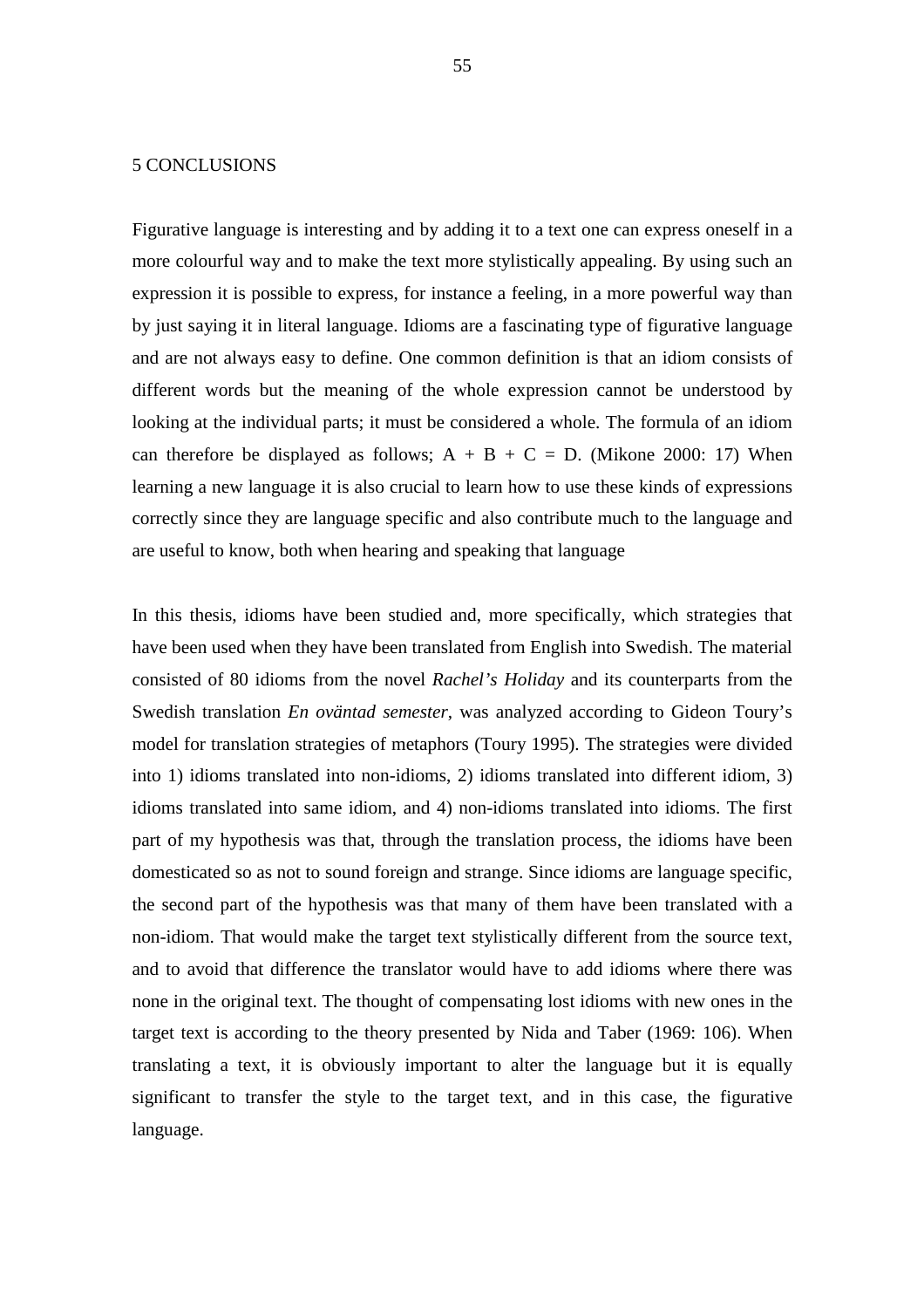The corpus of this study consisted of 80 in English and their Swedish counterparts, and they were identified by comparing the English text to the Swedish text and vice versa, the Swedish one to the English, in order to find idioms that were added by the translator. After comparing the methods of translating, the study showed that the most common strategy was to translate the English idiom into a non-idiom in Swedish. In this material 36 English idioms were translated into non-idioms, which could change the style of the target text significantly. The second most common method of translating was the translation of idioms into the same idioms, which occurred in 24 cases. Only 20 idioms were translated into different idioms in Swedish.

The results of the study show that the first part of the hypothesis is correct; the idioms have been domesticated during the translation process. The majority, 36 idioms, was translated into literal language in the Swedish version and, therefore, the text has been moved closer to the target culture and readers. When reading the text and the Swedish equivalents to the English idioms, the readers would not find the text foreign since the culture-specific items were replaced with literal language and explanations. Only 20 of the idioms were translated into different idioms in Swedish; expressions that are different both semantically and lexically but bear the same meaning. In this case, the idioms have also been domesticated since the translator used corresponding idioms in Swedish, instead of only translating the English ones, which would lead to unknown expressions in the target text. It is argued that this is the most successful method of translating idioms; using target text idioms that are culture-specific and suitable for the language and culture in question. There were 24 idioms that were translated into the same idioms in Swedish. Since English and Swedish are similar and share both cultural and religious backgrounds, some idioms are expressed in the same way in both languages. However, some minor changes were sometimes made, for instance the use of prepositions, which shows that although the idioms are considered the same, they were still domesticated in this category as well. An idiom would sound foreign even if just one minor aspect about it is not according to the language pattern. Therefore, the conclusion is that all idioms have been domesticated to some extent; some because of the fact that there are no corresponding expressions in the target language and some because of the importance of not sounding foreign.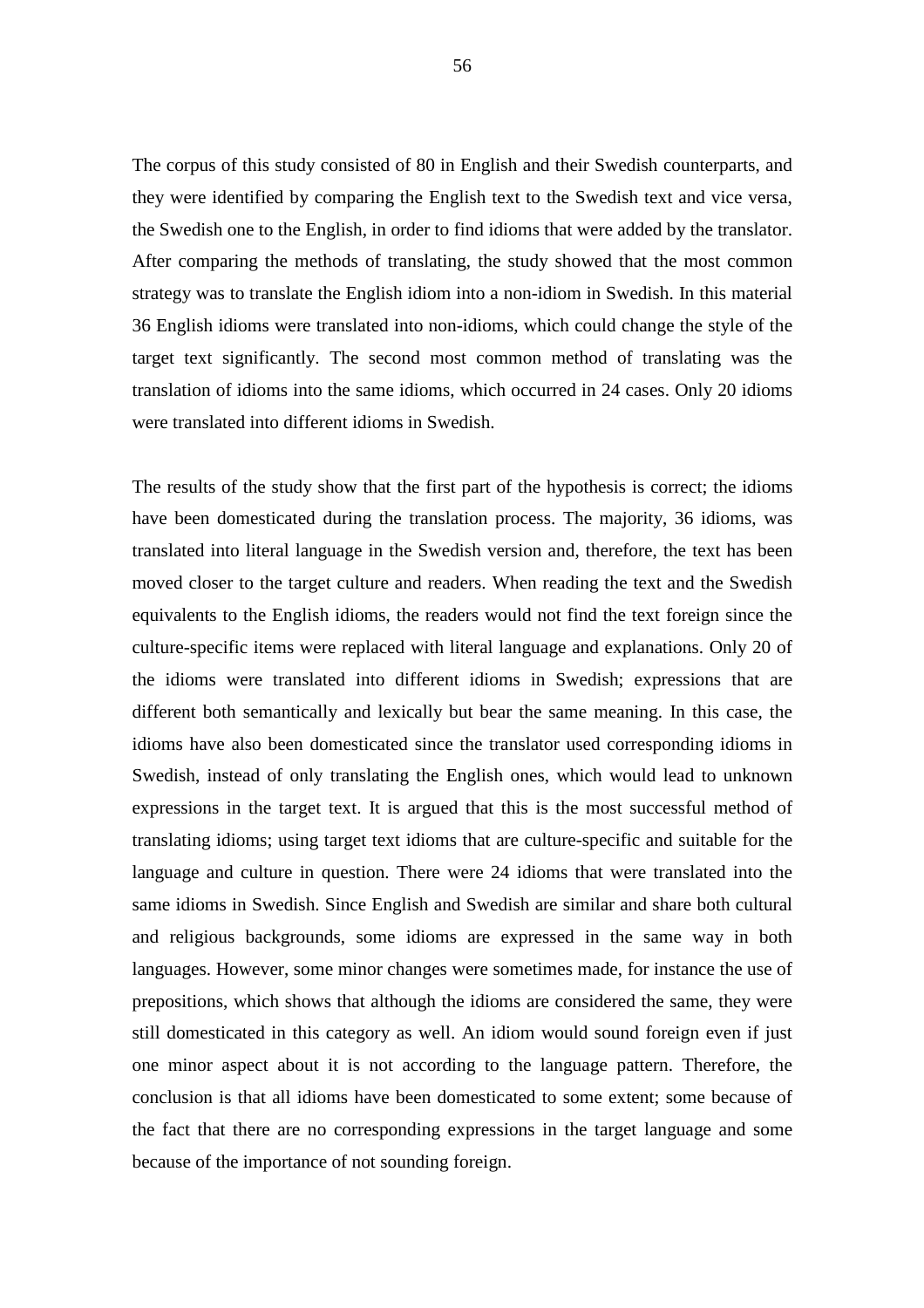The second part of the hypothesis, which is about the compensation of lost idioms in the source text, is confirmed. Most English idioms are translated into literal language but the numbers of idioms in both texts, 80 in the English one and 70 in the Swedish one, are much more equal than they would be without any added idioms in Swedish. In this way, the style of the text have been preserved in a better way since the loss of idioms is not as big as it could have been without the inference of the translator. Furthermore, the fact that the strategy of translating into a different idiom was used least frequently is rather surprising, seeing that it is stated that idioms are language specific. In this case, translating into the same idiom is a more common method than into a different one and the reason might be that English and Swedish are quite closely related and otherwise share many words and expressions as well. Swedish is also influenced by English and is constantly changing. It is not surprising that these two languages have much in common since they exist close together, and the people using them share religion, a great deal of culture and history.

This was only a brief study of the use and translation of figurative expressions. It would be interesting to widen the study and look at the methods of different translator, their attitudes towards problems that might occur when translating figurative language and the importance of making both the source and the target text stylistically equal. The last point is especially interesting since it does not only concern the translator, but also the writers and all the readers of written works and their translations.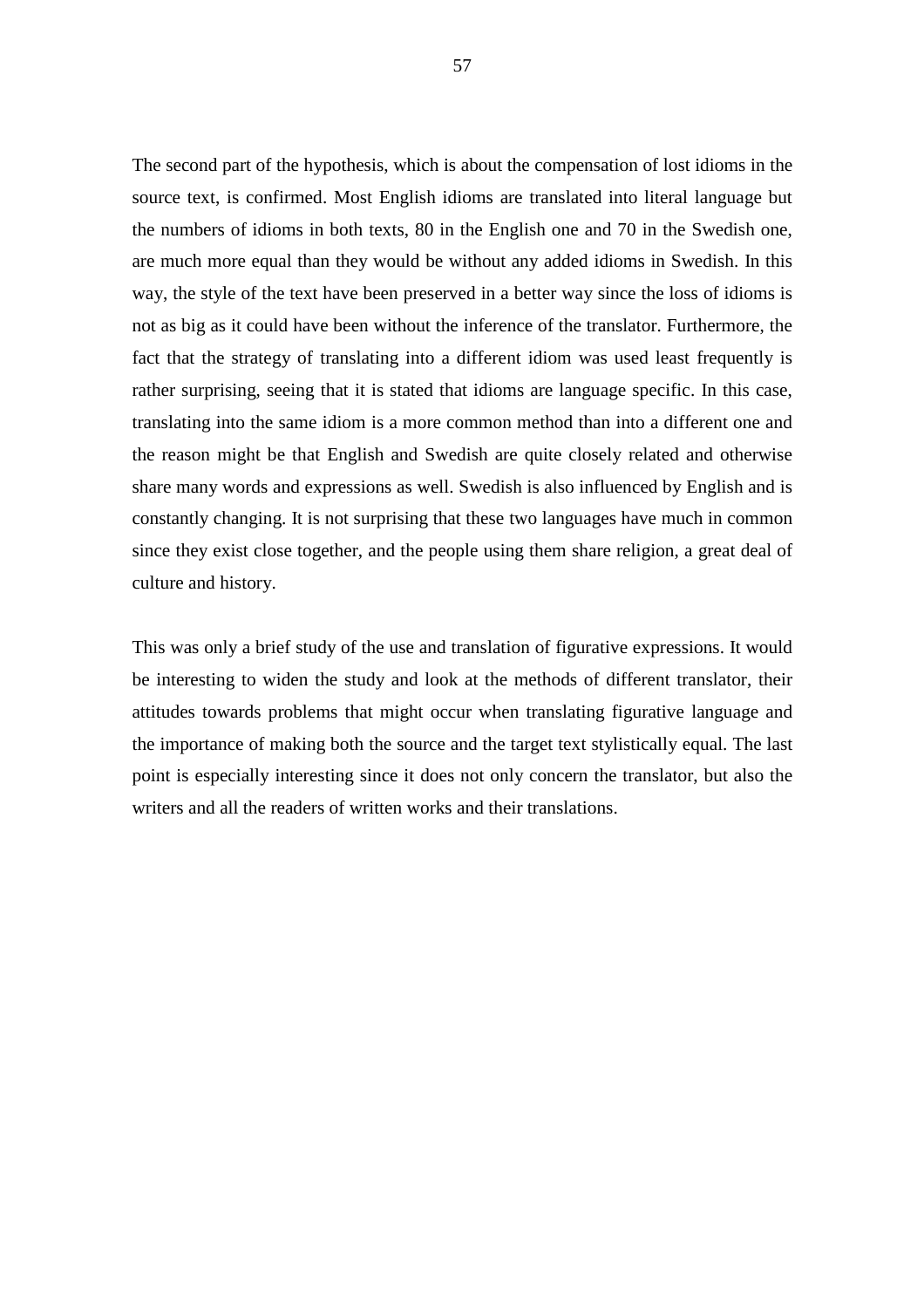## **WORKS CITED**

Primary sources

Keyes, Marian (1997). *Rachel's Holiday*. London: Penguin Books.

Keyes, Marian (1999). *En oväntad semester*. Stockholm: Norstedts Förlag.

Secondary sources

- Áixelá, Javier Franco (1996). Culture-Specific Items in Translation. In: *Translation, Power, Subversion*. 52–78. Ed. by Román Álvarez & M. Carmen-África Vidal. Clevedon: WBC Book Manufacturers Ltd.
- Ammer, Christine (1997). *The American Heritage Dictionary of Idioms*. New York: Houghton Mifflin Harcourt
- Baker, Mona (1992). *In Other Words*. London: Routledge.
- Bassnett-McGuire, Susan (1980). *Translation Studies*. New York: Methuen & Co.

Chiaro, Delia (1992). *The Language of Jokes*. London: Routledge.

- Dictionary.com (2010). "Chick." [Web address] [Cited 2<sup>nd</sup> March 2010]. Available at: http://dictionary.reference.com/browse/chick
- Dictionary.com (2010) "Chick Lit." [Web address] [Cited 2<sup>nd</sup> March 2010]. Available at: http://dictionary.reference.com/browse/chick+lit
- Gelbman, Leslie (2001). "What's in a name?" *Publishers Weekly*. [Web address] [Cited 2<sup>nd</sup> March 2010]. Available at: http://www.publishersweekly.com/article/419722What\_s\_in\_a\_Name\_.php
- Gläser, Rosemarie (1988). The Grading of Idiomaticity as a Presupposition for a Taxonomy of Idioms. In: *Understanding the Lexicon*. 264–279. Ed. by Werner Hüllen & Rainer Schulze. Tübingen: Niemeyer.
- Gustawsson, Elisabeth (2007). "Engelsmän är fulla som grevar och svenskar som kastruller." [Englishmen are drunk like counts and Swedes like sauce pans] *Tvärsnitt*. [Web address] [Cited 21<sup>st</sup> September 2010]. Available at: http://www.vr.se/huvudmeny/tvarsnittnr42006/engelsmanarfullasomgrevarochsv enskarsomkastruller.4.28a3695010f65c9aeac80001783.html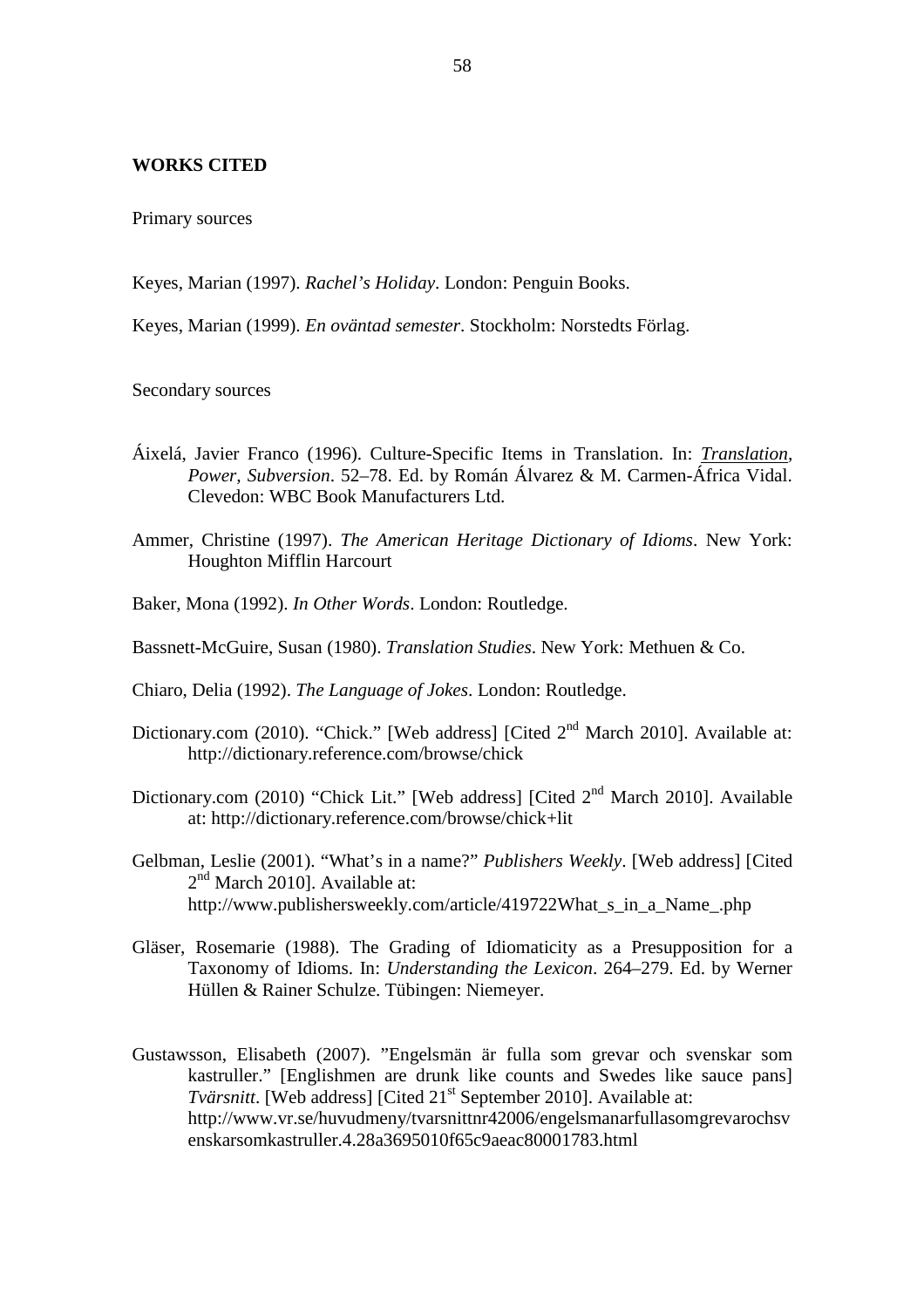- Hirsch, Jr., E.D., Joseph F. Kett & James Trefil (2002). *The New Dictionary of Cultural Literacy*. New York: Houghton Mifflin Company.
- Hole, Georgia (2005). *The Real McCoy*. New York: Oxford University Press.
- Ingo, Rune (1991). *Från källspråk till målspråk*. [From source language to target language] Lund: Studentlitteratur.
- Katz, Albert, Christina Cacciari, Raymond W. Gibbs, Jr. & Mark Turner (1998). *Figurative Language and Thought*. New York: Oxford University Press Inc.
- Keyes, Marian (2005). *Further under the Duvet*. London: Penguin.
- Keyes, Marian Home Page (2009). [Web address] [Cited  $25<sup>th</sup>$  February 2010]. Available at: http://www.mariankeyes.com/Home
- Larson, Mildred L. (1984). *Meaning-based Translation*. Lanham: University Press of America.
- Lefevere, André (ed.) (1992). *Translation*/*History*/*Culture*. New York: Routledge.
- Luthman, Hans (2002). *Svenska idiom*. [Swedish idioms] Lund: Folkuniversitetets förlag.
- Luthman, Hans (2006). "Svenska idiom språkets muskler!" [Swedish idioms the muscles of the language!] *Folkuniversitet*. [Web address] [Cited 1<sup>st</sup> March 2010]. Available at: http://www.folkuniversitetet.se/templates/PageFrame.aspx?id =86041
- McArthur, Tom (ed.) (1992). *The Oxford Companion to the English Language*. New York: Oxford University Press.
- McCabe, Janet & Kim Akass (2006). *Reading 'Desperate Housewives': Beyond the White Picket Fence*. New York: I.B. Tauris & Co Ltd.
- Mikone, Eve (2000). "Idiomit ja kieliopillistuminen." [Idioms and grammar] In *Fennistica Fausta in honorem Mauno Koski septuagenarii*, 16–32. Ed. by Eeva Lähdemäki & Yvonne Bertills. Åbo: Åbo Akademis tryckeri.
- Mäntylä, Katja (2004). *Idioms and Language Users*. Jyväskylä: Jyväskylä University Printing House.
- Newmark, Peter (1988). *Approaches to Translation*. New Jersey: Prentice Hall Inc.
- Nida, Eugene & Charles R. Taber (1969). *The Theory and Practice of Translation*. Leiden: E. J. Brill.